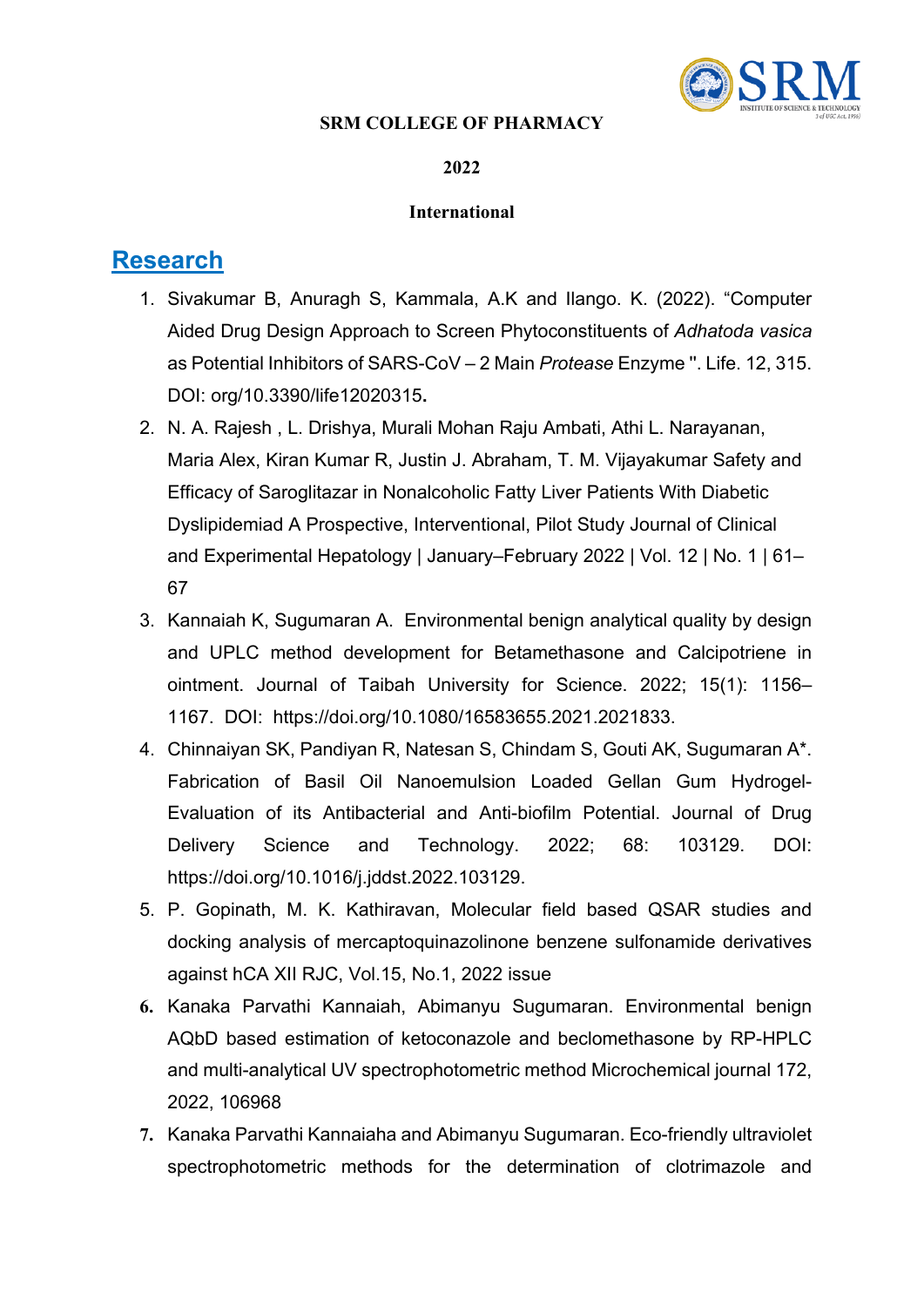tinidazole in bulk and ointment dosage form. Current Chemistry Letters 11 (2022).

**8.** Gopinath P, Kathiravan M K. Conformational analysis of developed oxadiazole benzene sulfonamide leads as human Carbonic anhydrase IX inhibitors: Molecular dynamics simulation studies. Journal of Indian Chemical Society. Scopus Indexed. IF: 0.45. (Accepted for publication)

# **Review**

- 1. Chanduluru HK, Sugumaran A. Assessment of greenness for the determination of voriconazole in reported analytical methods. RSC Adv., 2022;12:6683-6703. 2022; 15(1): 1156–1167. DOI:<https://doi.org/10.1039/D1RA08858K>
- 2. Kiran Kumar Rathinam, Justin Jacob Abraham, Heema Preethy S, Shevaani S.A, Maitrayee Sen, Melvin George, Priyadharshini A. Evaluation of pharmacological interventions in the management of adenomyosis: a systematic review published online 2022. European Journal of Clinical Pharmacology. https://doi.org/10.1007/s00228-021-03256-0
- 3. Mohammad Habeeb, Abimanyu Sugumaran. Strategies of Cell Signaling and Critical Focus on Etiology of Hepatocellular Carcinoma. [Biointerface Research](https://biointerfaceresearch.com/)  [in Applied Chemistry](https://biointerfaceresearch.com/) Volume 12, Issue 4, 2022, 5187 – 5198.
- 4. Priya D, Kathiravan M K, Dhivya L S, Gopinath P, Vijaybabu A, Haritha M, Senthilkumar P. Structural insights of pyrazole as anti-inflammatory agents and related disorders. Chemistry Select, 2022. Scopus Indexed. IF: 2.1. (Accepted for Publication)

# **Research Letter**

1. Priya Sivasakthi, Sarvesh Sabarathinam, Thangavel Mahalingam Vijayakumar. Network pharmacology and in silico pharmacokinetic prediction of Ozanimod in the management of ulcerative colitis: A computational study. Health Sci Rep. 2022;5:e473. DOI: 10.1002/hsr2.473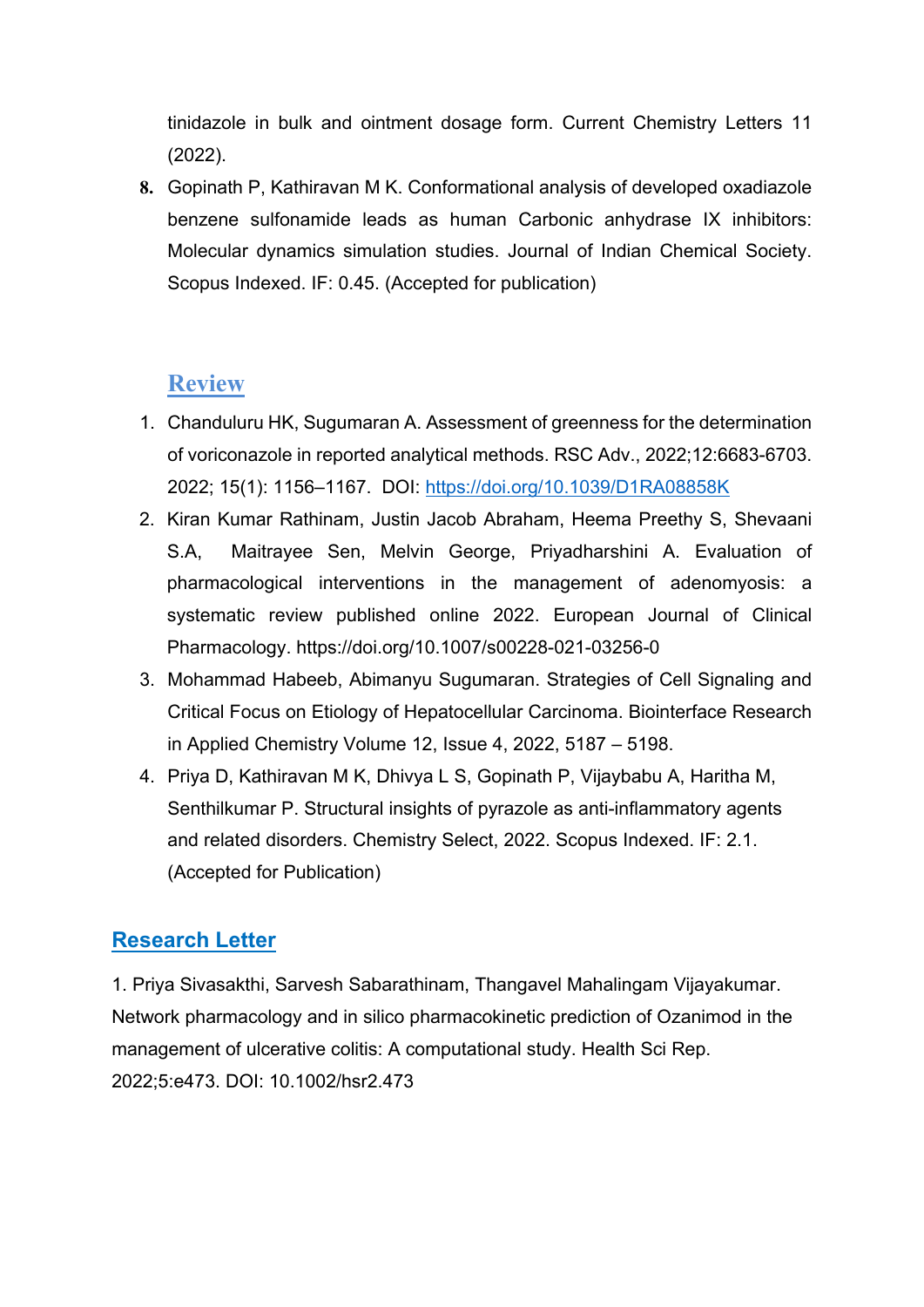# **National**

## **Research**

- 1. Gowri K, Chitra V. In-vitro and ex-vivo evaluation of plant sterol in osteoarthritis by CAM Assay. Journal of medical pharmaceutical and allied sciences, Volume 11 – Issue 1, 1899, January – February 2022, Page – 4288 - 4293
- 2. Shalini, S and Ilango, K. (2022). "Macroscopical and microscopical analysis of selected Indian medicinal plants and HPTLC method for quantification of chemical markers in a polyherbal formulation". Journal of Pharmacy & Pharmacognosy Research. 10(2): 253-269
- 3. Pandiyan Rajakannu and Ilango Kaliappan. (2022). "Pharmacognostical, Physicochemical and Phytochemical evaluation of Huberantha senjiana (Annonaceae) Leaf - an endemic tree of Gingee Hills Tamil Nadu India". Journal of Pharmacy & Pharmacognosy Research. 10 (1); 158 – 172.

## **Review**

- **1.** Vani P. B, Chitra V. The Role of the Proinflammatory and Anti-inflammatory Cytokines in Multiple Sclerosis. Biomed Pharmacol J 2022;15(1). Available from:<https://bit.ly/3u7rn0I>
- **2.** Akash Kumar Singh, K. Ilango. A Review on Oxadiazoles as a Pharmacologically Active Nucleus. Singh and Ilango; JPRI, 34(1A): 10-27, 2022; Article no.JPRI.78724

# 2021

# **International**

## **Research**

1. Sowmiya V, Sakthi Priyadarsini S, Kumar PR. GC-MS Profiling of different fractions of Physalis minima Linn., leaves. Nat.Volatiles & Essent.Oils,2021;8(5):12852-12859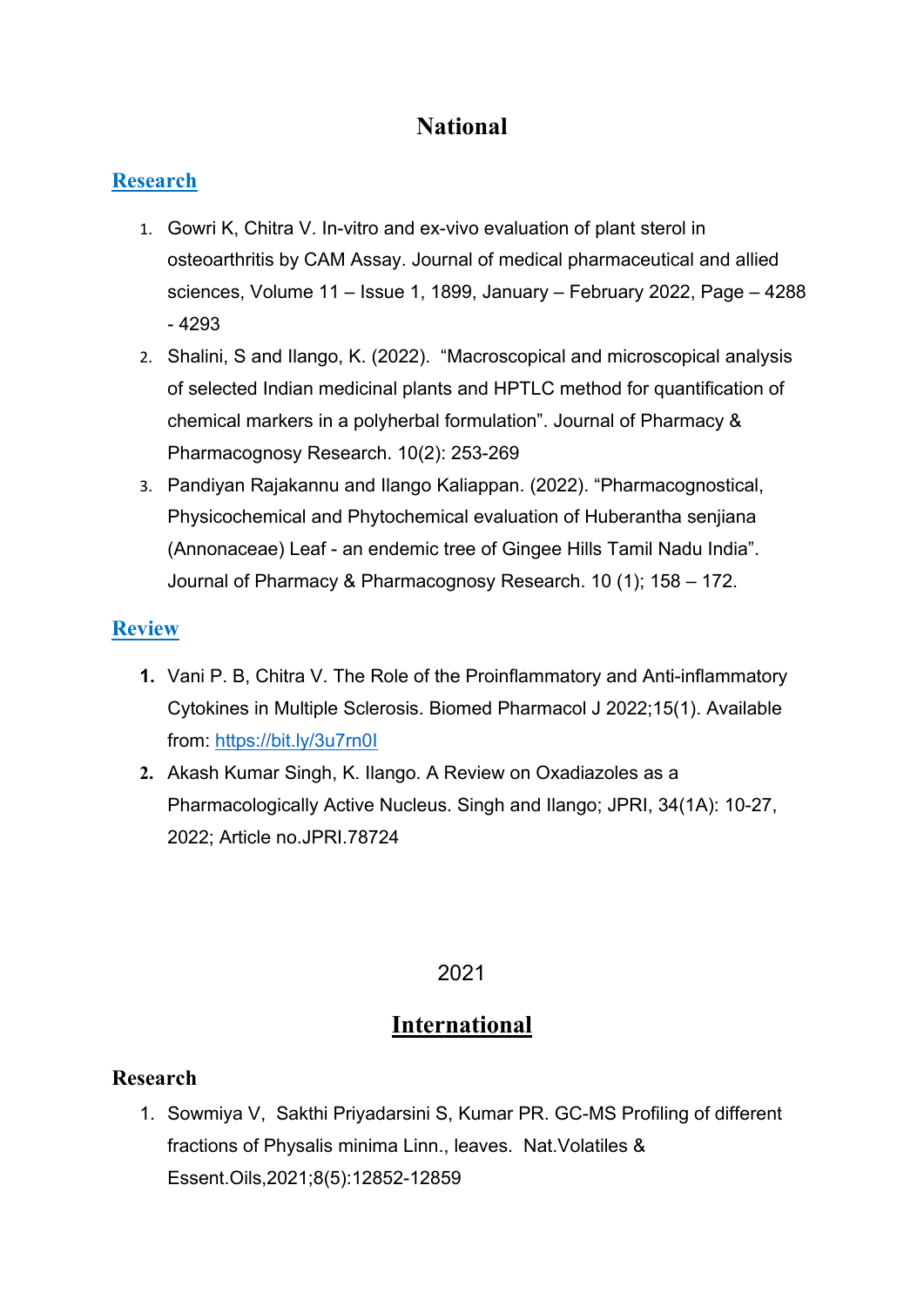- 2. Simon MA, Raja BY, Varughese PC, Daniel LM, Sowjanya K, S KJ, S Sarumathy S, Rathinam KK, Kumar J P. Pharmacist led intervention towards management of type 2 diabetes mellitus and assessment of patient satisfaction of care - A prospective, randomized controlled study. Diabetes Metab Syndr. 2021 Sep-Oct;15(5):102208. doi: 10.1016/j.dsx.2021.102208. Epub 2021 Jul 13. PMID: 34298274.
- 3. Rasan azad bakr, Sarumathy S, Nanda kumar R. A Practical Approach to Advancement in Non-invasive diagnosis and medical management of Liver Cirrhosis: An Update. International Journal of Pharmaceutical Research | Apr - Jun 2021 | Vol 13 | Issue 2
- 4. Sunita Samal, S Sarumathy, A Priyadharshini, Manali Sudhir, Fatema Juzer, Karthikeswari A, TM Vijayakumar, Madhu Madhuben. Safety and efficacy of Hemocare®LACT on breast milk production and prolactin levels in postpartum mothers: An open-label, placebo controlled, randomized trial. Phytomedicine plus 1(2021), 100132
- 5. S Girija, N Naresh kumar, N Natis Prasanna, S Sarumathy, R Nanda Kumar. Chlorpromazine and Trifluperazine Induced Parkinsonism in a Patient with Insomnia. Journal of Clinical and Diagnostic Research. 2021 Jun, Vol-15(6): VD01-VD02 10.7860/JCDR/2021/48404:15035 Psychiatry/Mental Health Section
- 6. S. Sakthi Priyadarsini and P.R. Kumar, Coumarins in orchidaceae: a review connecting ethnomedicine and therapeutic expectations. Rasayan J. Chem., 14(4), 2591-2597(2021)
- 7. Sakthi Priyadarsini Sethuraman, Kumar Pathangi Ramachandran, Chemical Profiling of Volatile Bioactives in Luisia tenuifolia Blume Successive Extracts by GC–MS Analysis, Applied Biochemistry and Biotechnology, 2021 https://doi.org/10.1007/s12010-021-03745-z
- 8. Kavitha J, Bonda Vismitha, Kokilambigai KS, Seetharaman R, Lakshmi KS. Validated HPTLC Method for the Estimation of Oxetacaine in Pharmaceutical Formulations. Research J. Pharm. and Tech. 14(11): November 2021
- 9. Gopinath P. and Kathiravan M. K. Docking studies and molecular dynamics simulation of triazole benzene sulfonamide derivatives with human carbonic anhydrase IX inhibition activity. RSCAdv., 2021, 11, 38079 –38093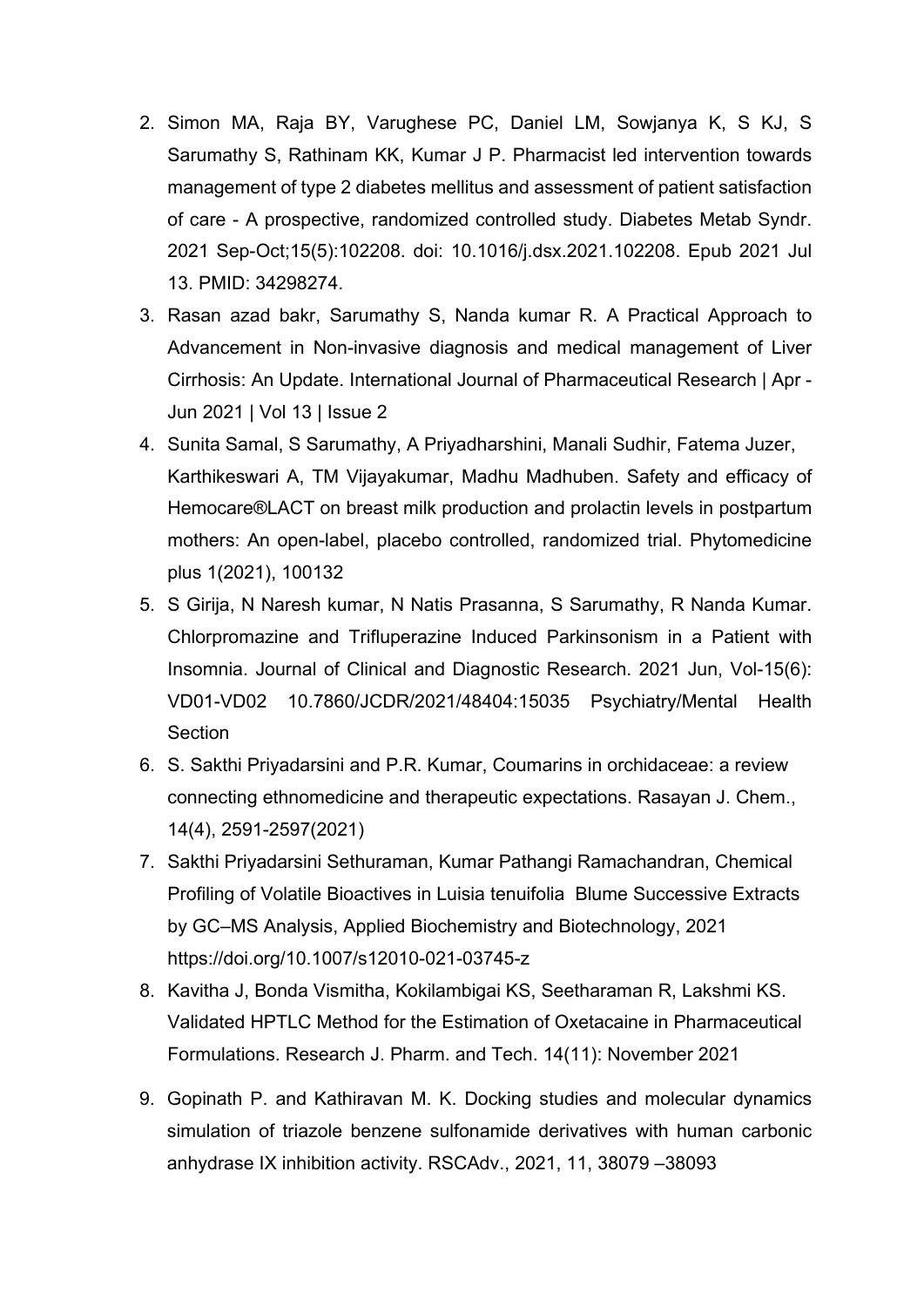- 10.Srimathi Radha, K. Kathiravan Muthu. Identification of key structural features of phosphate and thiophosphate tricyclic coumarin analogs as STS inhibitors. [Medicine in Drug Discovery,](https://www.sciencedirect.com/science/journal/25900986) [Volume 12,](https://www.sciencedirect.com/science/journal/25900986/12/supp/C) December 2021, 100108
- 11.Mani Aravinth R, Kokilambigai K. S, Anusha Reddy C, Seetharaman R, Kavitha J, Lakshmi. K. S. Spectrophotometric quantification of Granisetron in bulk drug and pharmaceutical formulations employing multivariate calibration technique. Journal of medical pharmaceutical and allied sciences, Volume 10 - Issue 4, 1442, July - August 2021, Page – 3435 - 3439
- 12.Shankargouda Patil, Mohammed E Sayed, Maryam H Mugri, Khalaf F Alsharif, Arif Salman, Shilpa Bhandi, Hosam Ali Baeshen, Thodur Madapusi Balaji, Pradeep Kumar Yadalam, Saranya Varadarajan, R Srimathi R Radha, Kamran Habib Awan, Vikrant R Patil, A. Thirumal Raj. Allicin alleviates T-cell exhaustion in periodontitits by inhibiting TIM-3 and LAG-3 in T-lymphocytes via the PD-1 pathway. . Int. J. Mol. Sci. 2021, 22, 9162. https://doi.org/10.3390/ijms22179162
- 13.Emanth Kumar chanduluru, Abimanyu Sugumaran. Estimation of pitavastatin and ezetimibe using UPLC by a combined approach of analytical quality by design with green analytical technique. Oct 2021 in [Acta Chromatographica.](https://publons.com/journal/10537/acta-chromatographica/) DOI: [10.1556/1326.2021.00949](https://doi.org/10.1556/1326.2021.00949)
- 14.Gouranga Dutta, Abimanyu Sugumaran. Bioengineered zinc oxide nanoparticles: Chemical, green, biological fabrication methods and its potential biomedical applications. Journal of Drug Delivery Science and Technology 66 (2021) 102853.
- 15.Naina Mohamed Pakkir Maideen, Gobinath Manavalan, Kumar Balasubramanian, S. Nivedhitha, M. Thirumal, S. Vasanth Kumar and Rajkapoor Balasubramanian. Potential of Urai Mathirai (Pediatric Siddha Formulation) for the prophylaxis and management of covid-19 in children. Asian journal of advances in medical science 3(4): 147-158, 2021.
- 16.Nandini Pasam, P. N. Remya, M. Krithiga, Nehal Thomas, H. Gayathri, T. S. Saraswathi. Evaluation and Comparison of the Formulations of Amlodipine-Loaded Bovine Serum Albumin and Egg Albumin Microspheres Journal of Hunan University (Natural Sciences), 48, 8, 2021.
- 17.Selvaraj Shunmugaperumal, Saranya Dhasarathan, Kamatchi Selvaraj. P, Ilango Kaliappan and Bathula Sivakumar. (2021). Spectral and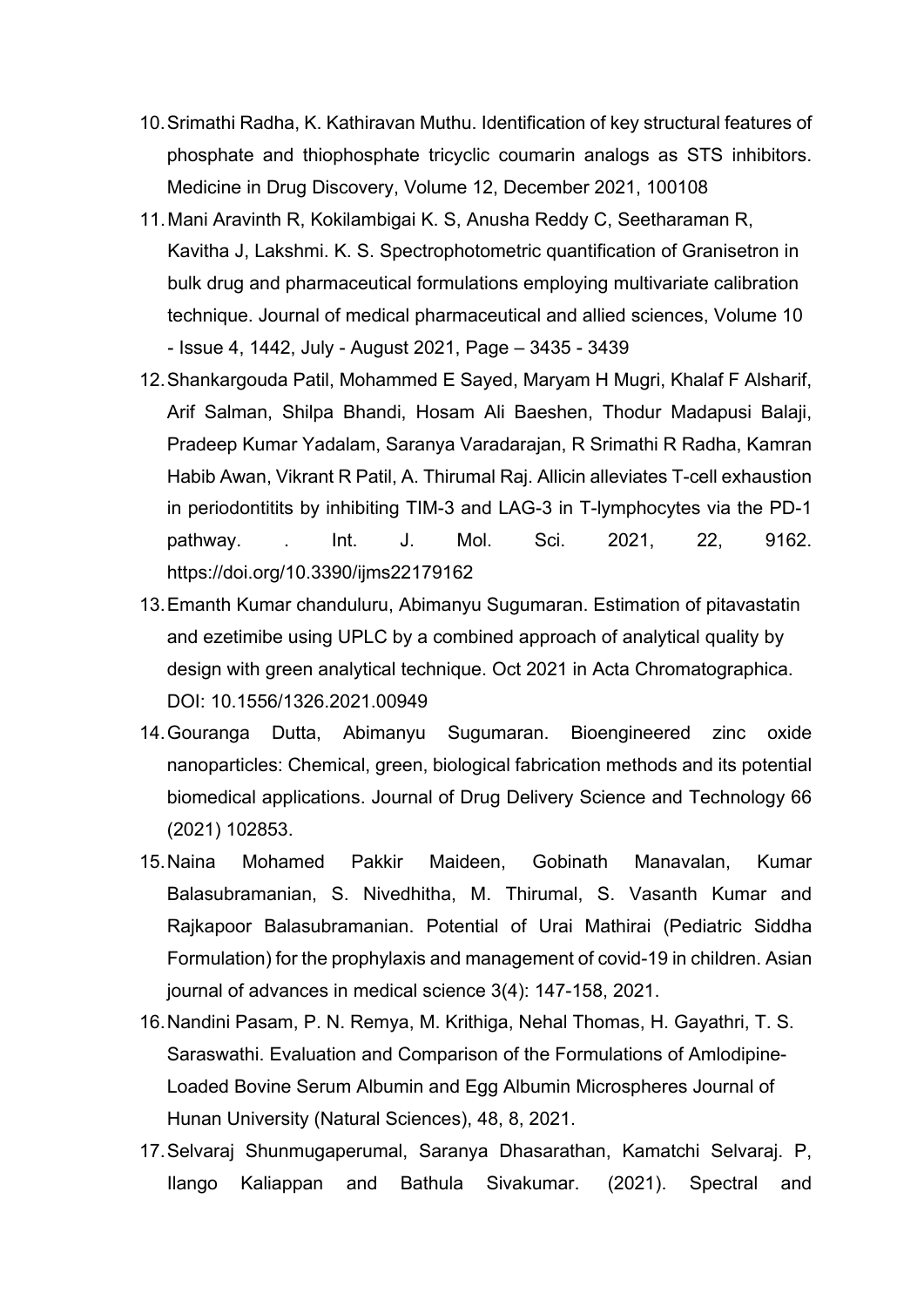Electrochemical Sensing Studies of Unsymmetrical Schiff bases having Enhanced Antifungal Activity. Asian Journal of Chemistry. 33 (10): 2400-2410

- 18.Manithottiyle Angelo Simon, Bandaru Yeswanth Raja, Paulin C Varughese, Linda Mary Daniel, Kolli Sowjanya, Kumar JS, Sarumathy S, Kiran Kumar Rathinam, Pravin Kumar J. Pharmacist led intervention towards management of type 2 diabetes mellitus and assessment of patient satisfaction of care-a prospective, randomized controlled study. Diabetes & metabolic syndrome: clinical research & reviews. 2021 Sept-Oct;15(5):102208. [https://doi.org/10.1016/j.dsx.2021.102208.](https://doi.org/10.1016/j.dsx.2021.102208)
- 19.Hemanth kumar C, Abimanyu S. Eco -Friendly Estimation for Isosorbide Dinitrate and Hydralazine Hydrochloride using Green Analytical Quality by Design Based UPLC Method. RSC Adv., 2021, 11, 27820–27831.
- 20.Chandrasekar P, Abimanyu S, Venkateshwaran K, Rajaguru P, Ravichandiran V, Subramanian N. Development and evaluation of PVP K90 and poloxamer 407 self-assembled nanomicelles: Enhanced topical ocular delivery of artemisinin. Polymers 2021, 13, 3038. https://doi.org/10.3390/polym13183038
- 21.Poovi G, Damodharan N. Formulation Development of Tamoxifen Loaded Lipid Nanoparticle by Taguchi (L12 (211)) Orthogonal Array Design. Curr Comput Aided Drug Des. 2021 Feb 25;17(1):144–59. doi: 10.2174/1573409916666200320162948
- 22.Jagadeesan M Keerthana GC, Vaishnavi K, Suruthy R S. Cost Variation Analysis among Different Brands of Same Drugs in the Cardiology Prescriptions and Its Effect on Patients Affordability. IJPR [Internet]. 2021 Jan 1 [cited 2021 Jul 8];13(01). Available from: http://www.ijpronline.com/ViewArticleDetail.aspx?ID=19290.
- 23.NA, Rajesh & L, Drishya & Ambati, Murali & L, Athi & Alex, Maria & R, Kiran & Abraham, Justin & TM, Vijayakumar. (2021). Safety and efficacy of saroglitazar in non-alcoholic fatty liver patients with diabetic dyslipidemia – A prospective, interventional, pilot study. Journal of Clinical and Experimental Hepatology. 10.1016/j.jceh.2021.03.012.
- 24.Ravula Sahithya Ravali, Karunanidhi Santhana Lakshmi, Thangavel Mahalingam Vijayakumar, Janardanan Subramonia Kumar, A randomized open-label trial of the efficacy of ranolazine in patients with type 2 diabetic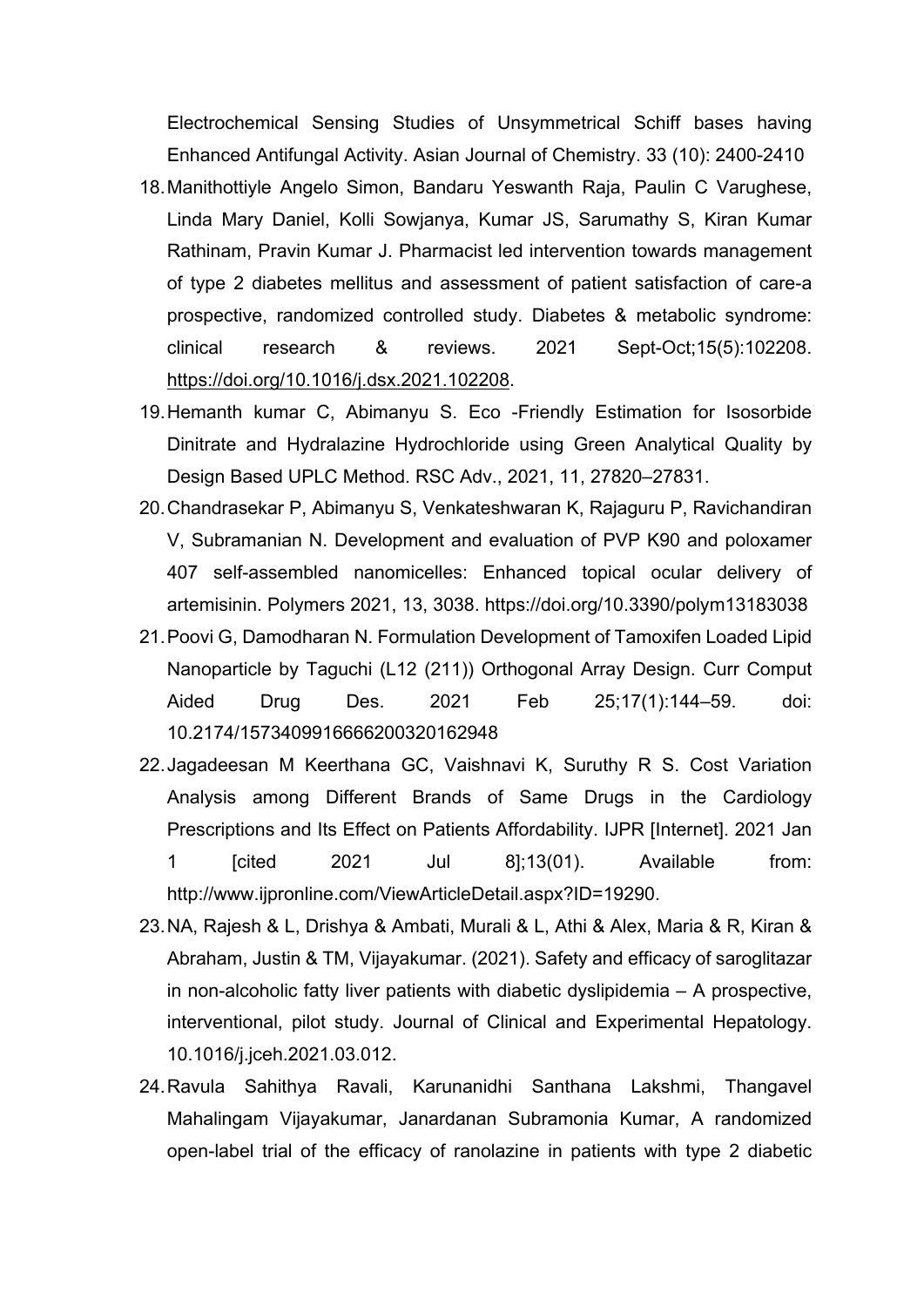dyslipidemia, Obesity Medicine, Volume 26, 2021, 100359, ISSN 2451-8476, [https://doi.org/10.1016/j.obmed.2021.100359.](https://doi.org/10.1016/j.obmed.2021.100359)

- 25.Sabarathinam, S., Rajappan Chandra, S.K. & Vijayakumar TM. CYP3A4 mediated pharmacokinetics drug interaction potential of Maha-Yogaraj Gugglu and E, Z guggulsterone. Sci Rep 11, 715 (2021). [https://doi.org/10.1038/s41598-020-80595-5.](https://doi.org/10.1038/s41598-020-80595-5)
- 26.Jerlin Michelle E. Dhanushri V. Nidhish Raj Muhammad Aslam Syed S. P. Ahalya, A. Priyadharshini A Retrospective Drug Utilization Study on Psychiatric Illness in a Tertiary Care Teaching Hospital. Journal of Pharmaceutical Research International.2021; 33(40B): 148-153
- 27.V. Janani, S. Induja, D. Jaison, E. Meher Abhinav, M. Mothilal, C. Gopalakrishnan. Tailoring the hyperthermia potential of magnetite nanoparticles via gadolinium ION substitution. Ceramics Int. 2021; Accepted. DOI. [https://doi.org/10.1016/j.ceramint.2021.08.015.](https://doi.org/10.1016/j.ceramint.2021.08.015)
- 28.Rajesh P, Selvakumar D, Sivasankaran A, Abimanyu S, Jeevasree S, Amsa SK, Sumathi C.S, Veeramuthu A, Chawalit N. Ameliorative photocatalytic dye degradation of hydrothermally synthesized Bimetal Ag-Sn Hybrid Nanocomposite treated upon domestic waste water under visible light irradiation. J. Hazard. Mater. 2022 5 January; 421: 126734. doi: [https://doi.org/10.1016/j.jhazmat.2021.126734.](https://doi.org/10.1016/j.jhazmat.2021.126734)
- 29.Rajesh P, Abimanyu S, Sumathi S, Parameshwaran S, Sivasankaran A, Selvakumar D, Veeramuthu A, Arivalagan P. Fabrication and Characterization of in vitro 2D Skin Model - An attempt to establish Scaffold for Tissue Engineering. Process Biochem. 2021; 109: 169-177. doi: [https://doi.org/10.1016/j.procbio.2021.07.012.](https://doi.org/10.1016/j.procbio.2021.07.012)
- 30.Kanaka Parvathi K, Abimanyu S. Eco-friendly multivariant green analytical technique for the estimation of ketoconazole by UV spectroscopy. Quim. Nova. 2021; doi: [http://dx.doi.org/10.21577/0100-4042.20170798.](http://dx.doi.org/10.21577/0100-4042.20170798)
- 31.H.Gayathri, T.S. Saraswathi, PN Remya\*, R.Kavitha, Pasam Nandhini Design and Evaluation of SLN's of Ramipril using Stearic acid and Palmitic acid are as lipid solutions. Pensee Journal , 2021 March 51(4):77- 87 doi: PNS-0421-19.
- 32.Nandini Pasam, Remya P N, Krithiga.M , Nehal Thomas, Gayathri.H, T.S Saraswathi Evaluation And Comparison For The Formulations Of Amlodipine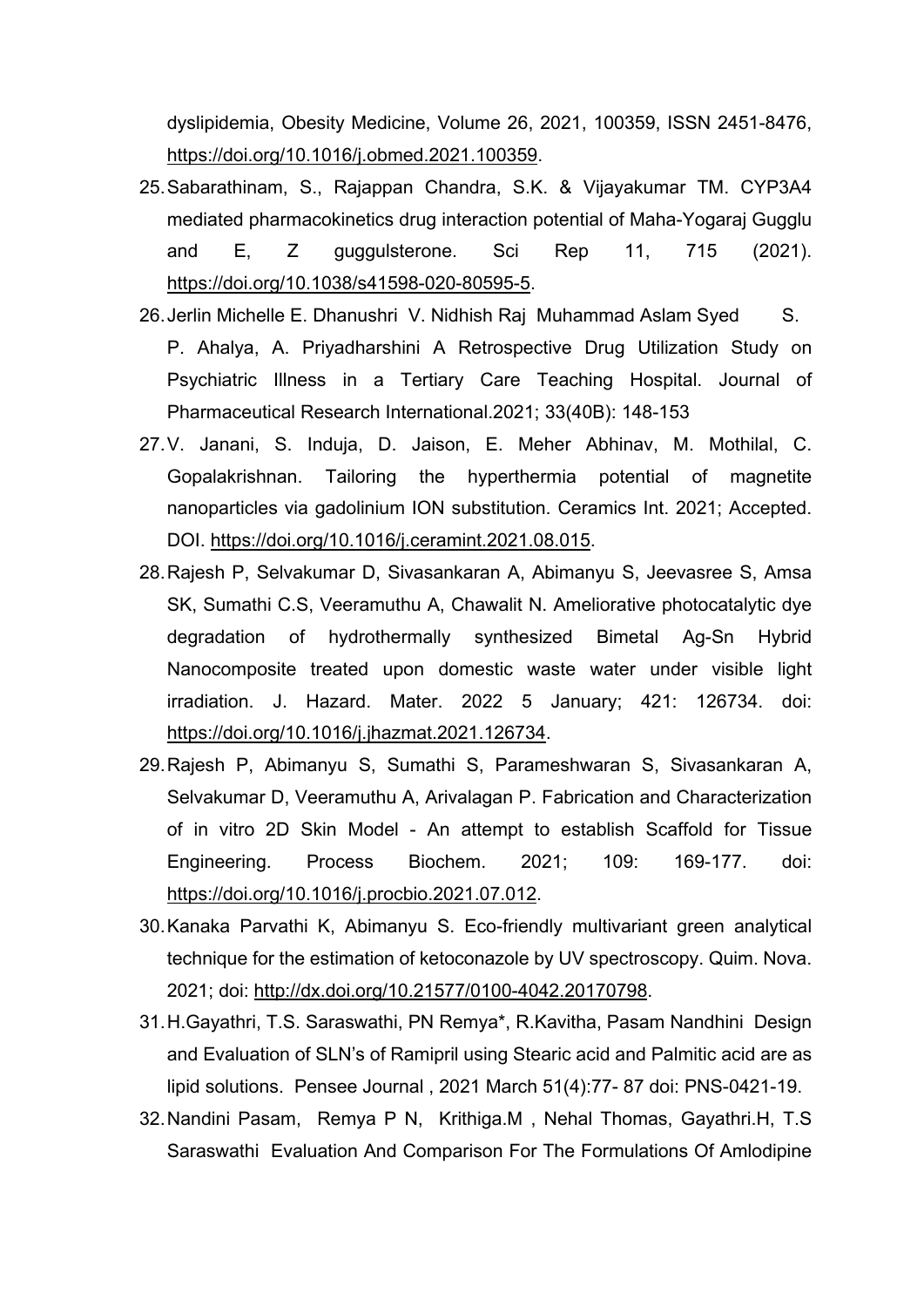Loaded Bovine Serum Albumin And Egg Albumin Microspheres, Journal of Hunan University Natural Sciences, [Vol 48, No 8 \(2021\)](http://www.jonuns.com/index.php/journal/issue/view/77)

- 33.Nandinipasam, Saraswathi. T. S,Gayathri. H. Remya. P. N. Development and Performance Assessment of Niosomal formulation for sustained delivery Of Aceclofenac drug. Pensee. 2021; 51(3), 1818-1826
- 34.D. Priya & M. K. Kathiravan (2021) Molecular insights into benzene sulphonamide substituted diarylpyrazoles as cyclooxygenase-2 inhibitor and its structural modifications, Journal of Biomolecular Structure and Dynamics, 39:14, 5093-5104, DOI: 10.1080/07391102.2020.1785329
- 35.R Srimathi, MK Kathiravan. Lead optimization of 4-(thio)-chromenone 6-Osulfamate analogs using QSAR, molecular docking and DFT - a combined approach as steroidal sulfatase inhibitors. J Recept Signal Transduct Res. 2021 Apr;41(2):123-137. doi: 10.1080/10799893.2020.1794004. Epub 2020 Jul 24. PMID: 32705921.
- 36.Kaliraj S, Jeyalakshmi R, Kathiravan MK, Madhavan T, Devi A. Design, molecular docking and biological evaluation of fused thienopyrimidines and quinazoline. Asian Journal of Chemistry, 2021, 33(3), pp. 537–544
- 37.K. Gayathiri, R. Sridevi, V. Chitra, S. Ankul Singh In vitro evaluation of mucolytic activity of ethanolic extract of Abutilum indicum Linn PENSEE Journal, Volume 51, Issue 04, April-2021.
- 38.Saraswathi T. S, Mothilal M. Development of Rivastigmine Loaded Self Assembled Nanostructures of Nonionic Surfactants For Brain Delivery. International Journal of Applied Pharmaceutics. 2021; 13(5), 205-215. DOI: <https://dx.doi.org/10.22159/ijap.2021v13i5.42664>

#### **Research Letter**

1. [Kumudhaveni B,](https://www.ncbi.nlm.nih.gov/pubmed/?term=B%20K%5BAuthor%5D&cauthor=true&cauthor_uid=34485704) [Thirumal M,](https://www.ncbi.nlm.nih.gov/pubmed/?term=M%20T%5BAuthor%5D&cauthor=true&cauthor_uid=34485704) [Radha R.](https://www.ncbi.nlm.nih.gov/pubmed/?term=R%20R%5BAuthor%5D&cauthor=true&cauthor_uid=34485704) An update of COVID‐19 pandemic in India [Health Sci Rep.](https://www.ncbi.nlm.nih.gov/pmc/articles/PMC8407063/) 2021 Sep; 4(3): e359

2. Priya Sivasakthi, Sarvesh Sabarathinam, Thangavel Mahalingam Vijayakumar. Network pharmacology and in silico pharmacokinetic prediction of Ozanimod in the management of ulcerative colitis: A computational study. Health Sci Rep. 2022;5:e473. DOI: 10.1002/hsr2.473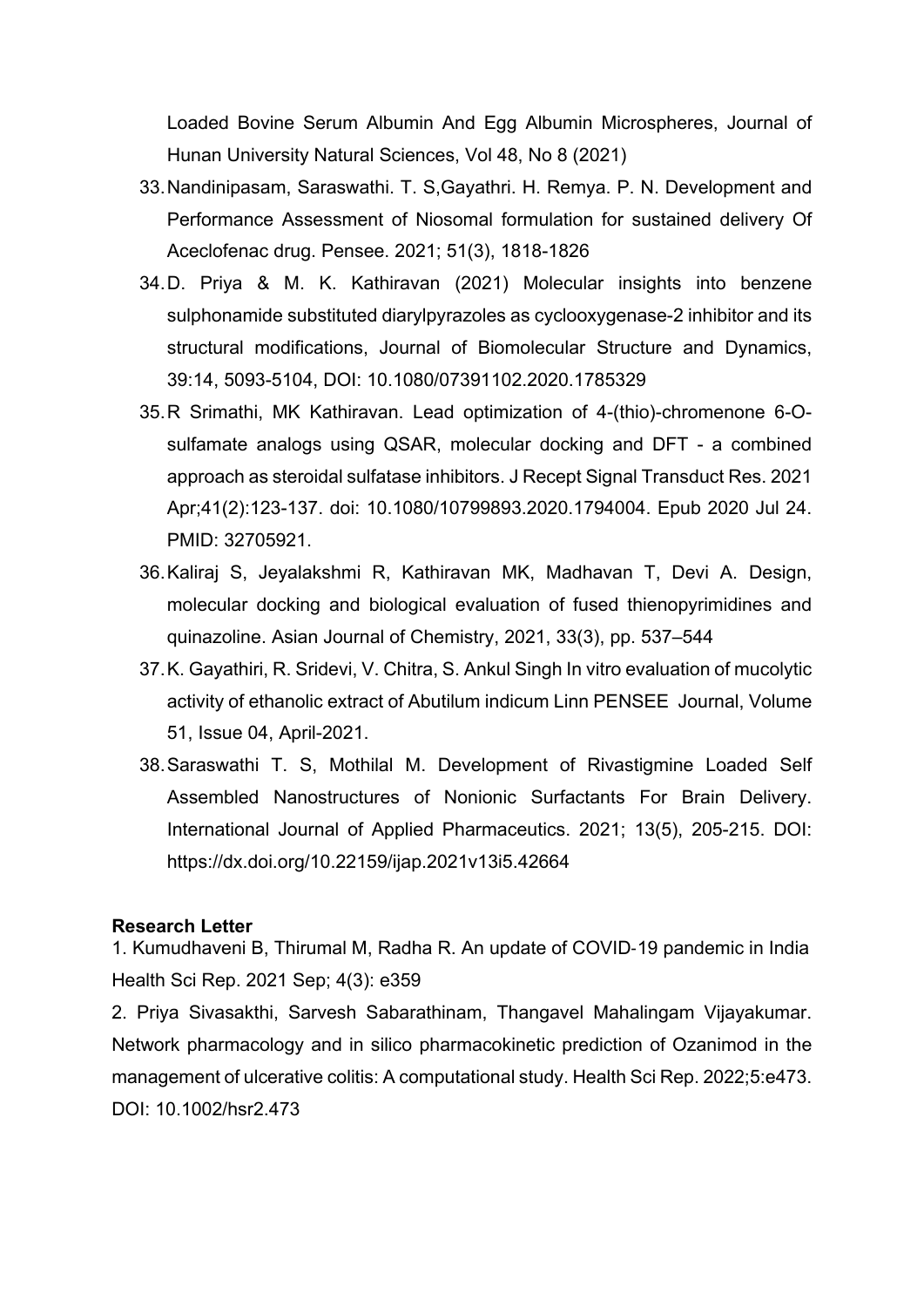- 1. Lavanya S, Gowri K, Chitra V. A Review Of Inflammatory Bowel Disease Study On Zebra Fish And Its Herbal Cure.. Nat. Volatiles & Essent. Oils, 2021; 8(6): 4612-4624
- 2. Nivitha M, Narayanan J and Chitra V. A Review on the Cognitive Impairment caused by Anti-epileptics and their Management. Nat.Volatiles&Essent.Oils,2021;8(5):12905-12919.
- 3. Nitheesh Kumar, Narayanan J, Chitra V. A Mechanistic Review of Anti-Obesity Drugs. Nat.Volatiles&Essent.Oils,2021;8(5):12893-12904- 12893
- 4. Ayda Cherian, Velmurugan Vadivel, Sundarrajan Thiruganasambandham and Sreejith Madhavankutty J Basic Clin Physiol Pharmacol 2021; ao Phytocompounds and their molecular targets in immunomodulation: a review
- 5. N. Yellasubbaiah V. Velmurugan and B. Nagasudha (2021).Recent Developments and Biological Activities of 5- Oxo-Imidazolones Derivatives: A Review. Journal of Pharmaceutical Research International. 33(45A): 287-305. DOI: 10.9734/JPRI/2021/v33i45A32746.
- 6. Swarna Bharathi K, Velmurugan V (2021). Influence Of Heterocyclic Compounds In The Identification Of Novel Molecules In Drug Discovery To Achieve Diversified Biological Activities - A Review. International Journal of Pharmaceutical Research 13 (1): 6502-6512. DOI:https://doi.org/10.31838/ijpr/2021.13.01.829.
- 7. Sonali Rastogi, T.Tamilanban, V Chitra, Impact of COVID-19 on the Relapse and Reawakening of Dormant Tumor Cells in Breast Cancer. Nat. Volatiles & Essent. Oils, 2021; 8(5): 11450-11469-11450.
- 8. B.Harisha, T.Tamilanban, V. Chitra. Juxtacrine and Paracrine Events in the Colorectal Carcinogenesis with their Herbal Remedies: A Review Nat.Volatiles&Essent.Oils,2021;8(5):12871-12881-12871
- 9. Soumya Ranjana Sahoo, Mothilal M. Priyadharshini B., Damodharan N. Thermosensitive hydrogels–A Potential carrier for the delivery of drugs.2021; Int J App Pharm, 13(2), 102–109. DOI. <https://doi.org/10.22159/ijap.2021v13i2.40162>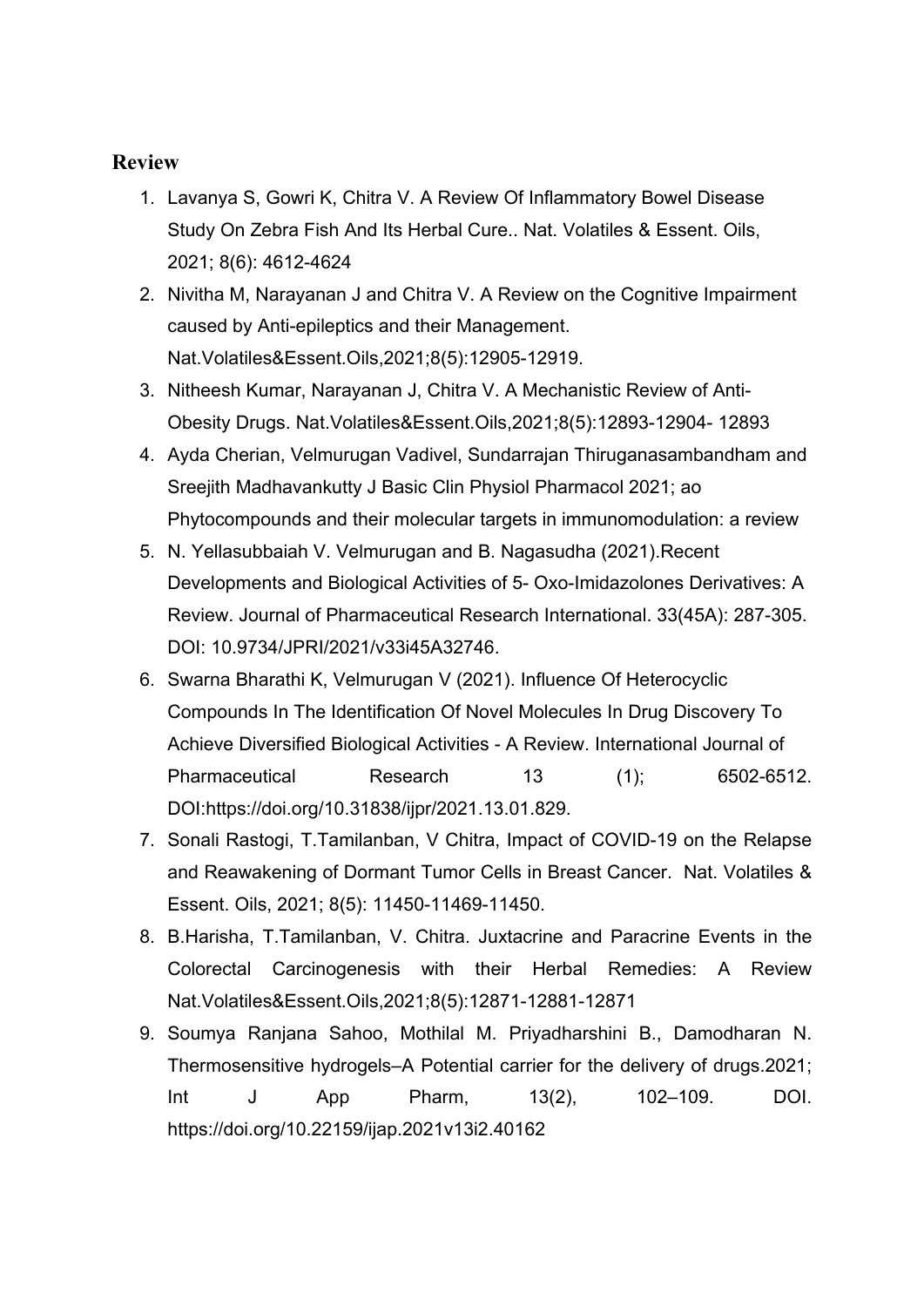- 10.Irfan N, Balasubramanian S, Rajesh P, Mariya GA, Selvakumar D, Veeramuthu A, Kuan SK, Kit WC, Abimanyu S, Pau L S. Computational Lock and Key and Dynamic Trajectory Analysis of Natural Biophors against COVID-19 Spike Protein to Identify Effective Lead Molecules. Mol Biotechnol. 2021; 1-11. doi: [https://doi.org/10.1007/s12033-021-00358-z.](https://doi.org/10.1007/s12033-021-00358-z)
- 11.Kanakaparvathi K, Hemanth Kumar C, Abimanyu S, Seetharaman R. Environmental Impact of Greenness Assessment Tools in Liquid Chromatography – A Review. Microchem. J. 2021; 170: 106685. doi: [https://doi.org/10.1016/j.microc.2021.106685.](https://doi.org/10.1016/j.microc.2021.106685)
- 12.Ashish SM, Abimanyu S, Damodharan N. Nanoparticulate Delivery Systems for the Effective Treatment of COPD. Ann. Romanian Soc. Cell Biol. 2021; 25(4): 13892-904.
- 13.Manimaran V, Ponnurangam Malliappan Sivakumar, Narayanan J, Shanmugam Parthasarathi, Pranav Kumar Prabhakar. Nanoemulsions: A better approach for anti diabetic drug delivery. Current Diabetes Reviews, 2021 April;17(4): 486-495. doi: 10.2174/1573399817666201209095205
- 14.Zuleikha Fathima S, PN Remya, N Damodharan A Review On Modification Of Dendrimers: Synthesis, Applications And Properties Pensee Journal ,2021 March 51(4)557- 566, doi: PNS-0421-74
- 15.Kathiravan MK, Radhakrishnan S, Namasivayam V, Palaniappan S. An Overview of Spike Surface Glycoprotein in Severe Acute Respiratory Syndrome-Coronavirus. Front Mol Biosci. 2021 Mar 16;8:637550. doi: 10.3389/fmolb.2021.637550. PMID: 33898518; PMCID: PMC8058706.
- 16.Raghavendra Ramalingam, Chetna Dhand, Venkatesh Mayandi, Chak Ming Leung,Hariharan Ezhilarasu, Sathish Kumar Karuppannan, Praseetha Prasannan, Seow Theng Ong, Nandhini Sunderasan, Ilango Kaliappan, Mohammed Kamruddin, Veluchamy Amutha Barathi, Navin Kumar Verma, Seeram Ramakrishna, Rajamani Lakshminarayanan, and Kantha Deivi Arunachalam."Core−Shell Structured Antimicrobial Nanofiber Dressings Containing Herbal Extract and Antibiotics Combination for the Prevention of Biofilms and Promotion of Cutaneous Wound Healing". ACS Applied Material and Interfaces. 2021, 13(21): 24356 - 24369 [https://doi.org/10.1021/acsami.0c20642.](https://doi.org/10.1021/acsami.0c20642)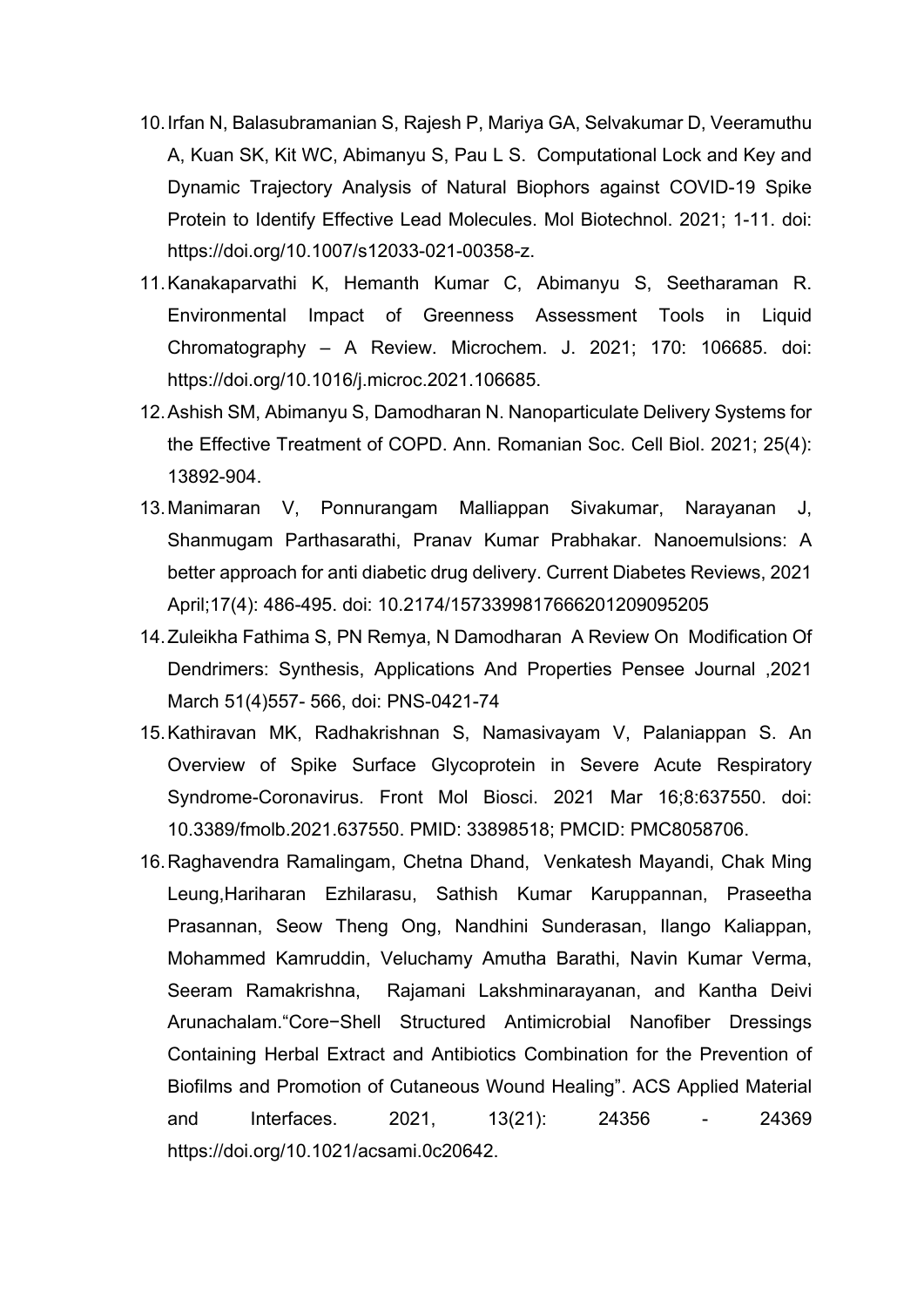- 17.Sundaresan Nandhini and Kaliappan Ilango. "Development and Characterization of a Nano-Drug Delivery System Containing Vasaka Phospholipid Complex to Improve Bioavailability Using Quality by Design Approach". Research in Pharmaceutical Sciences. 2021, 16(1): 103-117. DOI: 10.4103/1735-5362.305193.
- 18.Thangavel Mahalingam Vijayakumar, Kaliappan Ilango, Rajappan Chandra Satish Kumar, Melvin George, Ramasamy Mohan Kumar, Sabarathinam Sarvesh and Govind Prasad Dubey. Clinical Pharmacokinetic Drug Interaction Potential of MenoAct851 in Adult, Female Healthy Volunteers. Current Therapeutic Research. 2021, 94; 100619. doi: [https://doi.org/10.1016/j.curtheres.2020.100619.](https://doi.org/10.1016/j.curtheres.2020.100619)
- 19.Murali M, Giridharan V, Anjana GV, Srimathi R. Molecular Docking of Coumarins as Steroidal Sulfatase Inhibitors In the Treatment of Breast Cancer. Int. J. Pharm. Res. 2021 Feb-Mar; 13(2):3354-3364. doi: <https://doi.org/10.31838/ijpr/2021.13.02.425>
- 20.Mayuri M, Vijayakumar TM. A comprehensive review on neurokinin-1 receptor antagonism in breast cancer. J Appl Pharm Sci, 2021; 11(05):009–014.
- 21.Ravula SR, Karunanidhi Santhana L, Vijayakumar TM, Janardanan Subramonia K. Effect of ranolazine as add-on therapy in type 2 diabetic dyslipidaemia patients: A randomised open-label trial. Int J Clin Pract. 2021 Apr;75(4):e14016. doi: 10.1111/ijcp.14016. PMID: 33752296.
- 22.Michelle I J, Shevaani S A, Rathinam KK, Abraham JJ, Rajanandh MG, Vijayakumar TM. Siltuximab - A monoclonal antibody against the interleukin-6 receptor is not an ideal option for management of COVID-19. Curr Med Res Pract 2021;11:121-4.
- 23.Sabarathinam S., Vijayakumar T.M. Isomers of guggulsterone in hyperlipidemia. besity medicine. 2021;22:100326. <https://doi.org/10.1016/j.obmed.2021.100326>
- 24.Sarvesh Sabarathinam and Vijayakumar TM, "Assessment of Herb-drug Interactions Based on the Pharmacokinetic Changes of Probe Drug, Midazolam", Drug Metabolism Letters 2021; 14(1). [https://doi.org/10.2174/1872312814666201112122110.](https://doi.org/10.2174/1872312814666201112122110)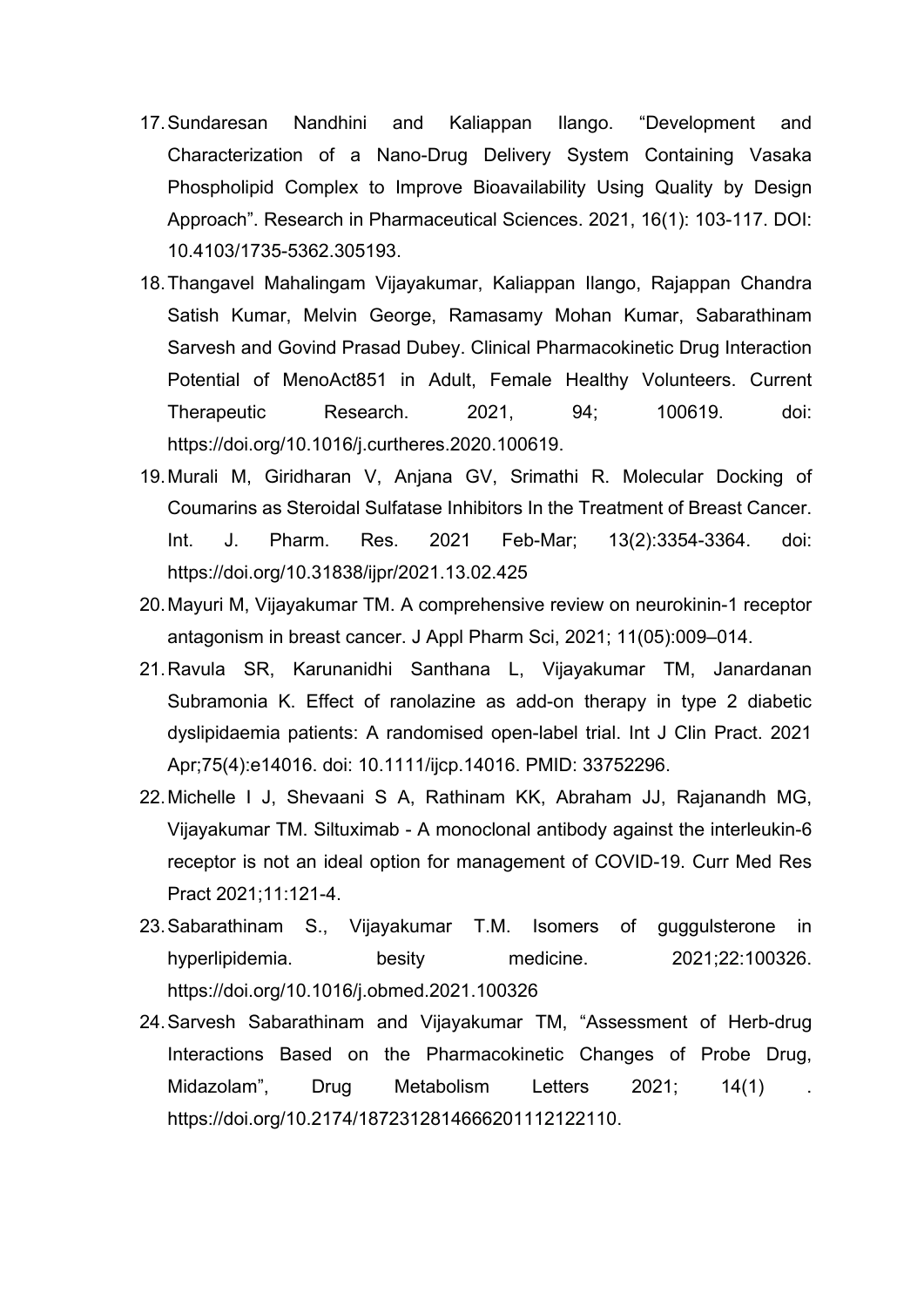- 25.Sarvesh Sabarathinam and Vijayakumar TM, A Short Exploration of Selected Sensitive CYP3A4 Substrates (Probe Drug), Drug Metabolism Letters 2021;14(1) . [https://doi.org/10.2174/1872312814666200811110024.](https://doi.org/10.2174/1872312814666200811110024)
- 26.Nanda kumar R, Rasan Azad Bakr, Sarumathy S. A practical approach to advancement in non-invasive diagnosis and medical management of liver cirrhosis: an update. International Journal of Pharmaceutical Research. 2021; 13 (2):952-59. [https://doi.org/10.31838/ijpr/2021.13.02.033.](https://doi.org/10.31838/ijpr/2021.13.02.033)
- 27.Jagadeesan M Muoka Chidiebere Jephtha. Insomnia, Depression and Anxiety among Healthcare workers during Covid-19 Pandemic - An Evidence Based Review. IJPR [Internet]. 2021 Feb 2 [cited 2021 Jul 8];13(02). Available from: <http://www.ijpronline.com/ViewArticleDetail.aspx?ID=20606>
- 28.Sumithra M, Murali Krishna Moka. A Comprehensive Review of Hormonal Profile correlates with PCOS. Pensee; 51(2);1231-1246.
- 29.Padmasini, Sumithra M. "Psoriasis Review: Recent Biomarkers and the Novel Targets" Pensee Journal, 2021; 51(3);1362-1377.
- 30.Aitilaris Nongsiej, Gowri K, Chitra V, A Review on the Pathophysiology and Management of Osteoarthritis Pensee Journal 2021 April; 51(4): 960-968.
- 31.Ankul Singh S, Gowri K, Chitra V, A Review on Phytochemical Constituents and Pharmacological Activities of the plant: Aerva lanata 13(3): 1580-1586, DOI: 10.5958/0974-360X.2020.00286.3

## **National**

- 1. C. Sridaran, A. Vijay Babu, L.S. Dhivya, D. Priya. Design, Synthesis and Biological Evaluation of Benzothiazole Derivatives as Significant Antimicrobial Agents, High Technology Letters, Volume 27, Issue 11, 608-620
- 2. Pavithra. L, T. Sundarrajan, M.K. Kathiravan, Isolation and In-Silico analysis of Piperine from Zanthoxylum rhetsa Linn.to fight against Obesity-Related Diabetes Mellitus. High Technology Letters, Volume 27, Issue 11, 2021, 571- 580.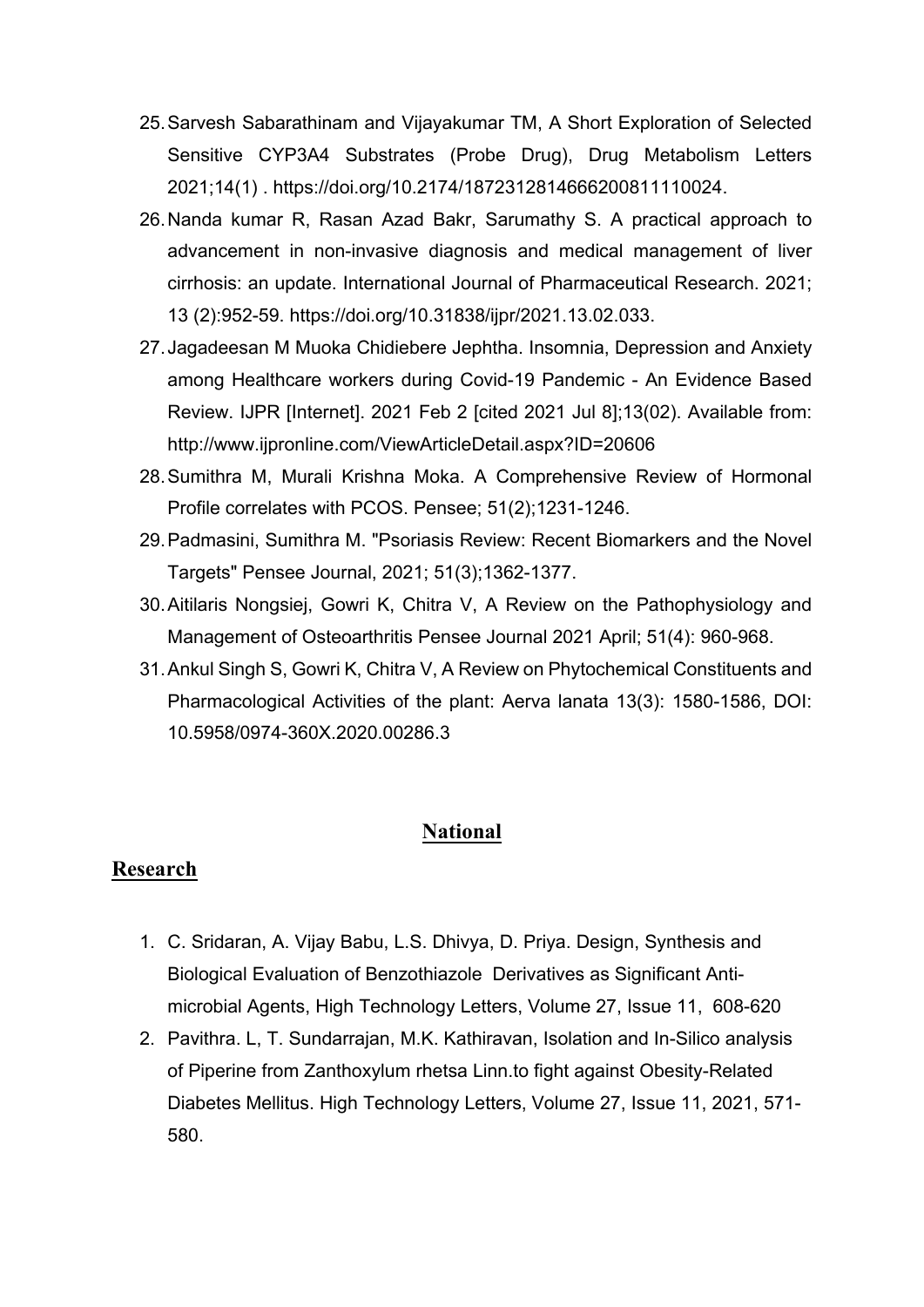- 3. Selvaraj Shunmugaperumal, Saranya Dhasarathan, Kamatchi Selvaraj. P and Ilango Kaliappan. (2021). Multimetal Ion Recognizing Unsymmetrical tetra dentate Schiff bases Associated with Antifungal Activity. Oriental Journal of Chemistry. 37 (4): 833-846. doi.org/10.13005/ojc/370410.
- 4. T. Sampath Kumar, P. Muthusamy, R. Radha and K. Ilango. (2021). Formulation and Evaluation of *in vitro* Antidiabetic Polyherbal Tablets from some Tratidional used Herbs. The Journal of Phytopharmacology. 10 (3); 173- 179. doi: 10.31254/phyto. 2021.1035.
- 5. Sathyanathan, D. Priya, S.K. Devipriya. In Silico Screening Of Phytoligands On Sars-Cov-2 3CLpro V. PENSEE. Volume 51, 115
- 6. Abimanyu Sugumaran, Vishali Mathialagan. Topical Delivery of Methocarbamol Loaded Nanoemulgel - in-vitro Characterization. Indian Journal of Pharmaceutical Education and Research vol 55, Issue 4, Oct-Dec, 2021
- 7. B. Shanthakumar, T. N. Bhavana, G. Varsha, A. Louise Swetha, G. V. Anjana. Synthesis and Evaluation of Some Novel Acetophenone Derivatives Bearing Thiazine Nucleus as Potent Antimicrobial Agents. High Technology Letters. 2021, Volume 27, Issue 10. https://doi.org/10.37896/HTL27.10/4468
- 8. Sakthi Priyadarsini S, Mohana Priya G, Ramya R, Lavanya S and Kumar P R. Preliminary phytochemical screening, thin layer chromatography profiling, and in-vitro antiurolithiatic activity of the leaves of Ravenala madagascariensis Sonn. Indian Journal of Natural Products and Resources Vol. 12(2), September 2021, pp. 425-430
- 9. Sakthi P. Sethuraman, Kumar P. Ramachandran Pharmacognostical standardisation of an epiphytic orchid, Luisia tenuifolia Blume. Journal of Pharmacy & Pharmacognosy Research, 10 (1), 113-127, 2022
- 10.Manasranjansahoo, M.S.Umashankar, Ramesh Raghavavarier, paulpandian Development and evaluation of polyherbal based medicated candy from Ayurveda herbs reported for cough and cold and Evaluation of their anti-viral and anti-bacterial properties. International Journal of Research in Pharmaceutical Sciences, 2021, January, 12(1), 280-291, DOI https://doi.org/10.26452/ijrps.v12i1.3990.
- 11.Manasranjansahoo, M.S.Umashankar, Ramesh Raghavavarier, Research updates and prospects of herbal hard-boiled lozenges: a classical platform with promising drug delivery potential, International journal of applied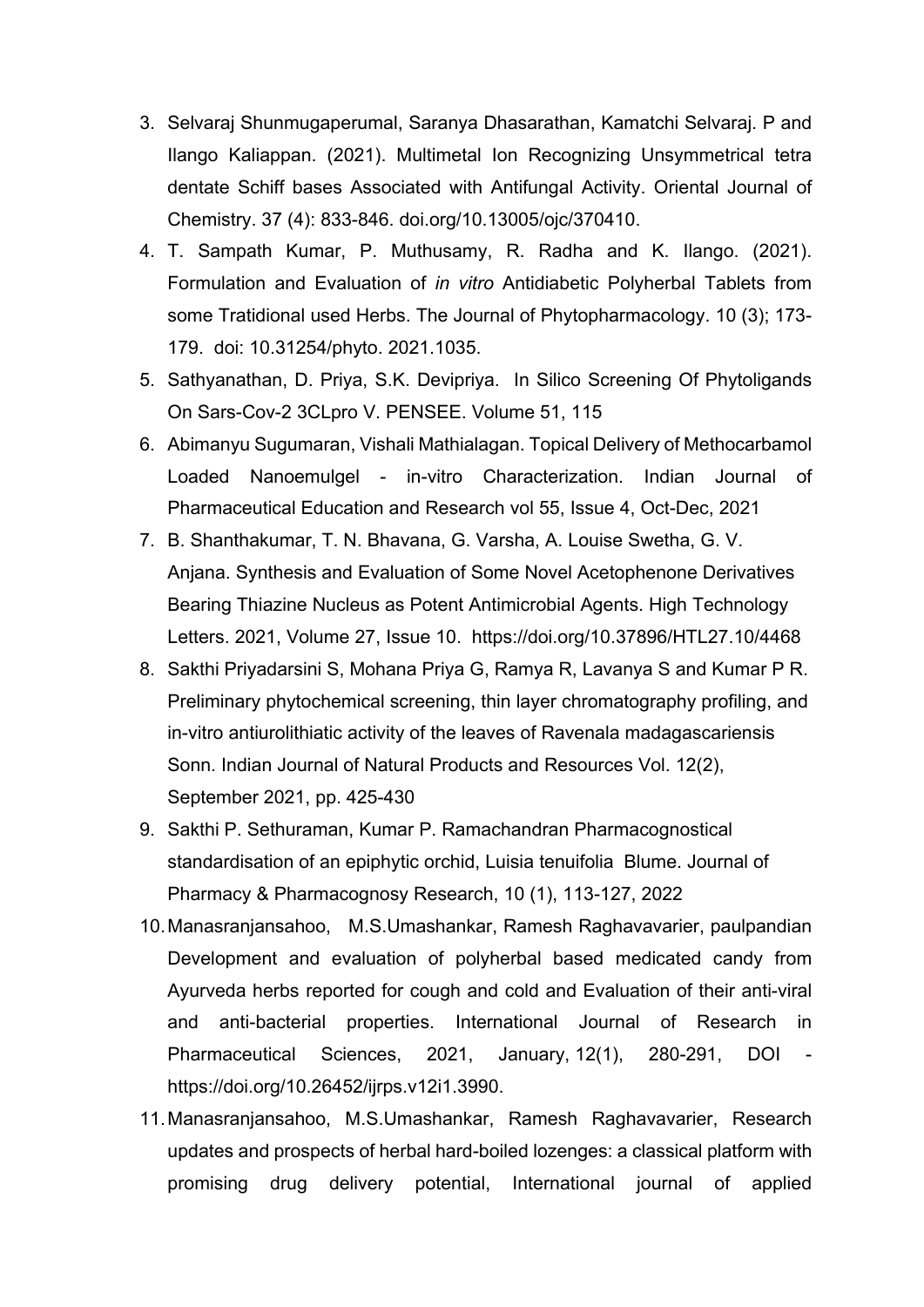pharmaceutics, 2021, March, Vol 13, Issue 2, DOI https://doi.org/10.22159/ijap.2021v13i2.40165.

- 12.A.Bharath Kumar , M.S .Umashankar, A Retrospective Qualitative Study on Pharmacotherapeutic Management of Coronary Artery Disease Associated Diabetes Mellitus and Discussion on Comprehensive Role of Clinical Pharmacist In Clinical Practice, International Journal of Pharmaceutical Research, 2021, 13(1), 3309-3316, DOI https://doi.org/10.31838/ijpr/2021.13.01.502.
- 13.T. Sampath Kumar, P. Muthusamy, R. Radha and K. Ilango. Formulation and Evaluation of in vitro Antidiabetic Polyherbal Tablets from some Tratidional used Herbs. The Journal of Phytopharmacology. 2021, 10 (3); 173-179. doi: 10.31254/phyto. 2021.1035.
- 14. Shalini, K and Ilango, K. "Development, Evaluation and RP-HPLC method for Simultaneous estimation of Quercetin, Ellagic acid and Kaempferol in Polyherbal Formulation". International Journal of Applied Pharmaceutics.2021, 13(3):183-192.DOI:org/10.22159/ijap.2021v13i3.41028.
- 15.Shalini, S and Ilango, K. "Preliminary Phytochemical Studies, GC-MS Analysis and In vitro Antioxidant Activity of Selected Medicinal Plants and its Polyherbal Formulation". Pharmacognosy Journal. 2021, 13(3): 648-659. DOI : 10.5530/pj.2021.13.83 .
- 16.V. Sathyanathan, D. Priya and S.K. Devipriya. "In Silico Screening of Phytoligands on Sars-Cov-2 3CLPRO". Pensee Journal 2021, 51(5): 115-129.
- 17.Maid Priyanka, Sumithra M, V.Chitra. Nootropic Activity Of Quercus Infectorial(Galls) In Albino Mice Using Reversible And Irreversible Amnesia Models. International Journal of Pharmaceutical research. 2021: 13(2): 4434- 4439

### **Short Communications**

1. M. K. Mohan Maruga Raja, Jubie Selvaraj, S. S. Pottabathula, G. V. Anjana, M. K. Kathiravan. [In silico Screening of Chemical Constituents in Rasam as a](http://www.informaticsjournals.com/index.php/jnr/article/view/28191)  [Beneficial Supplementary Treatment for Novel Coronavirus.](http://www.informaticsjournals.com/index.php/jnr/article/view/28191) Journal of natural remedies 2021, 21(4), 357-365 DOI: [10.18311/jnr/2021/28191](https://doi.org/10.18311/jnr/2021/28191)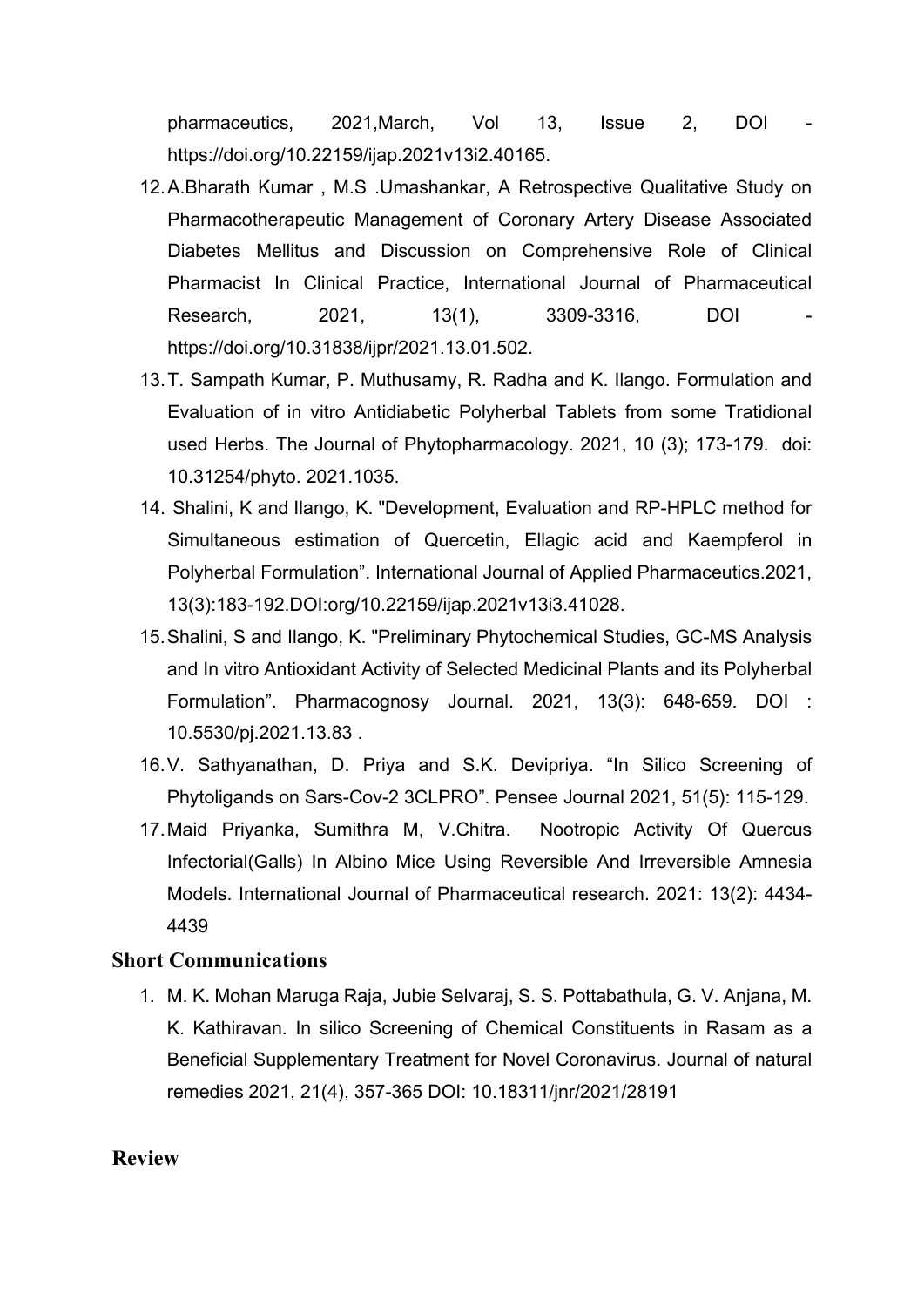- 1. G.Mithra Narayanan, M.S. Umashankar, N. Damodharan , Nanowafer a promising drug delivery system for ocular treatment, Pensee Journal, 2021, volume 51, Issue 3,1740-1748.
- 2. B.Bavenro, M.S. Umashankar, N. Damodharan, Herbal Drug Loaded with Nano Carriers for OphthalmicTreatment:A Comprehensive Review, Pensee Journal, 2021, volume 51, issue 3, 1723-1739.
- 3. Robison S, Sangeetha S, Gayathri H, Damodharan N. Drug Delivery of Floating Method – An overview. 2021. Pensee; 51(3):1827-1836.
- 4. Hariram Deepak RP, Abimayu S, Dhamodharan N. Nanofibers for the Treatment of Diabatic Wound Healing. Pensee. 2021; 51(4): 483-495.
- 5. Anandh S, Kamaraj R, Abimanyu S. Challenges and Prospects for Filing Certificate of Suitability in Europe. Int. J. Pharm. Res. 2021; 13(2). doi: [https://doi.org/10.31838/ijpr/2021.13.02.350.](https://doi.org/10.31838/ijpr/2021.13.02.350)
- 6. Vijaykumar CS, Abimanyu S, Kamaraj R. Nutraceuticals in India. Int. J. Pharm. Res. 2021; 13(2). doi: [https://doi.org/10.31838/ijpr/2021.13.02.383.](https://doi.org/10.31838/ijpr/2021.13.02.383)
- 7. Balaji S, Manimaran V, Damodharan N. Orodispersible films A novel approach to enhance oral bioavailability of drugs. Pensee, 2021;51(3):1784- 1794.
- 8. Gayathri H. Sangeetha S\* . Transferosome: A Transdermal Vesicular Drug Delivery for the Treatment of Skin Cancer. Annals of R.S.C.B., 2021, 25(4), 109  $-118.$
- 9. Anirudh M, Manali Sudhir, Ahalya SP, Priyadharshini A. Dietary and Nutritional Strategy for the Prevention and Management of Hyperuricemia. Indian journal of Pharmacy practice.2021;15.
- 10. Hawkar Abdallah, Sumithra M, V.Chitra. Therapeutic use of Obeticholic acid for the Mitigation of Non alcoholic fatty liver disease. International Journal of Pharmaceutical research. 2021: 13(1):2219-2225
- 11. Lariti Daniewkor Khongwir, Gowri K, Chitra V, A Review on Hypertension and its treatments Pensee Journal 2021 April; 51(4): 846-853.
- 12. Hawkar Abdallah, Sumithra M, V.Chitra. Therapeutic use of Obeticholic acid for the Mitigation of Non alcoholic fatty liver disease. International Journal of Pharmaceutical research. 2021: 13(1):2219-2225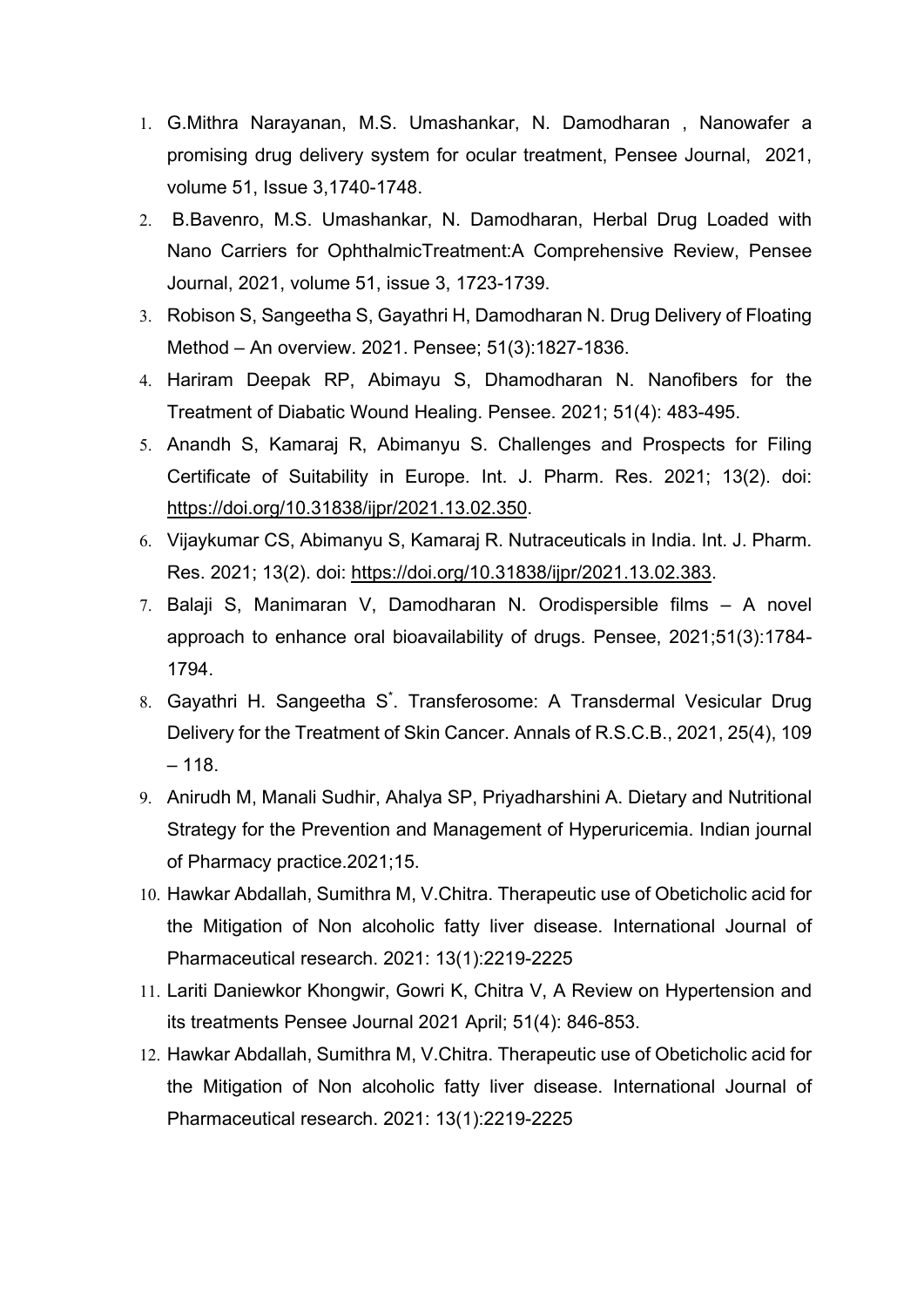- 13. Shanthini NG, Kumar PR, Purushoth Prabhu T. Phytochemical and Pharmacological review on Ipomea and Rivea species. WJPPS. 2021; 10(6):960-974. doi: 10.20959/wjpps20216-19130.
- 14. Riyazullah MS, Kumar PR, Bhaskar Reddy K. A review on chitosan based herbosomes a nano-drug delivery to cure Alzeimer's disease. WJPPS. 2021; 10(6). doi: 10.20959/wjpps20216-19092
- 15. Rayi Ratna Manjula, Kumar PR. A Review on species of Melastomataceae. Int J Pharm Res. Apr-Jun 2021; 13(2):2927-2936. doi: 10.31838/ijpr/2021.13.02.367
- 16. Sridevi P, Thirumal M, P R Kumar. Review on Trigonella foenum-gracecum Linn. Zeichen Journal. 2021 May; 7(5):238-267. doi:15.10089.ZJ.2021.V7I5.285311.2400
- 17. Adhavan J, P R Kumar, Thirumal M. A Review on Pharmacological Activities of the Plant: Cyperus rotundus L. Zeichen Journal. 2021; July 7(3): 96-109. doi:15.10089.ZJ.2021.V7I3.285311.2336.
- 18. Shermilan P.A, Raju Kamaraj. ANDA Submissions Refuse to Receive (RTR). Standards and Deficiencies of CTD modules in ANDA. International journal of Pharmaceutical Research. 2021 Apr- June; 13(2), 2642- 2649. doi: 10.31838/ijpr/2021.13.02.350.
- 19. Sooria S, Raju Kamaraj, Sonia karuppaiah. Regulatory Filing of Generic drug in Europe. International journal of Pharmaceutical Research. 2021 Apr- June; 13(2), 2516-2525. doi:https://doi.org/10.31838/ijpr/2021.13.02.351
- 20. Meghana Jiji Johnson, Raju Kamaraj. Impact of Warning Letters on Indian and United States Based Pharmaceutical Industries: Cause and Effect Analysis. International journal of Pharmaceutical Research. 2021 Apr- June; 13(2), 2488- 2497. doi:https://doi.org/10.31838/ijpr/2021.13.02.341.
- 21. Krishna K, Raju Kamaraj. Roadmap of European Union Pharmacovigilance requirements on European Medicines Agency. International journal of Pharmaceutical Research, 2021 Apr- June; 13(2), 2558- 2567. . doi:https://doi.org/10.31838/ijpr/2021.13.02.341.
- 22. Arunkumar P, Raju Kamaraj, kavitha, Uma Maheshwari. Challenges in Pharmaceutical Product Life Cycle Management. International journal of Pharmaceutical Research. 2021 Apr- June; 13(2), 2526- 2535. doi:https://doi.org/10.31838/ijpr/2021.13.02.349.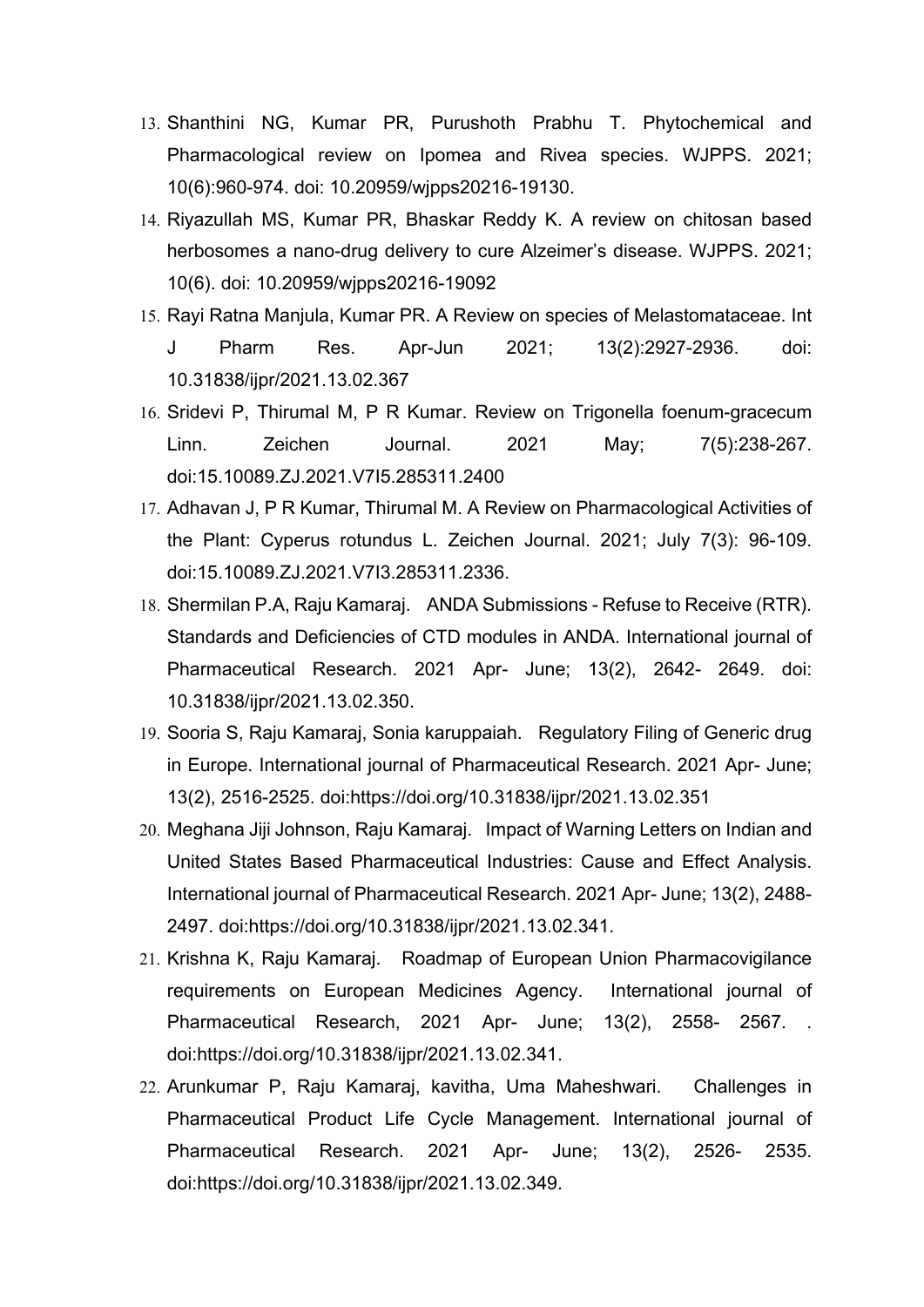- 23. Anandh S, Raju Kamaraj, Abimanyu Sugumaran. Challenges and Prospects for Filing Certificate of Suitability in Europe. International journal of Pharmaceutical Research. 2021 Apr- June; 13(2) 2508 - 2516. doi:https://doi.org/10.31838/ijpr/2021.13.02.350.
- 24. Vijaykumar CS, Abimanyu Sugumaran, Raju kamaraj. Nutraceuticals in India. International journal of Pharmaceutical Research. 2021 Apr- June; 13(2), 2538- 2541. doi:https://doi.org/10.31838/ijpr/2021.13.02.383.0
- 25. Pralesha sahoo, & Raju Kamaraj (2020). Review of Data Integrity in Pharmaceutical Industry. Int. J. Res. Pharm.sci, 11(SPL4), 1323-1328. doi: https://doi.org/10.26452/ijrps.v11iSPL4.4300.
- 26. Uma Maheshwari A, & Raju Kamaraj (2021). Regulatory Approval process for marketing drug in Japan. Int. J. Res.Sci 12(2), 1081-1085. doi:https://doi.org/10.26452/ijrps.v10i4
- 27. Ramireddy Navya Sri, Kamaraj R, & Sonia K. (2020). Regulatory aspects of GMP in accordance with pharmaceutical inspection co-operation scheme. Int.J.Res.Sci 11(4), 1333-1340. doi:https://doi.org/10.26452/ijrps.v10i3.
- 28. Tina Bania, Tamilanban T. Advancement in the Genetically Engineered Prospects for the Mitigation of Parkinson's Disease Pathogenesis – A Review. Pensee 2021; 51(4):1038-51.
- 29. Naveen Kumar V, Tamilanban T. A review on variations of Osteosarcoma and their gene regulation. Pensee 2021; 51(4):1191-211.

# **Report**

1. Girija S, Naresh Kumar N, Natis Prasannaa N, Sarumathy S, Nandha Kumar R. [Chlorpromazine and trifluperazine induced parkinsonism in a patient with](https://scholar.google.co.in/citations?view_op=view_citation&hl=en&user=wgshGYgAAAAJ&citation_for_view=wgshGYgAAAAJ%3Aj3f4tGmQtD8C) [insomnia.](https://scholar.google.co.in/citations?view_op=view_citation&hl=en&user=wgshGYgAAAAJ&citation_for_view=wgshGYgAAAAJ%3Aj3f4tGmQtD8C) Journal of Clinical and Diagnostic Research. 2021 June; 15 (6):vd01- 02. 10.7860/JCDR/2021/48404:15035

118

### **2020**

## **International**

## **Research**

1. Remya P N, Damodharan N Formulation, Development, And Characterisation Of Nimodipine Loaded Solid Lipid Nanoparticles International Journal Of Applied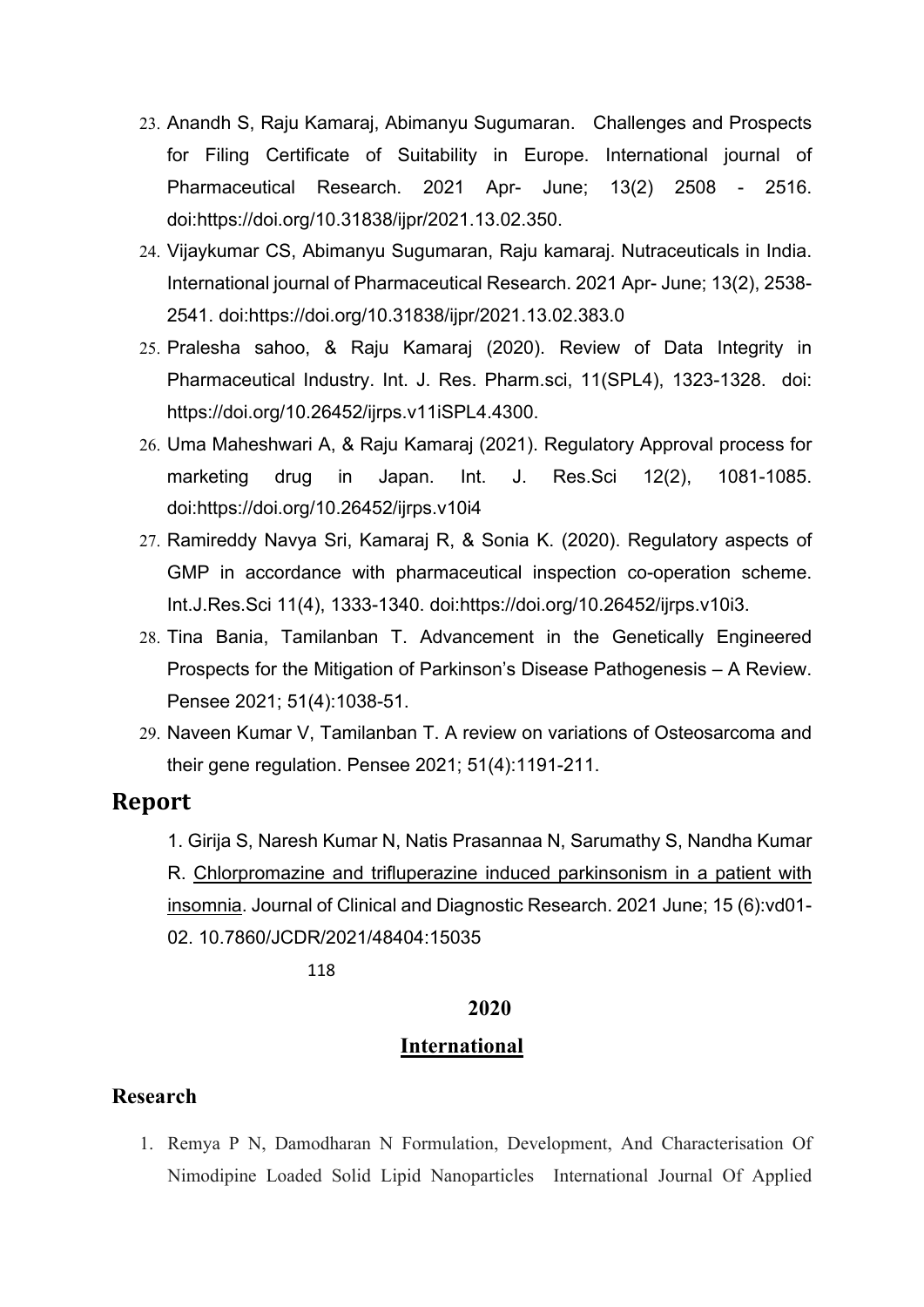Pharmaceutics2020September12(5)265-271 DOI: http: //dx. doi. org/ 10.22159 /ijap. 2020v12i5.34342

- **2.** Marakanam Srinivasan, Umashankar, Abbavannagari Bharath Kumar, A Short Communication On Corona Virus Infection: A Global Epidemiology Outbreak, European Journal Of Clinical Pharmacy, 2020, October-December ,Vol 22 - Issue 4
- 3. Jaison D, Chandrasekaran G, Mothilal M. pH-sensitive natural almond gum hydrocolloid based magnetic nanocomposites for theragnostic applications. Int J Biol Macromol. 2020; 154:256-266. doi:<http://dx.doi.org/10.1016/j.ijbiomac.2020.03.103>
- 4. Jaison D, Meher Abhinav E, Asnit Gangwar, Prasad Nand Kishore, Gopalakrishnan Chandrasekaran, Mothilal M. Effect of Gd<sup>3+</sup> substitution on proton relaxation and magnetic hyperthermia efficiency of cobalt ferrite nanoparticles.2020. http://dx.doi.org/10.1088/2053-1591/ab9378
- 5. Anupriya A, Bharadhwaj R.I, Chandrasekar P, Rajesh P, Abimanyu S. Design and Development of Lomustine Loaded Chitosan Nanoparticles for Efficient Brain Targeting. Cardiovasc Hematol Agents Med Chem. 2020; 18(1): 45-54. doi: 10.2174/1871525718666200203112502.
- 6. H.Gayathri \*, S.Sangeetha, Remya.P.N, Saraswathi T.S.Pharmaceutical Development Of Metronidazole Loaded Transferosome Gel For Skin Delivery(BMS-CDD-2021- 159) ACCEPTED
- 7. P.N.Remya, H. Gayathri, T. S. Saraswathi, S. Sangeetha, R. Kavitha "Design and characterization of bovine serum albumin and pectin microspheres loaded with mesalamine drug targeted to the colon , Drug Inventions Today, 2020 May13(6). JPRS-P'ceu-00005127.
- 8. Rahul Reddy MB, Krishnasamy SK, Kathiravan MK. Identification of novel scaffold using ligand and structure based approach targeting shikimate kinase. Bioorg Chem. 2020 Sep;102:104083. doi: 10.1016/j.bioorg.2020.104083. Epub 2020 Jul 15. PMID: 32745735.
- 9. Kaliraj S, Jeyalakshmi R, Kathiravan, MK. Synthesis, Cytotoxic Activity and Molecular Docking Studies of New Condensed Thieno[2,3-d] Pyrimidines as Antitumor Agents. Pharmaceutical Chemistry Journal, 2020, 54(3), pp. 258–267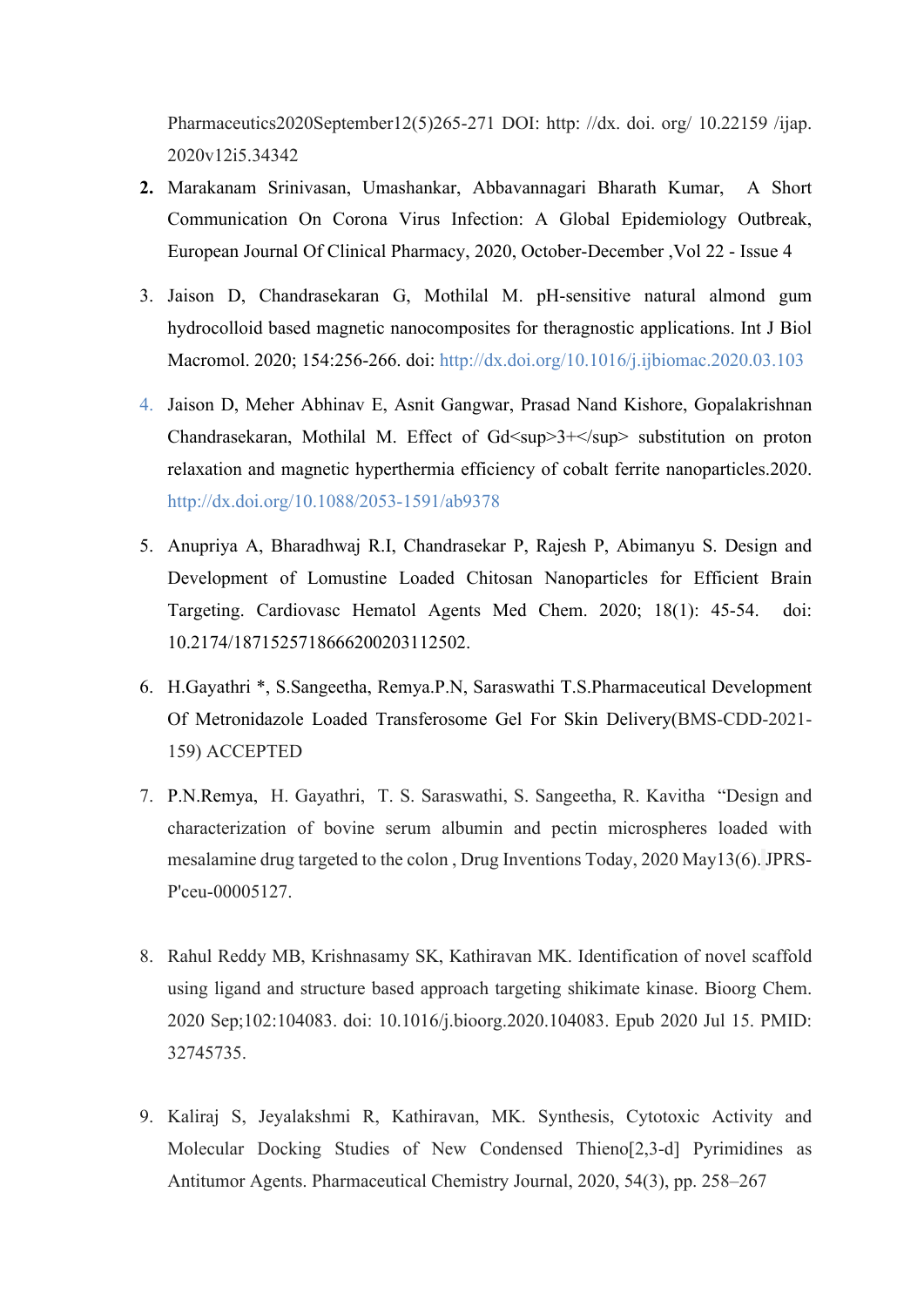- 10. Shanthakumar B & Kathiravan MK. Insights into structures of imidazo oxazines as potent polyketide synthase XIII inhibitors using molecular modeling techniques. J Recept Signal Transduct Res. 2020 Aug;40(4):313-323. doi: 10.1080/10799893.2020.1742740. Epub 2020 Mar 30. PMID: 32228125.
- 11. Kaliraj S, Kathiravan MK. Synthesis and cytotoxic evaluation of novel benzimidazole fused condensed thienopyrimdines derivatives. Current Bioactive Compounds, 2020, 16(2), pp. 133–141
- 12. Srikalyani, V and Ilango K. "Simultaneous quantification of 12 phytoconstituents in the different marketed formulation of Manasamitra Vatakam by high-performance liquid chromatography and liquid chromatography–tandem mass spectrometry method". Separation Science Plus. 2022, 1–10. https://doi.org/10.1002/sscp.202000066.
- 13. Aparna Kalyanraman, Dhanavathy Gnanasampanthapandian, Prasad Shanmughan, Puneet Kishore, Satish Ramalingam, Rathnaswami Arunachalam, Selvaraj Jayaraman, Ilango Kaliappan, Ganesh Munuswamy-Ramanujam, Ilangovan Ramachandran, Yuvaraj Sambandam, Muralidharan Anbalagan, Parthasarathy Chandrakesan, Kanagaraj Palaniyandi. "Tamoxifen induces stem-like phenotypes and multidrug resistance by altering epigenetic regulators in ERα+ breast cancer cells". Stem Cell Investigation. 2020, 7:20 DOI: 10.21037/sci-2020-020.
- 14. Sija Arun, R. Mohan Kumar, Jairaj Moitraiyee Mukhopadhyay, K. Ilango and Paromita Chakraborty. Occurrence, Source and Risk Assessment of Fluoroquinolones in Dumpsite Soil and Sewage Sludge from Chennai, India. Environmental Toxicology and Pharmacology. 2020, 79, 103410. doi.org/10.1016/j.etap.2020.103410.
- 15. Srimathi R, Priya D, Anjana GV, Srimath R. Molecular Modeling and Prediction of Pharmacokinetics of Some Substituted Benzothiazoles That Block Steroidal Sulphatase Inhibitors for the Treatment of Breast Cancer. J. Glob. Pharma Technol.2020 12(4):17- 23.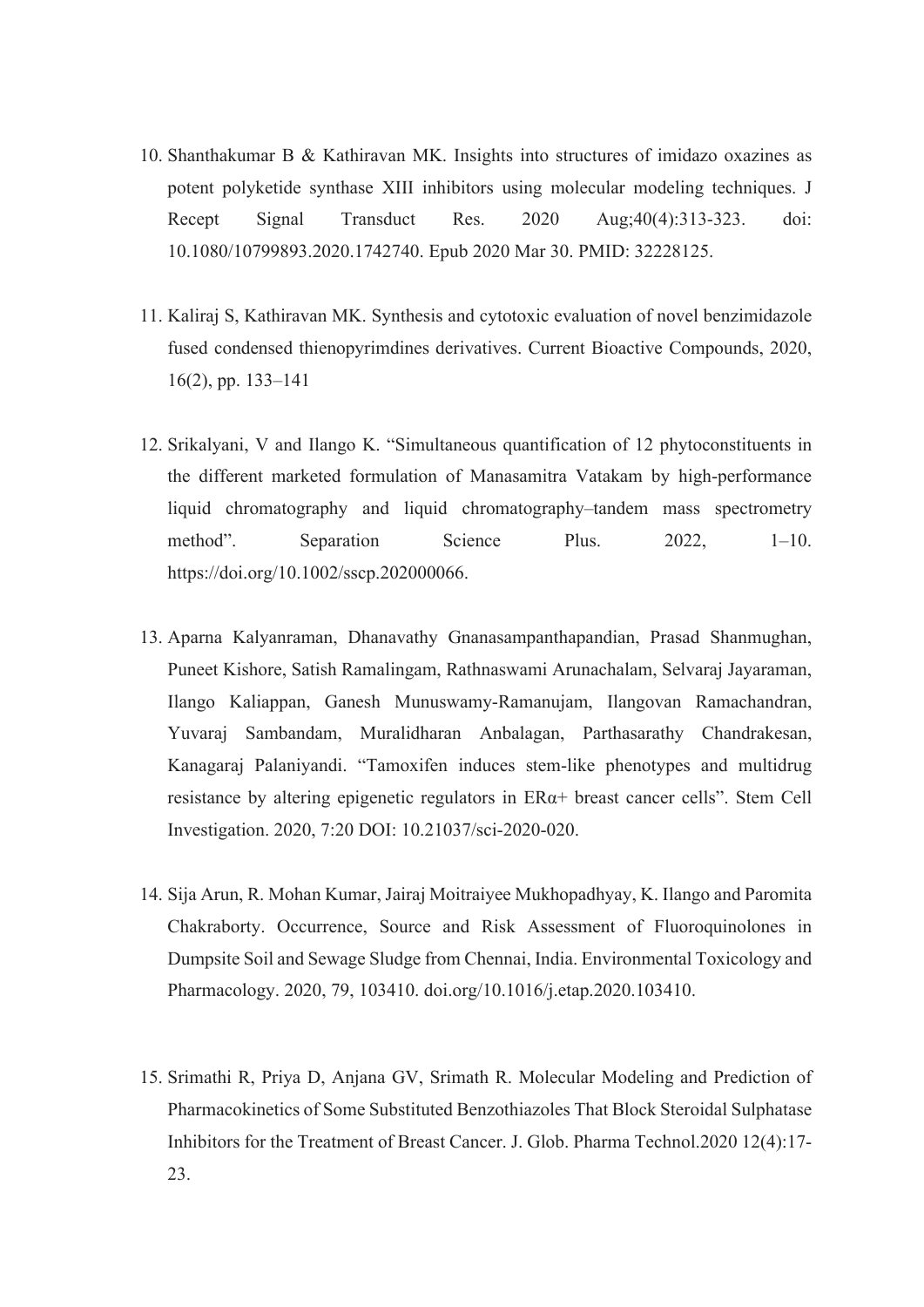- 16. R C, Satish & Sabarathinam, Sarvesh & Vijayakumar, T.M. & Kota, Hima. (2020). Safety and effectiveness of Arborium Plus® in the management of varicose vein: A Prospective single-arm, clinical trial. Obesity Medicine. 19. 100279. 10.1016/j.obmed.2020.100279.
- 17. Thangavel Mahalingam Vijayakumar, Kaliappan I, Rajappan Chandra SK, George M, Ramasamy MK, Sabarathinam S, Govind Prasad D. Clinical Pharmacokinetic Drug Interaction Potential of MenoAct851 in Adult, Female Healthy Volunteers. Curr Ther Res Clin Exp. 2020 Dec 8;94:100619. doi: 10.1016/j.curtheres.2020.100619. PMID: 33393940; PMCID: PMC7772542.
- 18. Kolli Sowjanya, S Sarumathy, Thulasi Raja M, Rawa Nawzad Najm, Vijayakumar TM, Dhandapani VE. Clinical efficacy and safety of trimetazidine as an add-on with standard therapy in patients with coronary artery disease of south india. Current Medicine Research and Practice. 2020 Jan- Feb: 10(1):3-7. [https://doi.org/10.1016/j.cmrp.2019.12.001.](https://doi.org/10.1016/j.cmrp.2019.12.001)
- 19. Sarvesh Sabarathinam, T M Vijayakumar. RP-HPLC Method Development and Validation of Midazolam: A CYP3A4 Probe Drug. Research J. Pharm. and Tech. 2020; 13(8):3565-3568. doi: 10.5958/0974-360X.2020.00630.7
- 20. Sabarathinam S, Vijayakumar TM. Estimation of E-guggulsterone, Z-guggulsterone and myrcene in Mahayograj Guggul tablet by high- performance thin-layer chromatography (HPTLC) method: A marketed herbal formulation. Drug Invent Today 2020; 11: 270.

- 1. Devendiran B, Mothilal M, Damodharan N. Floating Drug Delivery an Emerging Technology with Promising Market value. 2020; Research J. Pharm. and Tech. 13(6), 2998-3004. DOI:<http://dx.doi.org/10.5958/0974-360X.2020.00533.8>
- 2. Abimanyu S, Vishali M. Colloidal Nanocarriers as Versatile Targeted Delivery Systems for Cervical Cancer. Curr Pharm Des. 2020; 26(40): 5174-5187. doi: 10.2174/1381612826666200625110950.
- 3. Janani S, Abimanyu S. Magnetic Nanocarriers: Emerging Tool for the Effective Targeted Treatment of Lung Cancer. 2020. J Drug Deliv Sci Technol. 2020; 55: 101493. doi: [https://doi.org/10.1016/j.jddst.2019.101493.](https://doi.org/10.1016/j.jddst.2019.101493)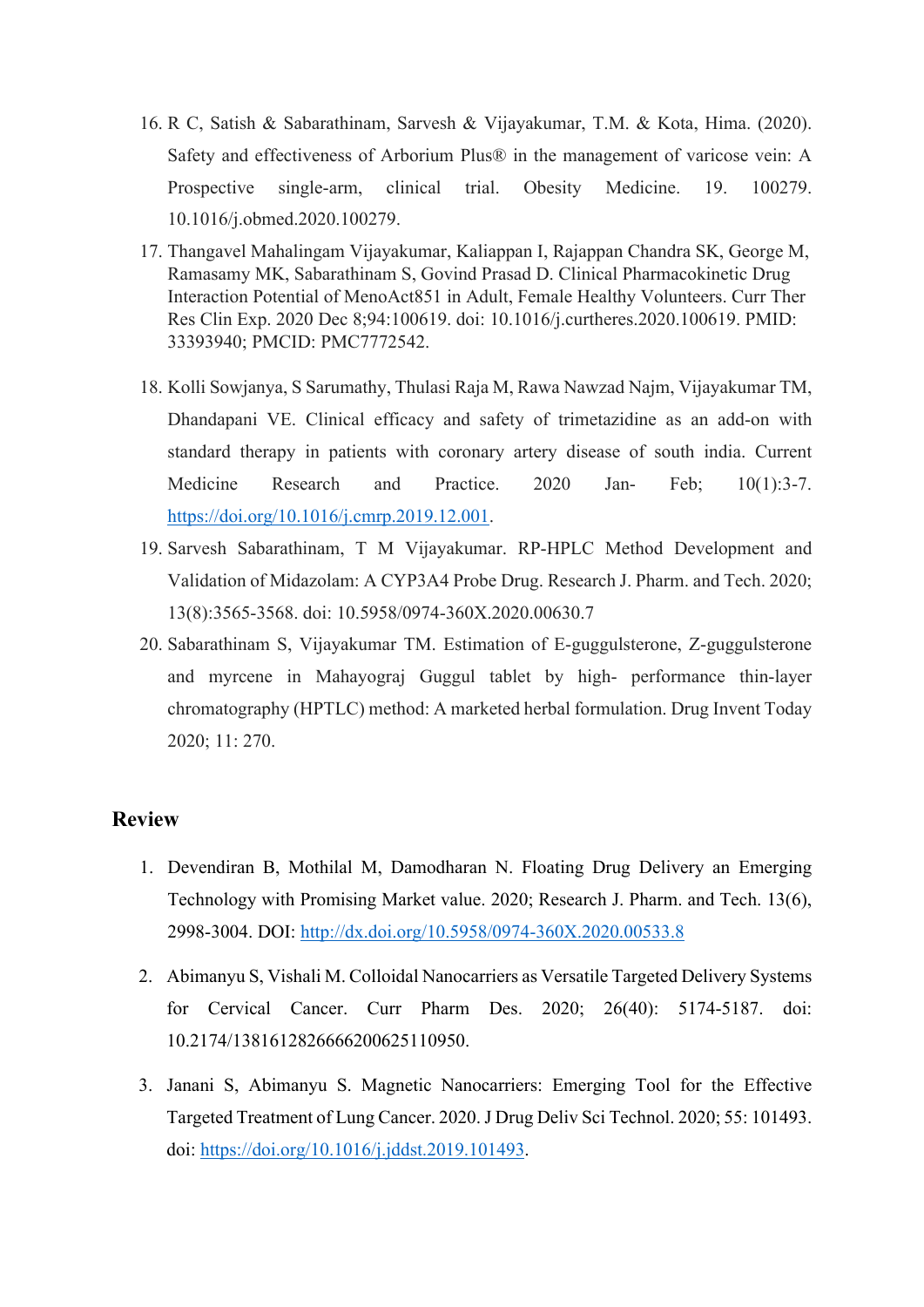- 4. Sivakumar PM, Kandasamy P, Chidambaram S, Venkatasubbu D, Perumal SK, Abimanyu S. Breast Cancer Targeted Treatment Strategies: Promising Nanocarrier Approaches. Anticancer Agents Med Chem. 2020; 20(11): 1300-1310. doi: 10.2174/1871520619666191022175003
- 5. Ananthathandavan, Priyadharshini & Vijayakumar Thangavel Mahalingam (2020). Safety and Efficacy of newer biologics DMARDs in the management of Rheumatoid Arthritis: A Systematic Review. Osteoarthritis and Cartilage Open. 2. 10.1016/j.ocarto.2020.100116.
- 6. Abraham DA, Vijayakumar TM, Rajanandh MG. Challenges of non-COVID-19 patients with chronic illness during the pandemic. J Res Pharm Pract. 2020 Oct 8;9(3):155-157. doi: 10.4103/jrpp.JRPP\_20\_64. PMID: 33489985; PMCID: PMC7808183.
- 7. Jagadeesan M\*, Harini R R, Chinnasami B. Rational Prescribing Challenges in Paediatrics: A Evidence Based Review. Research Journal of Pharmacy and Technology. 2020 Nov 13;13(11):5551–6.
- 8. Aminu Maharazu, Karthikeyan k, Sarumathy S. Review on acute on chronic liver failure. Drug Invention Today. 2020 Apr; 13(4): 533-39.
- 9. Manasa K, Chitra V, Tamilanban T. Teleost Model as an Alternative in Parkinson's disease. Neurol India. 2020 Sep-Oct; 68(5):979-984. doi: 10.4103/0028-3886.294542.

## **National**

### **Research**

1. Manasranjansahoo, M.S.Umashankar, Ramesh Raghavavarier Formulation Development of Curcumin Loaded Lozenges: Extensive Characterization and In Vitro Evaluation of Antioxidant Activity, Anti-Inflammation and Antimicrobial Activity. <https://doi.org/10.31838/ijpr/2020.SP2.310>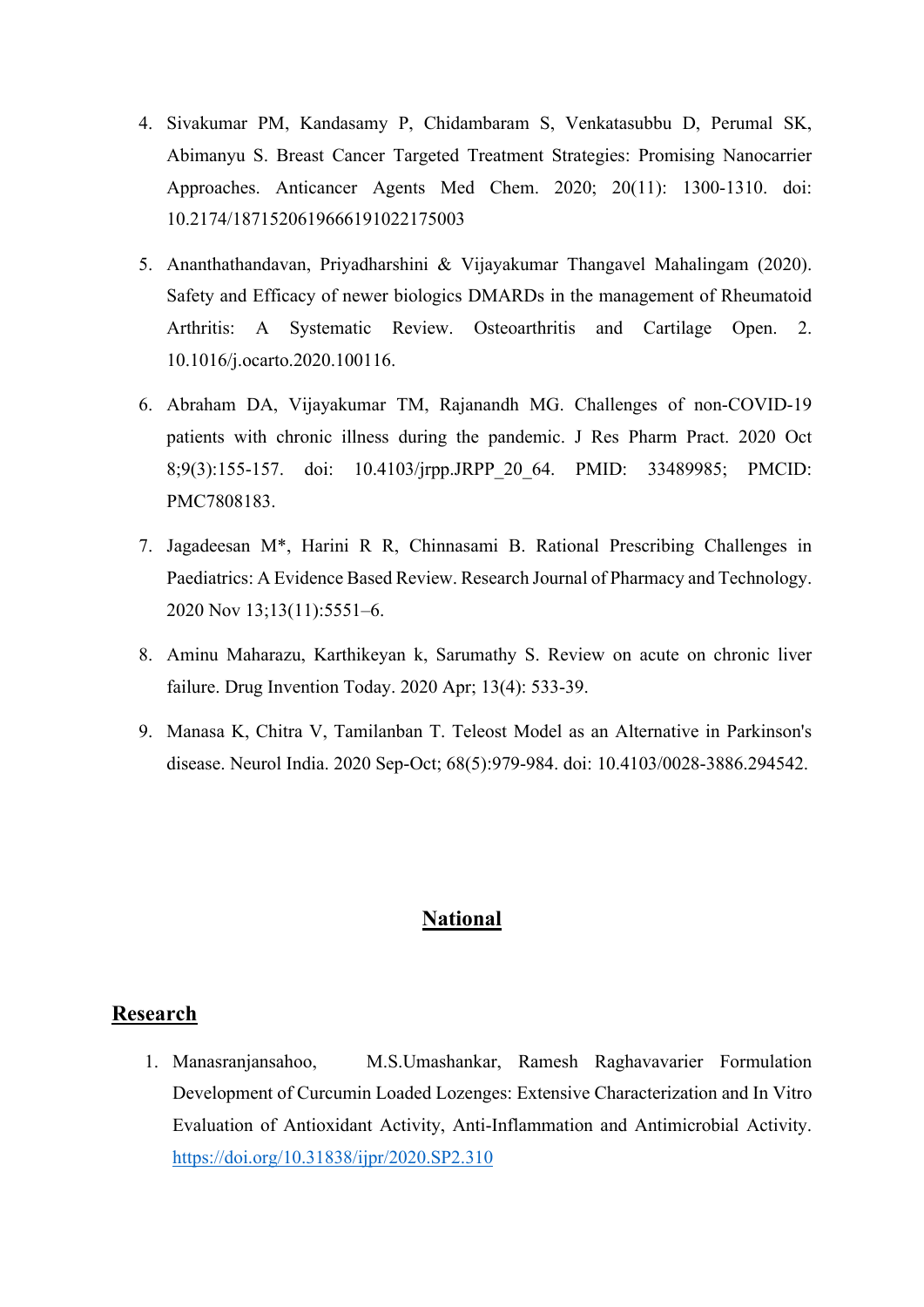- 2. A.Bharath Kumar, M.S. Umashankar. A case study on Clinical Pharmacist Interventions in the management of Diabetes Complicated Coronary Artery Disease In Health-Care Practice. Asian Journal of Pharmaceutical and Clinical Research, 2020; 13(4): 1-4.
- 3. Srimathi R, Mohan Maruga Raja MK, Kathiravan MK. In silico screening of traditional herbal medicine derived chemical constituents for possible potential inhibition against sars-cov-2. Journal of Natural Remedies, 2020, 20(2), pp. 79–88.
- 4. Mohanmarugaraja MK, Devarajan A, Kathiravan MK. Rasam (South Indian Spice Soup) - Attenuates the Mammary Tumor Induction Magnitude of 7,12- Dimethylbenz[a] anthracene in Sprague–Dawley Rats. Phcog Mag 2020;16, Suppl S2:467-73
- 5. Naveen Kumar R, Manikandan K, Kathiravan M K. Spectroscopic Estimation of Tramadol using Multilinear Regression Analysis. Research J. Pharm. and Tech 2020; 13(5): 2282-2286. doi:10.5958/0974-360X.2020.00411.4
- 6. Nandhini, S and Ilango, K. "Comparative Study on Pharmacognostical, Phytochemical Investigations and quantification of Vasicine Content in the Extracts of Adhatoda vasica Nees and Adhatoda beddomei CB Clarke". Pharmacognosy Journal. 2020, 12(4): 884-896. DOI: 10.5530/pj.2020.12.126.
- 7. Nandhini, S and Ilango, K. "Simultaneous Quantification of Lupeol, Stigmasterol and β-Sitosterol in Extracts of Adhatoda vasica Nees Leaves and its Marketed Formulations by a Validated RP-HPLC Method". Pharmacognosy Journal. 2020, 12(4): 850-856.DOI: 10. .5530/pj.2020.12.122.
- 8. Nandhini S and Ilango K. "GC-MS Analysis and Identification of Phytoconstitutents from Hexane Extracts of Adhatoda vasica Nees and Adhatoda beddomei CB Clarke Leaves". International Journal of Pharmaceutical Sciences and Research. 2020, 11(12):1000-1008. DOI: 10.13040/IJPSR.0975-8232.11(12).6342-49.
- 9. Rajakannu Pandiyan and Kaliappan Ilango. "Isolation, Characterization and Validation of RP-HPLC Method for the Quantification of Quercetin in Huberantha senjiana leaf Extract". Journal of Applied Pharmaceutical Science. 2020, 10(05); 110-118. DOI: 10.7324/JAPS.2020.10515.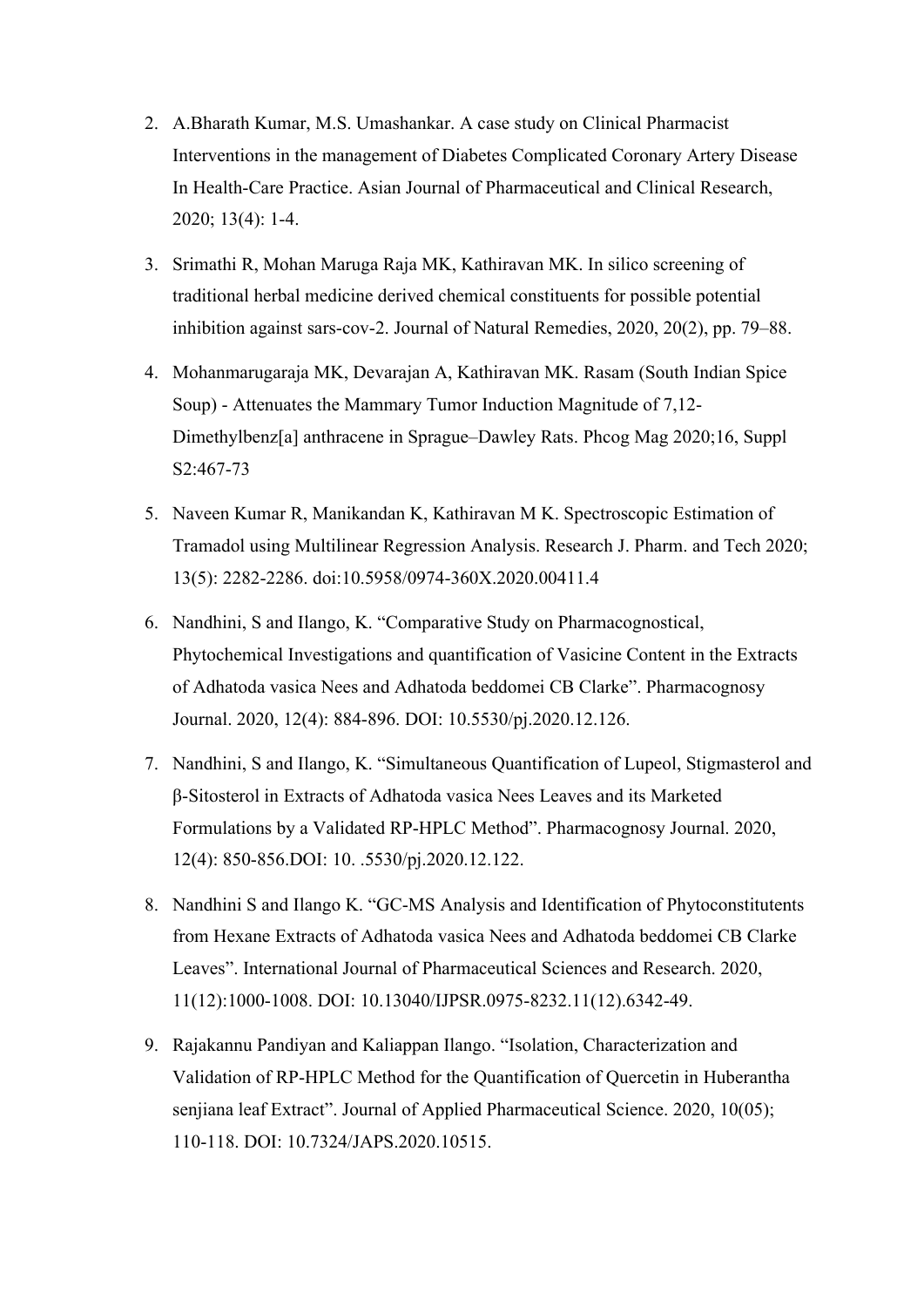- 10. Srikalyani. V and Ilango. K. "Chemical Fingerprint by HPLC-DAD-ESI-MS, GC-MS Analysis and Anti-oxidant Activity of Manasamamitra Vatakam: A Herbomineral Formulation". Pharmacognosy Journal. 2020, 12 (1): 1719 - 1727. DOI: 10.5530/pj.2020.12.262.
- 11. Abhijit Mitra, Mohankumar Ramasamy, Valentina Parthiban, Thottempudi Ravi Teja, Srikalyani Vemuri and Ilango Kaliappan. "Isolation of stigmasterol from hexane extract of leaves of Pisonia grandis R. Br in vitro anti-diabetic and its molecular docking studies". International Journal of Research in Pharmaceutical Sciences. 2020, 11(2), 2117-2122. DOI: [https://doi.org/10.26452/ijrps.v11i2.2158.](https://doi.org/10.26452/ijrps.v11i2.2158)
- 12. Anirudh M, Manali Sudhir, Ahalya SP, Priyadharshini A.Assessment of drug therapy problems and drug utilization pattern in stroke patients.Drug Invention Today.2020;12.
- 13. Srikanth Y, Tamilanban T, Chitra V. Medicinal plants targeting Alzheimer's disease-A Review. Research Journal of Pharmacy and Technology 2020; 13(7):3454-8.
- 14. Tamilselvan M, Tamilanban T, Chitra V. Unfolding Remedial Targets for Alzheimer's disease. Research Journal of Pharmacy and Technology 2020; 13(6):3021-7.
- 15. Tamilanban T, Kumar VN, Narayanan J, Prathusa S, Dhivya N, Manasa K. In silico Molecular docking of Luteolin from Momordica charantia for dementia in Alzheimer's disease. Research Journal of Pharmacy and Technology 2020; 13(5):2381-6.
- 16. Sakthi Priyadarsini S, Vani PB, Abdhul Kareem A, Janani R, Kumar PR. Antitumor effect of leaves of Ravenala madagascariensis Sonn., in PANC1 and SW1990 pancreatic cell lines. Ind J nat prod res. 2020; 11 (2):89-95.

- 1. [Mohamed Rizwan I,](https://rjptonline.org/search.aspx?key=Mohamed%20Rizwan%20I) Damodharan N. Mathematical Modelling of Dissolution Kinetics in Dosage forms. Res J Pharm Technol. 2020 March; 13(3):1339. doi: 10.5958/0974- 360X.2020.00247.4
- 2. Hemanth K, Joshi M, Dayaramani R, Damodharan N, Shenoy R, Girish PK. Pharmaceutical defects: A critical review on defects ofvarious dosage forms and

<sup>17.</sup>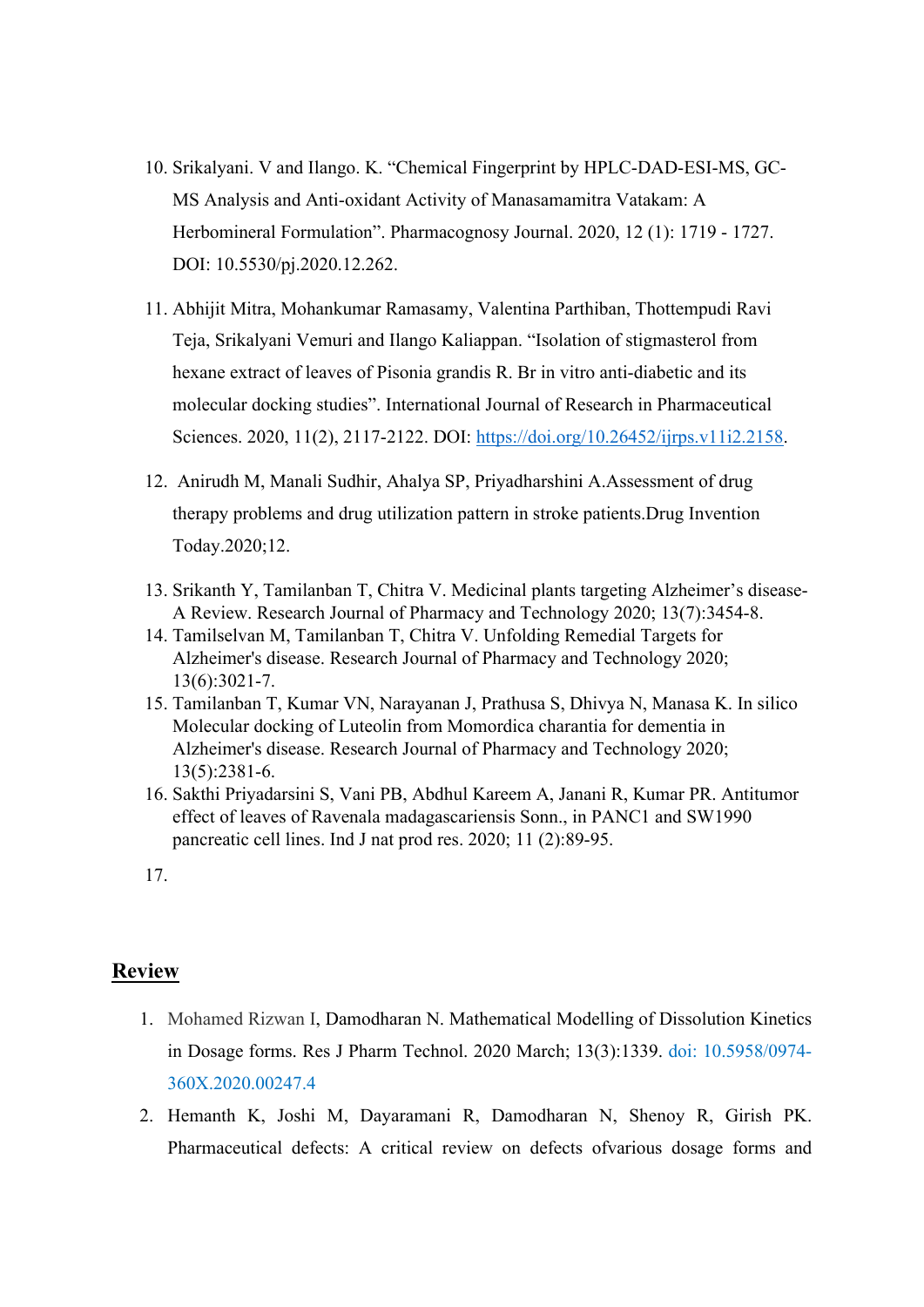regulatory impacts. Res J Pharm Technol. 2020September; 13(9):4505. doi: 10.5958/0974-360X.2020.00794.5

- 3. Vishali T, Damodharan N. Orodispersible Tablets: A Review. Res J Pharm Technol. 2020 May; 13(5):2522. doi: 10.5958/0974-360X.2020.00449.7
- 4. Adamu Safiyanu Maikifi, Damodharan N. Nanodiamonds: Synthesis, Properties, Toxicities and an update on its effective uses in Anticancer Drugs Deliveries. Res J Pharm Technol. 2020 November; 13(11):5529-5533. doi: 10.5958/0974- 360X.2020.00965.8
- 5. [Annapoorani, B.;](https://library.ajman.ac.ae/eds?search=y&query=%22ANNAPOORANI%2C+B%2E%22&type=AR&searchfield=AU) [Umashankar, M.S.;](https://library.ajman.ac.ae/eds?search=y&query=%22UMASHANKAR%2C+M%2E+S%2E%22&type=AR&searchfield=AU) DamodharanN., [Nanopharmaceuticals for](https://library.ajman.ac.ae/eds/detail?db=asn&an=142659248)  [targeted drug delivery systems.](https://library.ajman.ac.ae/eds/detail?db=asn&an=142659248) , International Journal of Pharmaceutical Research (09752366). 2020, Apr-Jun, Vol. 12 Issue 2, p15-21.
- 6. Bhuvaneshwari S, Umashankar M S, Damodharan N. Mini Tablets: Pediatric Drug Delivery System. Research J. Pharm. and Tech 2020; 13(6): 2985-2991.
- 7. Avinash V, M. S. Umashankar, Damodharan N, Niosomes: A more promising tool to load poorly penetrating drug through skin for the treatment of Acne vulgaris Research J. Pharm. and Tech.2020; 13(6):3035-3040.
- 8. Komathy J, Sangeetha S, Gayathri H, Damodharan N. Transferosomes- Nano Vesicular Carrier for Skin Cancer. Int. J. Res. Pharm. Sci. 2020; 11: 2799-2806. DOI: <https://doi.org/10.26452/ijrps.v11iSPL4.4557>
- 9. Madhumitha V, Sangeetha S. Transferosomes: A Novel Vesicular Drug Delivery System for Enhanced Permeation through Skin. Research J. Pharm. and Tech. 2020; 13(5):2493-2501. DOI[:10.5958/0974-360X.2020.00445.X](https://doi.org/10.5958/0974-360X.2020.00445.X)
- 10. Moghal, Roohi Shabreen, Sangeetha S. Ethosomes: A Novel Drug Delivery System and Their Therapeutic Applications. Research J. Pharm. and Tech 2020; 13(4):1970- 1978. DOI: [10.5958/0974-360X.2020.00355.8](https://doi.org/10.5958/0974-360X.2020.00355.8)
- 11. Renugopal P, Sangeetha S, Damodharan N. An Emerging Trend in Solid Self Micro Emulsifying Drug Delivery System. Research J. Pharm. and Tech 2020; 13(6):3028- 3034. DOI: [10.5958/0974-360X.2020.00535.1](https://doi.org/10.5958/0974-360X.2020.00535.1)
- 12. Kola Hephzibah, Sangeetha S. Review on: Solid Dispersion Bilayer tablet. Drug Invent. Today. 2020;14(2):200-203.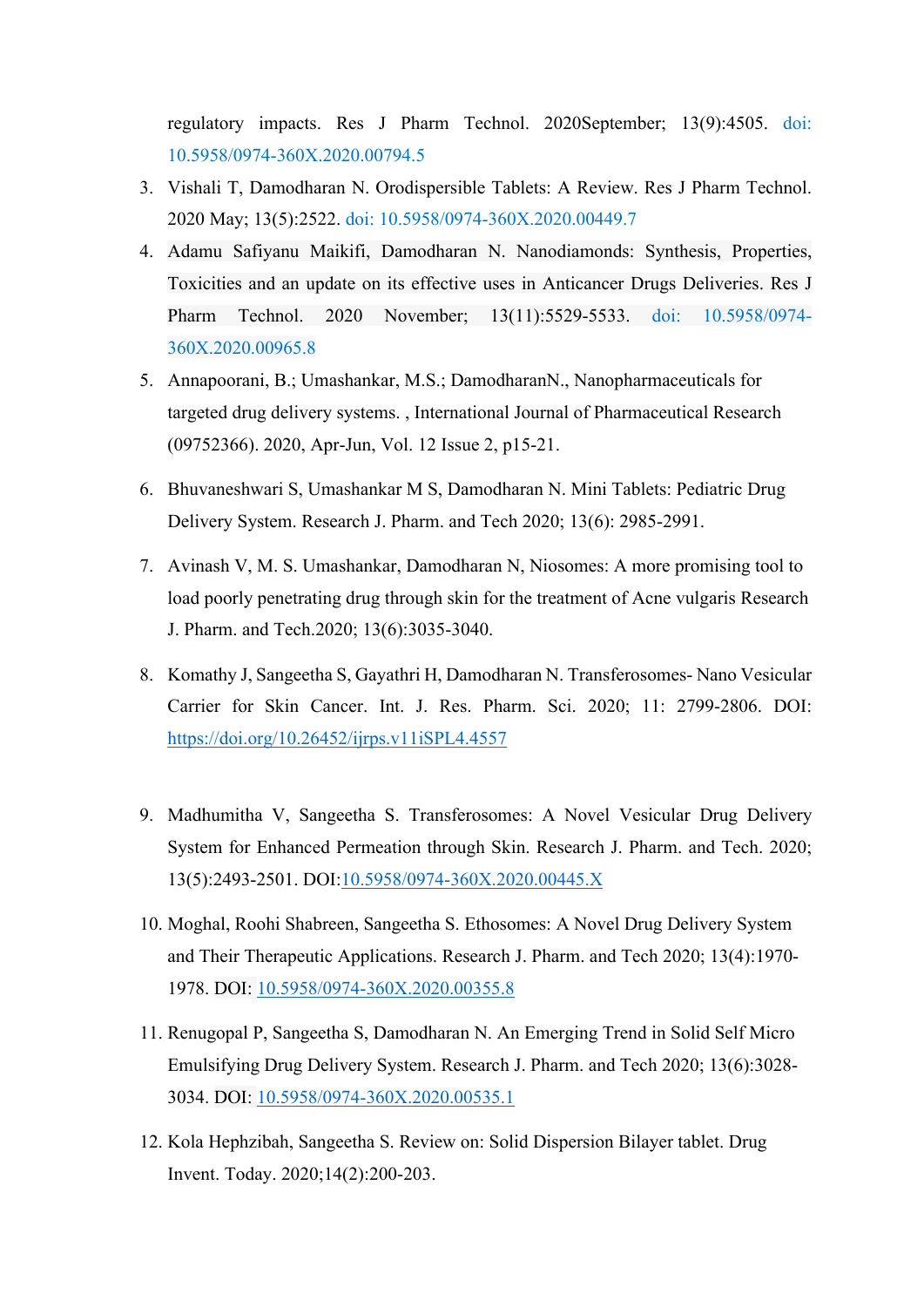- 13. Vishali M, Abimanyu S, Damodharan N. Nanoemulsion: Importance in Pharmaceutical Nanotechnology. Res J Pharm Technol. 2020; 13(4): 2005-2010. doi: 10.5958/0974- 360X.2020.00361.3.
- 14. Janani S, Abimanyu S, Damodharan N. Nano Sponges: A Potential Drug Delivery Approach. Res J Pharm Technol. 2020; 13(7): 3442-3448. doi: 10.5958/0974- 360X.2020.00611.3.
- 15. Satheesh S, Abimanyu S, Kamaraj R. Regulatory challenges of sterile formulation development as per USFDA prospective. Res J Pharm Technol. 2020; 13(3): 1-6. doi: 10.5958/0974-360X.2020.00275.9.
- 16. Vyshuk Rao, Manimaran V, Damodharan N. Review on Methods, Applications and Role of gold nanoparticles in cancer therapy. Research J. Pharm. and Tech. 2020;13(8):3963-3968.doi[:0.5958/0974-360X.2020.00701.5](https://doi.org/10.5958/0974-360X.2020.00701.5)
- 17. Kalaiselvi S, Manimaran V, Damodharan N. Nanoparticle as a powerful tool to penetrate the Blood-brain barrier in the treatment of Neurodegenerative disease: Focus on recent advances. Research J. Pharm. and Tech. 2020;13(5):2135-2143. doi[:10.5958/0974-360X.2020.00384.4](https://doi.org/10.5958/0974-360X.2020.00384.4)
- 18. P.N. Remya\*, N. Damodharan , Bakthavachalam A "Review On Solid Lipid Nanoparticles" Research J Pharmacy And Tech , 2020, Sep 13(9):1-5. DOI: [10.5958/0974-360X.2020.00783.0](https://doi.org/10.5958/0974-360X.2020.00783.0)
- 19. Shaik Munwar and Ilango, K. "Thiazolidinediones (TZDs) as a Versatile Scaffold in Medicinal Chemistry Biological Importance: A Review". International Journal of Pharmaceutical Sciences Review and Research. 2020, 63(2): 58-70.
- 20. Krishnakumar P, Sundarrajan T, Kathiravan MK, Manikandan K. Spectroscopic Estimation of Dapoxetine HCl using Multivariate Analysis. Research Journal of Pharmacy and Technology. 2020;13(6):2715-9. 10.5958/0974-360X.2020.00483.7
- 21. Lalitha Laxhmi M., Ahalya S P, Priyadharshini A. Review on impact of drugs with high hepatic extraction ratio on liver dysfunction. Drug Invention Today.2020;14.
- 22. Sumithra. M, Mohamed Majeed. A, Chitra. V. Cell Lines and Animal of Psoriasis. Research J. Pharm. and Tech. 13(3): March 2020 .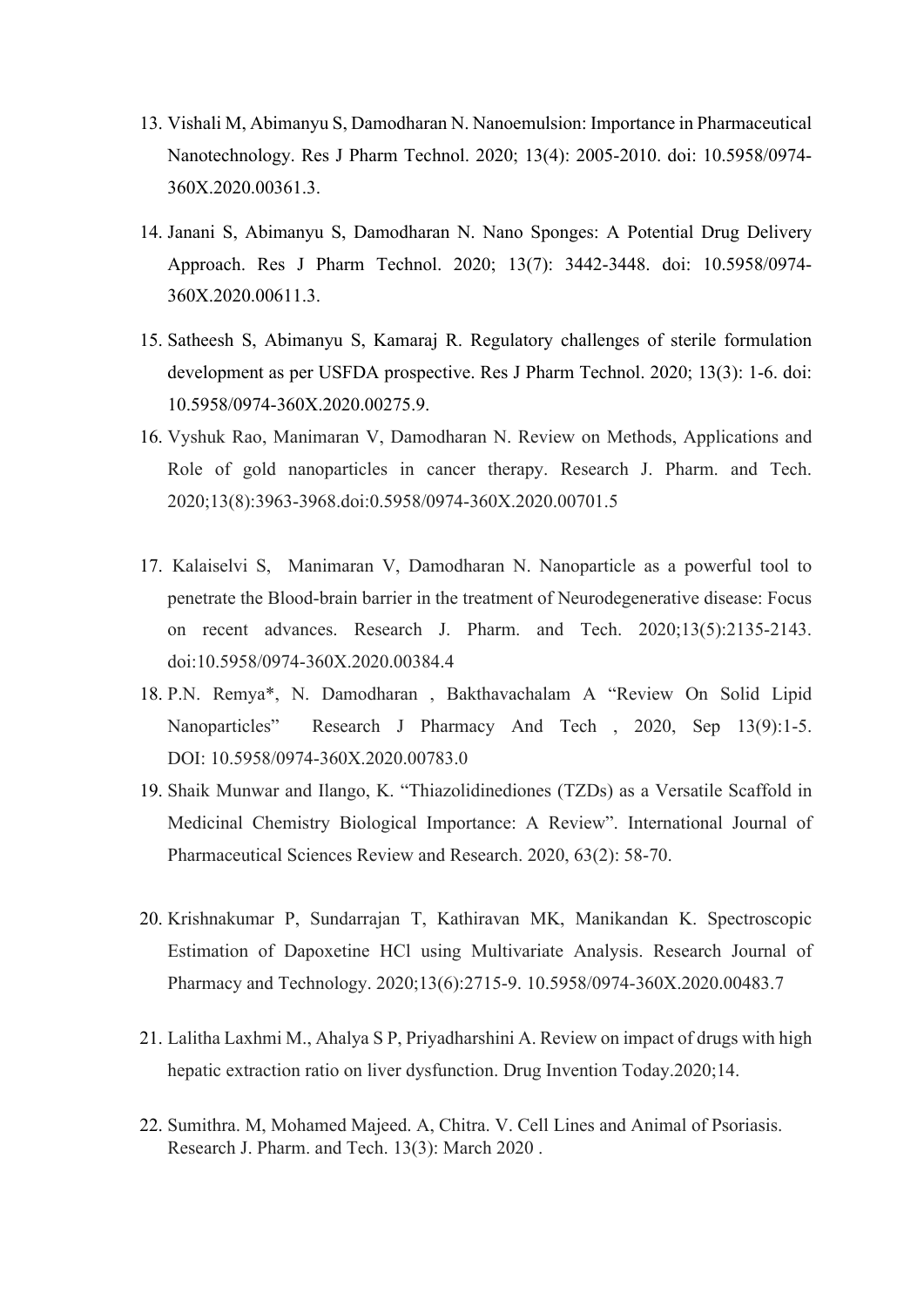- 23. Sakthi Priyadarsini S, Vani PB, Kumar PR. A Comparative Review on Conventional and Traditional medicine in the Treatment of Psoriasis. Res J Pharm Tech. 2020;13 (11): 5642-5646.
- 24. Rohil SS, Kumar PR. Xanthium indicum Koenig A Review. Res J Pharm Tech. 2020; 13(5):2475-2479.
- 25. Gopinath G, Thirumal M, Kumar PR. Holarrhena antidysenterica Linn. A Review. Res J Pharm Tech. 2020; 13(4):2013-2018.
- 26. Lokesh C, Sonia K, Raju Kamaraj. Regulatory Requirements for Biological product Approval process in India. Res J Pharm Tech. 2020; 13(2):1050-1054. doi: 10.5958/0974-360X.2020.00193.6
- 27. Poovarasan D, Manikandan K, Raju Kamaraj R. Regulatory Requirement and Registration Process of Generic Drugs in Japan. Res J Pharm Tech. 2020; 13(3):1523- 1526. doi: 10.5958/0974-360X.2020.00277.2
- 28. Aravindan N, Seetharaman, Raju Kamaraj Change Control in Pharmaceutical Quality Management System. Res J Pharm Tech. 2020; 13(4):1987-1990. doi: 10.5958/0974- 360X.2020.00357.1
- 29. Satheesh S, S Abimanyu, R. Kamaraj. Regulatory Challenges of Sterile Formulation Development as Per USFDA Prospective. Research J. Pharm. and Tech.2020 13(3): 1511-1516. doi: 10.5958/0974-360X.2020.00275.9
- 30. Jimson Zachariah. C, Raju Kamaraj. Regulatory Drug Approval Process in Canada. Res J Pharm Tech. 2020; 13(4):2040-2044. doi: 10.5958/0974-360X.2020.00367.4
- 31. Sathyanarayanan AS, Lakshmi KS, Raju Kamaraj. An Overview on Good Pharmacovigilance Practices and New Operational. Res J Pharm Tech 2020; 13(4): 1795-1800. doi: 10.5958/0974-360X.2020.00323.6
- 32. Janarthanan S, Kamaraj Raju. Medical device regulation in U.S. Res J Pharm Tech 2020; 13(9): 4453-4456. doi: 10.5958/0974-360X.2020.00786.6
- 33. Dhatchanamoorthi N, Raju Kamaraj. An overview on challenges and importance of computer system validation in pharmaceutical industry. Res J Pharm Tech. 2020; 13(11):5591-5594. doi: 10.5958/0974-360X.2020.00975.0

34.

### **2019**

### **International**

### **Research**

1. Abbavannagari, Bharath Kumar, MarakanamSrnivasanUmashankar, VeeraraghavanSriram. Case Report: Role of Clinical Pharmacist Care Service in A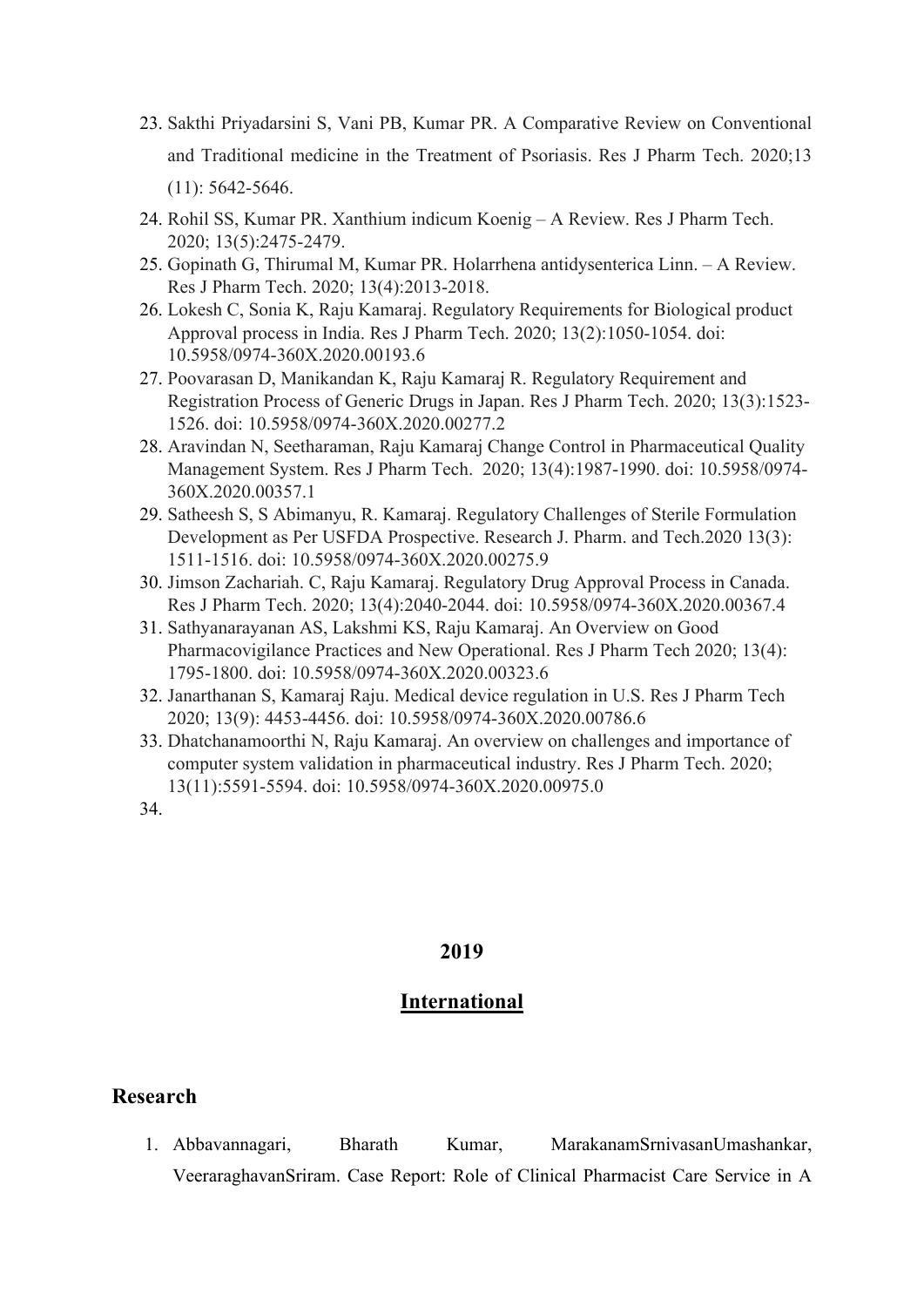Diabetic Complex Patient. European Journal of Clinical Pharmacy: atenciónfarmacéutica, 2019; 21:230-235

- 2. A. Bharath Kumar, M. S. Umashankar, G.BharathKumar,V. Sriram. A review on clinical pharmacist care services on prevention and management of tuberculosis associated burden in the health care practice. Madridge journal of internal and emergency medicine. Madridge J Intern Emerg Med. 2019; 4(1):152-157.
- 3. Chandrasekar P, Abimanyu S, Venkateshwaran K, Ruckmani K, Subramanian N. Design and Development of Artemisinin and Dexamethasone Loaded Topical Nanodispersion for the Effective Treatment of Age Related Macular Degeneration. IET Nanobiotechnol. 2019 Oct;13(8):868-874. doi: 10.1049/iet-nbt.2019.0130.
- 4. Gopinath P, Kathiravan MK. QSAR and docking studies on Triazole Benzene Sulfonamides with human Carbonic anhydrase IX inhibitory activity. Journal of Chemometrics, 2019, 33(12), e3189
- 5. S. Ramua, S. Srinath, A. Aswin Kumar, B. Baskar, K. Ilango and K.K. Balasubramanian. "Metal free one pot synthesis of B-Carbolines via a domino Pictet-Spengler reaction and aromatization". Molecular Catalysis. 2019, 468: 86-93. https://doi.org/10.1016/j.mcat.2019.02.18
- 6. Sundarrajan T, Velmurugan V, Kathiravan MK, Manikandan K, Lakshmi KS, Ganesh MR. The Effect of Ultraviolet-B Radiation Exposure on Hibiscus cannabinus Linn with its Phytochemical and Pharmacological Responses. Pharmacognosy Journal. 2019;11(6s).10.5530/pj.2019.11.235. 10.5530/pj.2019.11.235
- 7. Sundarrajan T, Velmurugan V, Manikandan K, Jothieswari D. A study of In-vitro hypoglycemic and glucose uptake activity of isolated compound from ethanolic leaf extract of Amaranthus tristis Linn. Pharmacognosy Research. 2019;11(1). DOI: 10.4103/pr.pr\_119\_18.
- 8. Kavya M, Priya D. Green Chemistry approach for the synthesis of some Benzimidazole derivatives and their Biological Evaluation. Research J. Pharm. and Tech. 2019; 12:1023-1030.1.
- 9. Vijayakumar TM, Priyadharshini A, Ahalya SP, Lakshmi KS, Muthunarayanan L, Rama S. Effect of Hemocare Syrup and Hemocare XT Tablets on Hemoglobin levels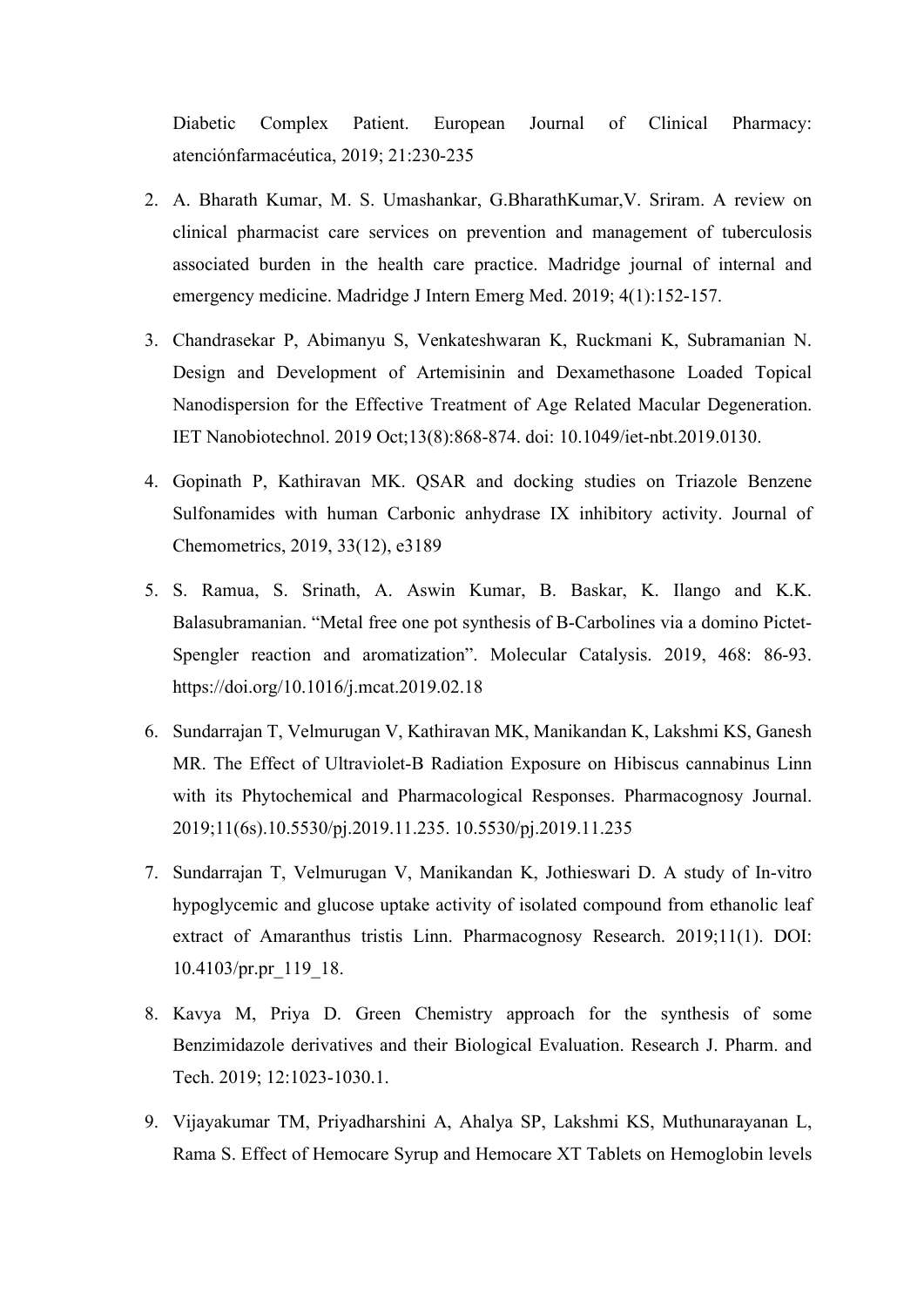in iron deficiency anemia among women of reproductive age: A randomized, placebo controlled, open label trial. Contemp Clin Trials Commun. 2019;15:100425. Published 2019 Jul 23. doi:10.1016/j.conctc.2019.100425

- 10. Ganesan Poovi\*, Thangavel Mahalingam Vijayakumar and Narayanasamy Damodharan\*, "Solid Lipid Nanoparticles and Nanostructured Lipid Carriers: A Review of the Effect of Physicochemical Formulation Factors in the Optimization Process, Different Preparation Technique, Characterization, and Toxicity ", Current Nanoscience 2019; 15(5) .<https://doi.org/10.2174/1573413714666180809120435>
- 11. Shrilatha K, Jagadeesan M, Harini RR, Kaaviya AA, Sabarathinam S, Kumar SM. Prevalence and pattern of use of complementary and alternative medicine in diabetes patients in a south Indian tertiary care teaching hospital. Drug Invention Today. 2019;11(2):6. DOI: 10.3923/jas.2019.355.359
- 12. Jagadeesan M, R HR, Kumar SK, Sarvesh S, Yalavarthi L. A Case Report on Dengue Fever with Mental Retardation due to Consanguineous Marriage. Rese Jour of Pharm and Technol. 2019;12(7):3575
- 13. Bandaru Yeswanth Raja, Kolli Sowjanya, Manithottiyle Angelo Simon and T.M. Vijayakumar, 2019. Perception of Hospital Pharmacists on their Current Professional Role in Urban Health Care System in India: A Cross Sectional Study. Journal of Applied Sciences, 19: 355-359.
- 14. Annamalai maduram, and Raju Kamaraj. To study the in vitro inhibition of blood platelet aggregation by isolated compounds from clausena dentata (willd.) roem. Asian J. Pharm.Clin Res. 2019; 12(12): 128-133. doi: http://dx.doi.org/10.22159/ajpcr.2019.v12i12.35557
- 15. Annamalai maduram, and Raju Kamaraj. To study the antibacterial activity of various extracts of clausena dentata (willd.) roem. Asian J. Pharm.Clin Res. 2019; 13(1): 69-73. doi.org/10.22159/ajpcr.2019.v13i1.35553

### **Review**

1. Poovi G, Vijayakumar TM, Damodharan N. Solid Lipid Nanoparticles and Nanostructured Lipid Carriers: A Review of the Effect of PhysicochemicalFormulation Factors in the Optimization Process, Different Preparation Technique, Characterization,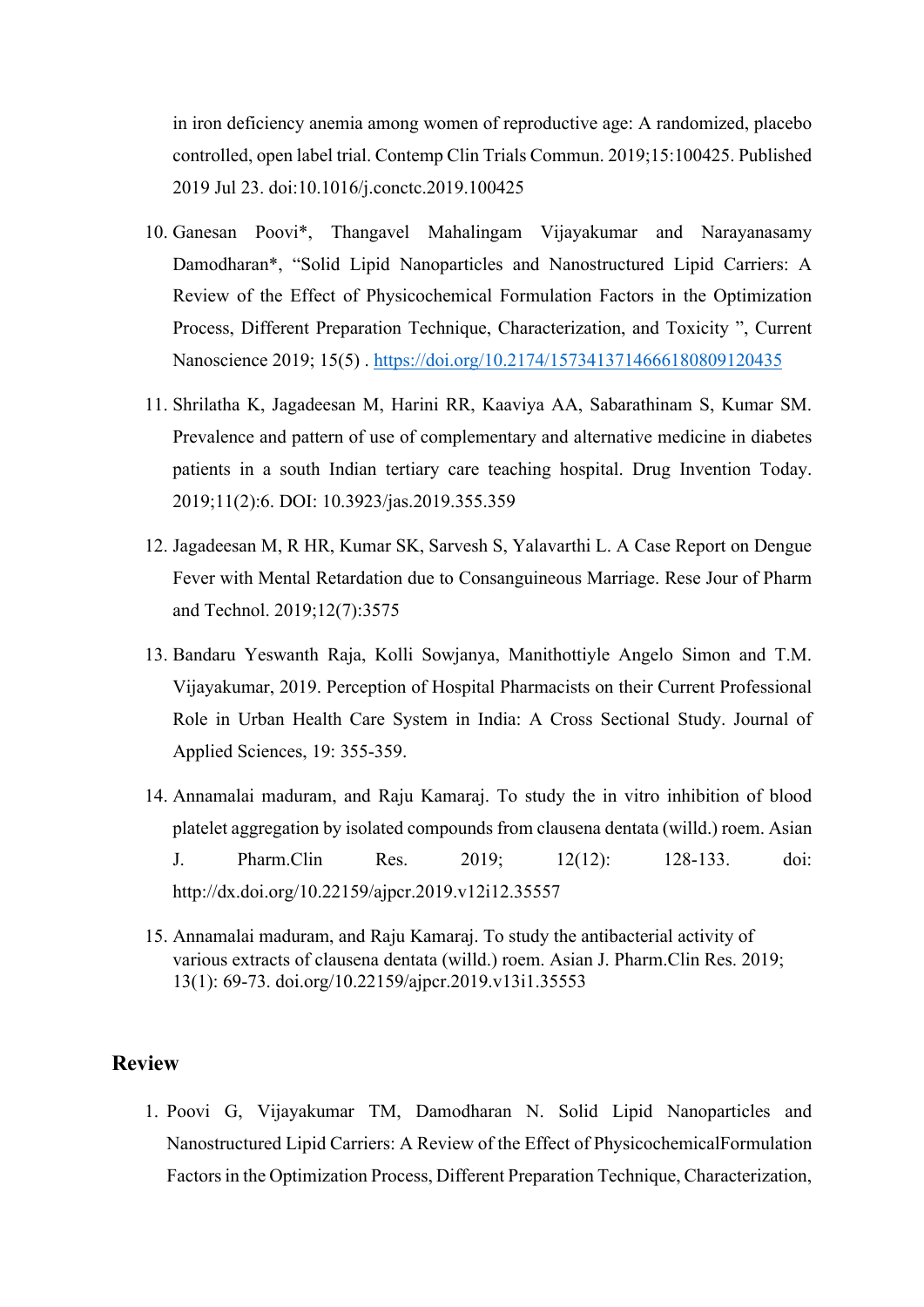and Toxicity. Curr Nanosci. 2019 Jul;15(5):436-453. doi: 10.2174/1573413714666180809120435

- 2. Saraswathi T. S, Mothilal M, Jaganathan M. K. Niosomes as an emerging formulation tool for drug delivery -A Review. International Journal of Applied Pharmaceutics. 2019; 11(2), 7-15. DOI:<http://dx.doi.org/10.22159/ijap.2019v11i2.30534>
- 3. Anupriya A, Abimanyu S, Damodharan N. Brain-Targeted Delivery of Anticancer Drugs: Prospective Approach using Solid Lipid Nanoparticles. IET Nanobiotechnol. 2019 Jun; 13(4): 353-362. doi: 10.1049/iet-nbt.2018.5322.
- 4. Rathinam KK, Abraham JJ, Vijayakumar TM. Dupilumab in the Treatment of Moderate to Severe Asthma: An Evidence-Based Review. Curr Ther Res Clin Exp. 2019 Oct 28;91:45-51. doi: 10.1016/j.curtheres.2019.100571. PMID: 31871508; PMCID: PMC6911908.

## **National**

- 1. Kavitha R, Damodharan N. Protective Effect of Various Lyoprotectant on the Survival of Antineoplastic Drug Producing Serratia Marcescens. Indian J Public Heal Res Dev. 2019 Apr 1;10:1243.doi: [10.5958/0976-5506.2019.00882.9](http://dx.doi.org/10.5958/0976-5506.2019.00882.9)
- 2. K.Saikrishna, P.Abhinandana, Prof.N.Ramarao, M.Ravikumar, Prof.M.S.Umashankar Estimation of Tocopherol (vit-e) content in different edible oils before and after heating, , International Journal of Pharmaceutical Research, 2019, July-Sep,Vol.11.Issue 03, 75- 78
- 3. M. S. Umashankar, A. Bharath Kumar. Clinical Case Presentation on Absence Seizures Diagnosis and Treatment Care Services and Outcomes in an Adult Patient. J Neurosci Rural Pract 2019; 10:153-154.
- 4. V.Srikalyani and K. Ilango. "Review on Anti-epileptic and Anxiolytic Plants Used in Manasamitra Vatakam: An Ayurvedic Herbomineral Formulation". International Journal of Pharma and Bio Sciences. 2019, 10 (2): 124-131. doi: http://dx.doi.org/10.22376/ijpbs.2019.10.2.b124-131.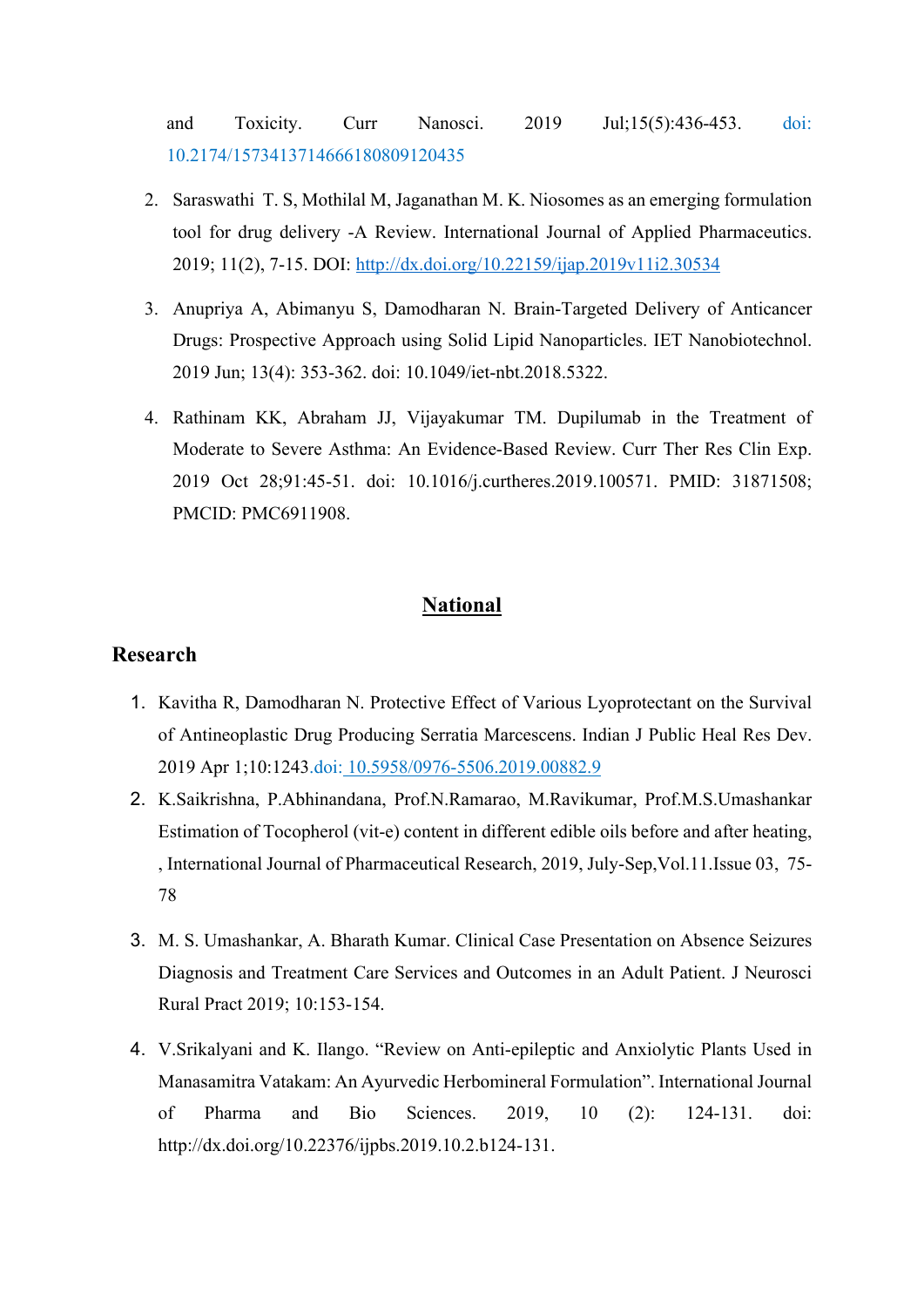- 5. Sundarrajan T, Velmurugan V, Kathiravan MK, Lakshmi KS, Ganesh MR. The effect of ultraviolet-B radiation exposure on hibiscus cannabinus linn with its phytochemical and pharmacological responses. Pharmacognosy Journal, 2019, 11(6), pp. 1540–1543
- 6. Sarumathy S, Madhumitha V, Vishali M, Janani S, Englebert Rynjah M, Priyadharshini. A. Trends in management of congestive heart failure patients in a tertiary care hospital a retrospective study. Research Journal of Pharmacy and Technology. 2019; 12(8):3851-53.
- 7. Ahalya S P, Maria Alex, Sunitha Elza Mathew, Priyadharshini A. Overview of Metformin as a Host Targeted Therapy in Tuberculosis. Research Journal Of Pharmacy And Technology.2019;12.
- 8. Ahalya S P, Maria Alex, Sunitha Elza Mathew, Priyadharshini A. A review on benefits and toxicity of orlistat therapy. Drug Invention Today.2019;12.
- 9. M.Sumithra1\*, Shatabdi Choudhury, L S Dhivya, M Nithiyanand, Jimson Zachariah, Sharmila. . Protective role of Borreria hispida against Galactosamine Induced Diabetic cataract. Research J. Pharm. and Tech. 12(3): March 2019
- 10. Venkatraman Vetrivelan, Sumithra Mohan, V. Chitra and Evelyn Sharon. Appraisal of Hydro-alcoholic Fruit Extract of Citrulluscolocynthis on Type II Collagen-induced Arthritis Mediated Diabetes in Rats. Indian J Physiol Pharmacol 2019; 63(4) : 332–339.

- 1. Bharadhwaj Ramesh Iyer, Damodharan N. Floating Osmotic Drug Delivery System: A Review. Res J Pharm Technol. 2019 February; 12(2):959-971. doi: 10.5958/0974- 360X.2019.00160.4
- **2.** Nilmani Prasad Gupta, Damodharan N. pH Responsive Polymers and its Application in Drug Delivery System and Pharmaceutical Field. Res J Pharm Technol. 2019 February; 12(2):944-958. doi: 10.5958/0974-360X.2019.00159.8
- 3. A.Bharath Kumar1, M.S.Umashankar2\*, V.Sriram3. A case report on management of complex partial seizure with diabetes associated coronary artery disease overview by clinical pharmacist. Drug Invention Today,2019,12(12):1-4.

<sup>11.</sup>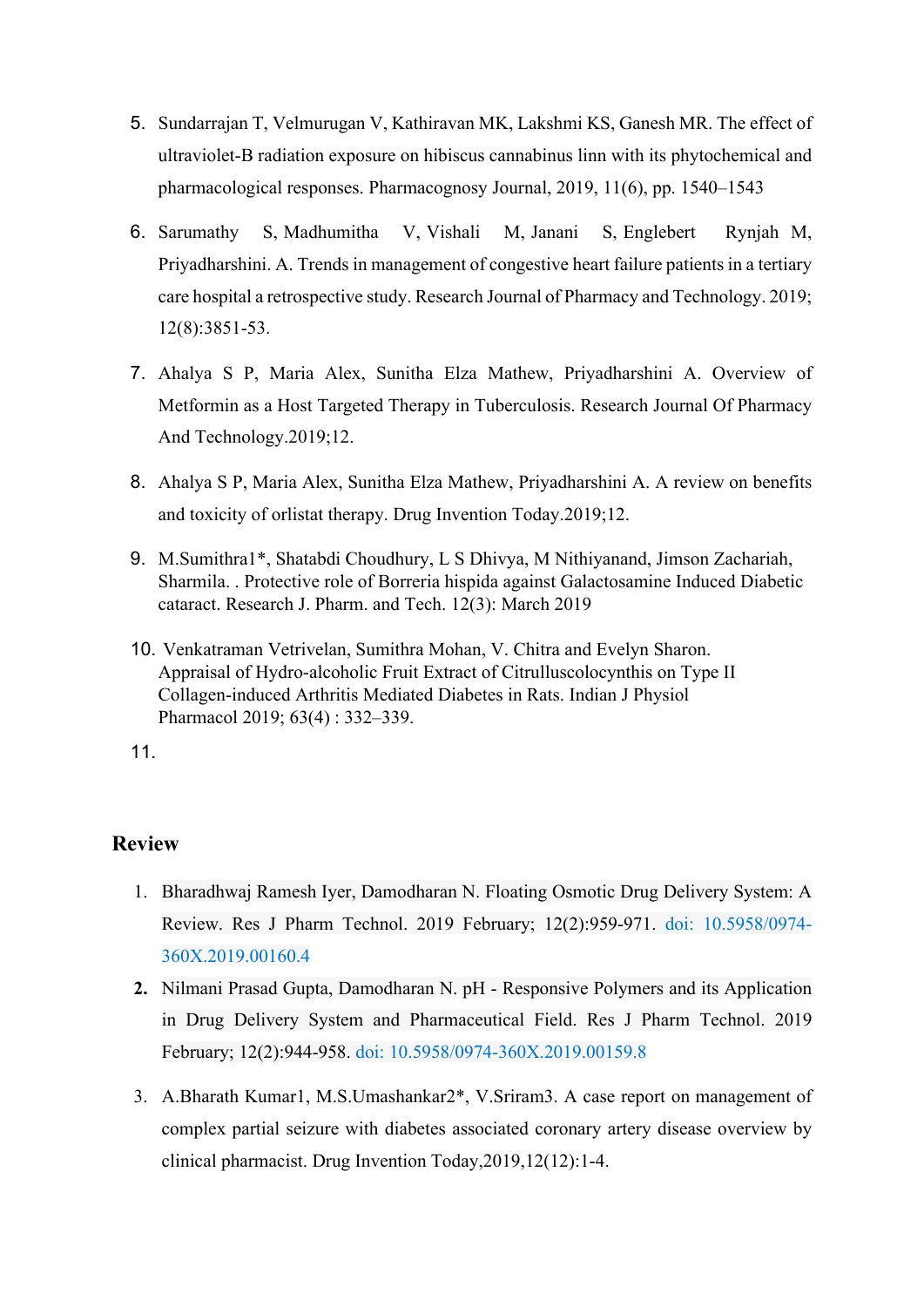- 4. A. Bharath Kumar, M. S. Umashankar, K. S. Lakshmi, V. Sriram.Pharmacodynamic and pharmacokinetic overview on statins in the management of hyperlipidemic complications in clinical practice. Drug Invention Today.2019: 1(5):1063-1070.
- 5. Dhinakaran S, Tamilanban T, Chitra V. Targets for Alzheimer's Disease. Research Journal of Pharmacy and Technology. 2019;12(6):3073-7.
- 6. Jamal Basha D, Kumar PR, Ranganayakulu D. Primordial science and pioneering approaches of guggul for chronic ailments. Int J Pharm Res Life Sci. 2019; 7(2): 14-20.

## **Case Report**

1. Dhage MS, Haji FJ, Sarumathy S, Ahalya SP, Muthuraj K. Post partum seizures associated with reversible posterior leukoencephalopathy syndrome (RPLS): a case report. Journal of Clinical & Diagnostic Research. 2019 Apr; 13(4):QD01- 03. DOI:10.7860/JCDR/2019/40612.12776.

### **2018**

## **International**

- 1. Surva Teja SP, Damodharan N.  $2<sup>3</sup>$  Full Factorial Model for Particle Size Optimization of Methotrexate Loaded Chitosan Nanocarriers: A Design of Experiments (DoE) Approach. Biomed Res Int. 2018 Sep 25;2018:1–9. doi:10.1155/2018/7834159
- 2. PorselviArumugam, Marakanam Srinivasan Uma Shankar, KarunanidhiSanthana Lakshmi. Diabetic Foot Ulcer Case Analysis by a Clinical Pharmacist, European journal of clinical pharmacy, 2018, , September-October, volume 20 - Issue 5.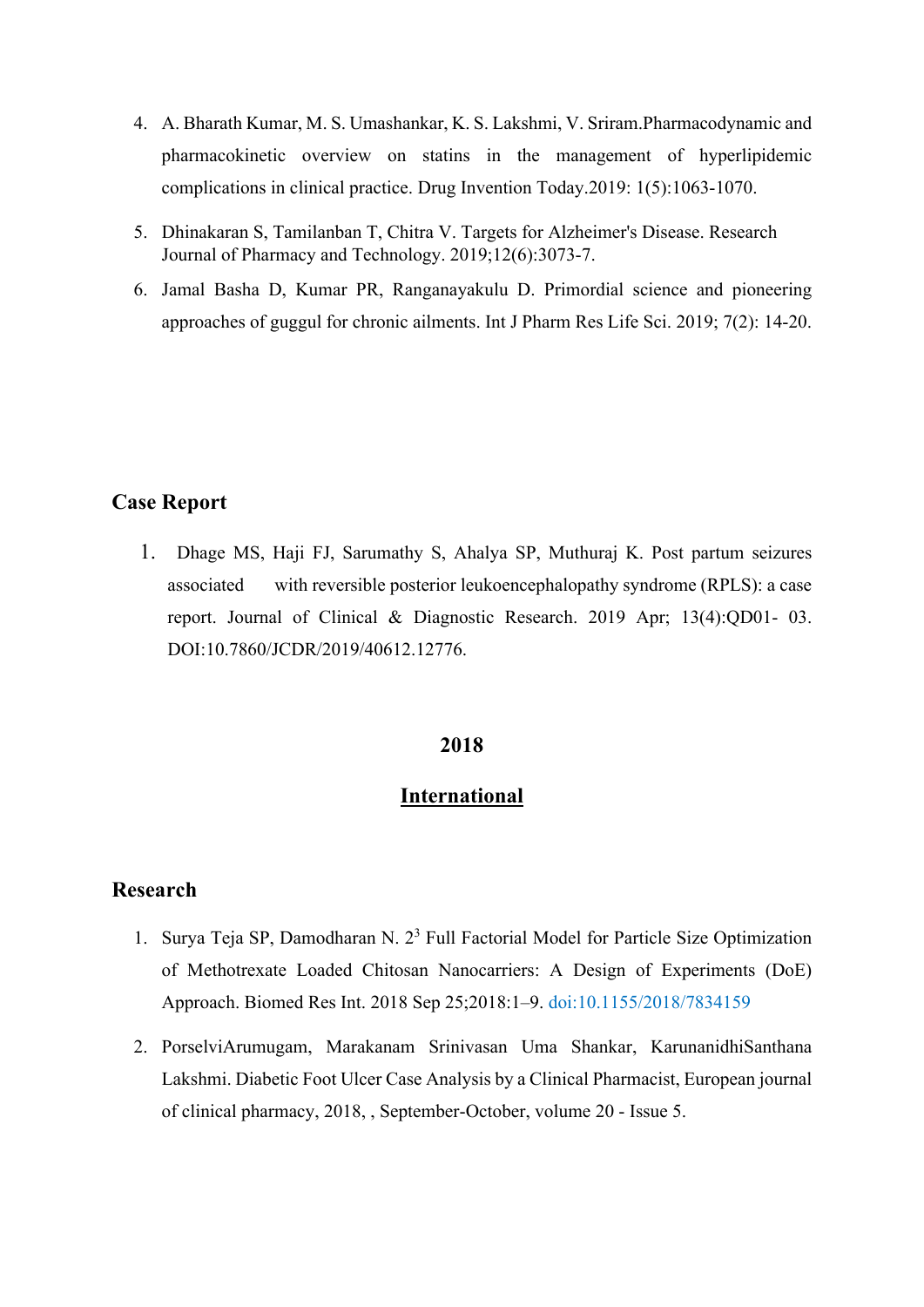- 3. M S Umashankar and K S Lakshmi. A study of effect of cephalosporin drug loaded topical nano gel formulation on the bacterial load of diabetic foot ulcers. J Diabetes Metab 2018, Volume 9.
- 4. APorselvi, M S Uma Shankar and K S Lakshmi. Practical consideration on strengthening the role of community pharmacists in improving compliance among type-2 diabetes mellitus patients. J Diabetes Metab 2018, Volume 9.
- 5. Surya Teja S. P. Mothilal M, Damodharan N, Jaison D. Screening and optimization of Valacyclovir niosomes by Design of Experiments. 2018; 10(1), 79-85. DOI: <http://dx.doi.org/10.22159/ijap.2018v10i1.22566>
- 6. Muthuselvam P, Chandrasekar P, Mohananarayanan P, Gayathri N, Siva Sakthi P, Abimanyu S, Ruckmani K, Subramanian N, Rajaguru P. Nepafenac loaded silica nanoparticles dispersed in-situ gel systems: Development and Characterization. Int J Biol Macromol. 2018 Apr 15; 110: 336-345. doi: 10.1016/j.ijbiomac.2018.01.123.
- 7. Abimanyu S, Chandrasekar P, Palanivel K, Venkateshwaran K, Rajaguru P, Ruckmani K, Manikandan L, Subramanian N. Development and evaluation of Camptothecin loaded Polymer Stabilized Nanoemulsion: Targeting potential in 4T1- Breast tumour xenograft model. Eur J Pharm Sci. 2018 Apr 30; 116: 15-25. doi: 10.1016/j.ejps.2017.10.005.
- 8. Kathiravan MK, Nilewar SS, Kale AN. QSAR studies on NTF1836 analogues as mycothiol biosynthesis inhibitors. Letters in Drug Design and Discovery, 2018, 15(1), pp. 3–14
- 9. Sundaresan Nandhini, Kasthuri Bai Narayanan and Kaliappan Ilango. "Valeriana officinalis: A Review of its Traditional Uses Phytochemistry and Pharmacology". Asian Journal of Pharmaceutical and Clinical Research. 2018, 11 (1); 36-41. https://doi.org/10.22159/ajpcr.2018.v11i1.22588.
- 10. Priya D, Srimathi R, Anjana GV. Synthesis and evaluation of some mannich bases of quinazolinone nucleus.Asian J.Pharm.Clin.Res.2018 Feb 11(2):407-409. http://dx.doi.org/10.22159/ajpcr.2018.v11i2.22644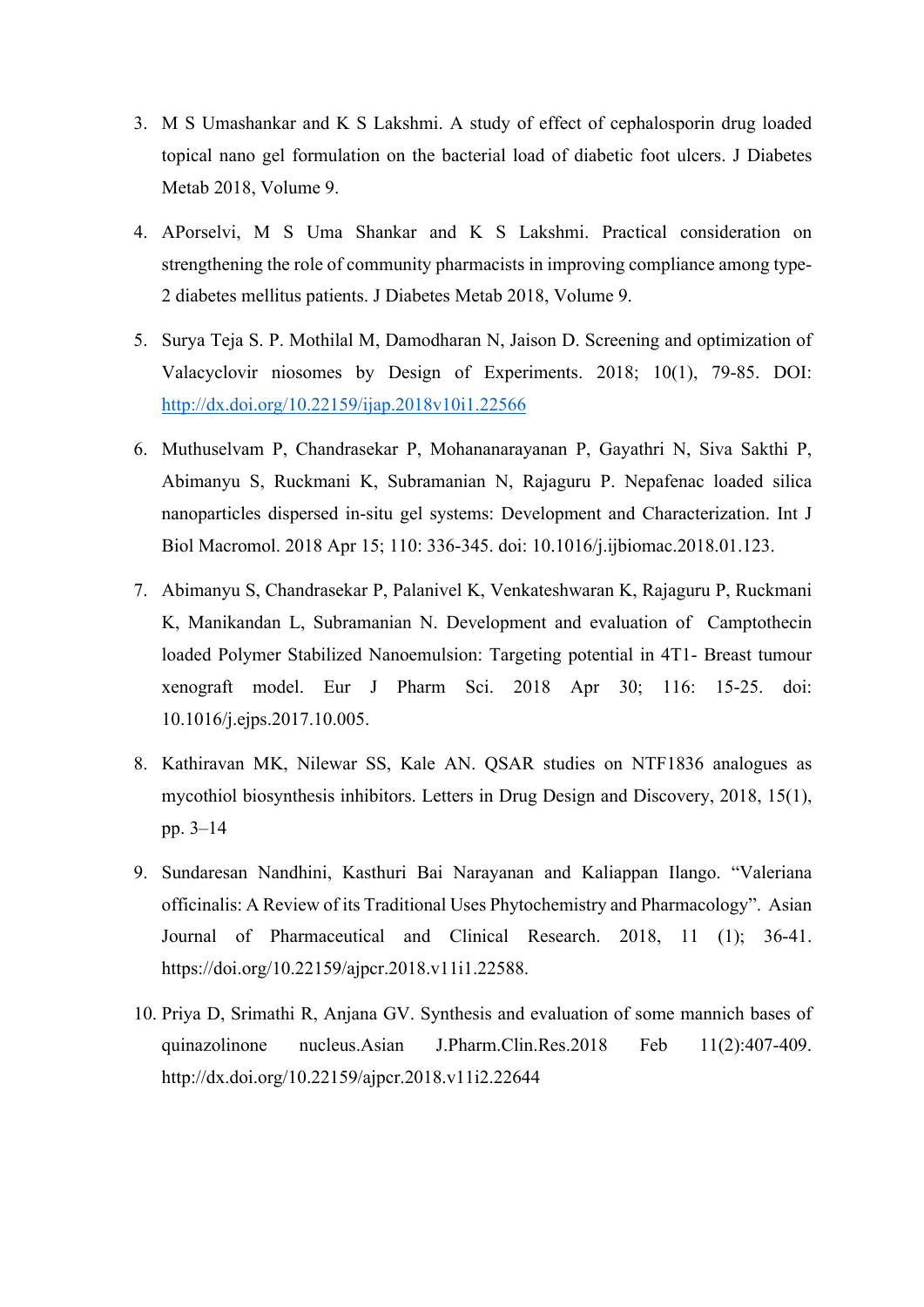- 11. Anjana GV, Priya D, Srimathi R, Shanthakumar B. A Review on Medical Advantages and Chemical Constituents of Carica Papaya Linn. Asian J.Pharm.Clin.Res.2018 Sep 11(9):53-57.http://dx.doi.org/10.22159/ajpcr.2018.v11i9.26992
- 12. K. Renuka Prasad, Priyanka Chettri, T. M. Vijayakumar, N. A. Rajesh, A. Rathinaswamy, R. Padmanaban. Assessment of the risk of acute kidney injury associated with the use of pantoprazole and esomeprazole. Drugs Ther Perspect 34, 223– 230 (2018).<https://doi.org/10.1007/s40267-018-0503-5>
- 13. M Jagadeesan, Abraham JJ. A Case Study on Schizophrenia Induced Multiple Comorbidities. Asian Journal of Pharmaceutical and Clinical Research.  $2018:1-3$ .
- 14. Jagadeesan M, Manikandan R, Sudha NSS. The Drug-Drug Interactions: Affecting the Rationality of Prescriptions. Rese Jour of Pharm and Technol. 2018;11(7):3077.

- 1. Renuka R. Tiwari, Dr. M. S. Umashankar, Damodharan N. Recent Update on Oral Films: A Bench To Market Potential. International Journal of Applied Pharmaceutics. Vol 10, Issue 6, 2018, 27-33.
- 2. [S. Harshavardhan Reddy,](https://scholar.google.co.in/scholar?q=%22S.%20Harshavardhan%20Reddy%22) [M. S. Umashankar,](https://scholar.google.co.in/scholar?q=%22M.%20S.%20Umashankar%22) [N. Damodharan.](https://scholar.google.co.in/scholar?q=%22N.%20Damodharan%22) [Formulation,](http://rjptonline.org/AbstractView.aspx?PID=2018-11-12-80)  [Characterization and Applications on Solid Lipid Nanoparticles –](http://rjptonline.org/AbstractView.aspx?PID=2018-11-12-80) A Review. Research Journal of Pharmacy And Technology. 2018:11(12): 5691-5700.

#### **Case Report**

1. Manikandan R, Porselvi A, Keerthana GC, Vaishnavi K, Girija S, Narasimhan M, Vijayakumar TM. Cefotaxime induced generalized bullous fixed drug eruption - A case report. Toxicol Rep. 2018 Oct 9;5:1011-1013. doi: 10.1016/j.toxrep.2018.10.006. PMID: 30364669; PMCID: PMC6197606**.**

## **National**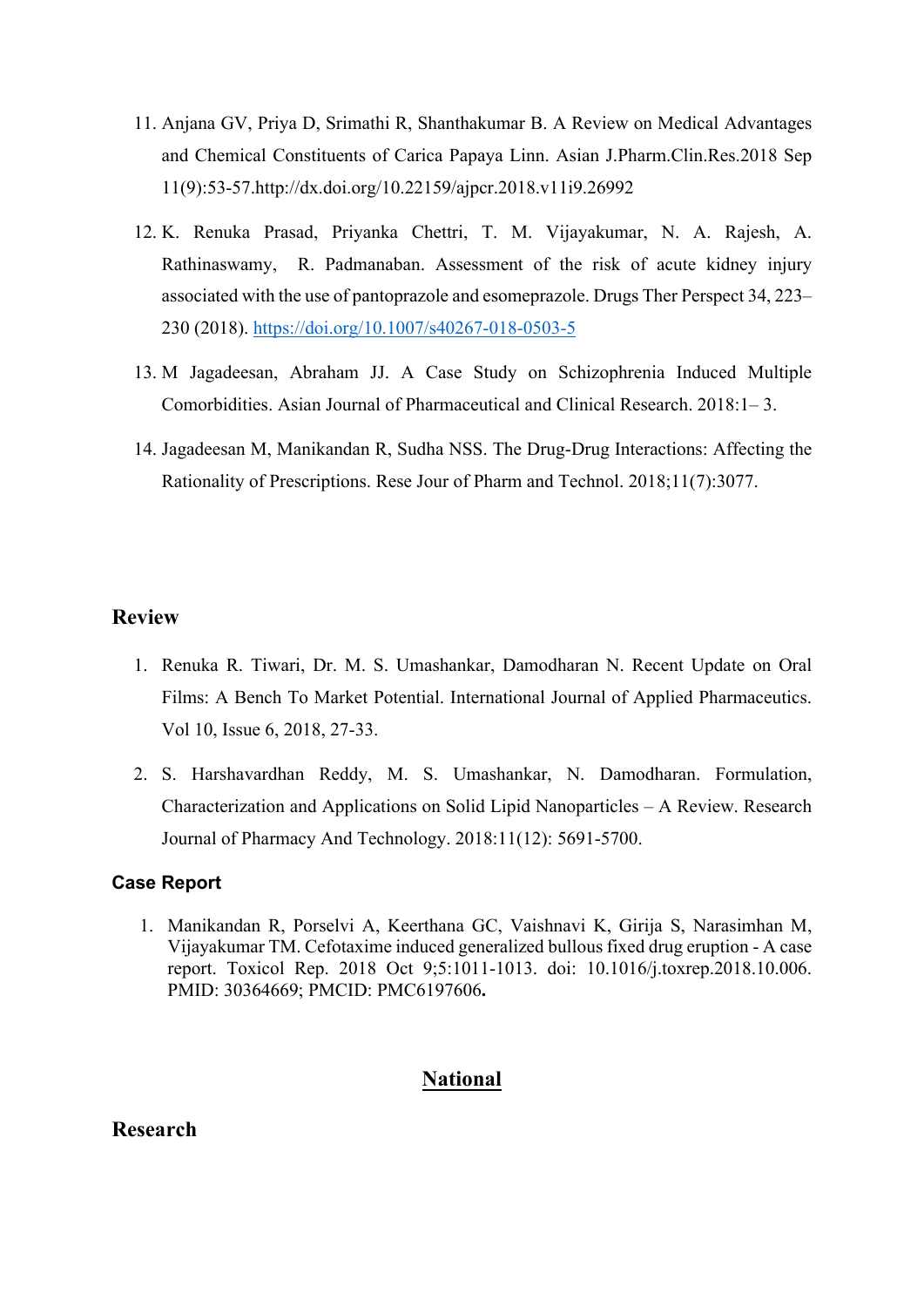- 1. Remya PN, Damodharan N. Formulation, development, and characterisation of cilnidipine loaded solid lipid nanoparticles. Asian J Pharm Clin Res. 2018 Sep 7;11:120- 125. doi: 10.22159/ajpcr.2018.v11i9.24666
- 2. A.Bharath Kumar, M.S.Umashankar, K.S. Lakshmi,V. Sriram. Impact of clinical pharmacist interventions on prevention and management of coronary artery disease risk among diabetic patients in clinical settings,NFPS Conference Proceeding. Sch. Acad. J. Pharm.; Vol-7: Issue-10
- 3. Uma Shankar MarakanamSrinivasan, Vishnu Vishnu, SharmilaSharmila, Amod Kumar, Formulation And Evaluation Of CefiximeTrihydrate Topical Gel For Wound Infections, Asian Journal of Pharmaceutical and Clinical Research, 2018, August, Vol 11 Issue 8, Page: 369-373.
- 4. A. Bharath Kumar, M. S. Umashanka, A. Porselvi. Case Report on Dilated Cardiomyopathy in Type 2 Diabetes mellitus Patient with Hypothyroidism. J Adv Pharm Edu Res,2018; 8(2):1-4.
- 5. Kavitha. R\*, Damodharan N., Sangeetha S., Remya P. N., Saraswathi T. S. Isolation and Screening the Pharmacological activities of Vegetative and Spore-crystal Proteins from Bacillus thuringiensis. Research J. Pharm. and Tech. 2018; 11(1):38-40. DOI: 10.5958/0974-360X.2018.00007.0
- 6. 1. R. Kavitha, N. Damodharan, S. Sangeetha, P. N. Remya, and T. S. Saraswathi, "Isolation and screening the pharmacological activities of vegetative and spore-crystal proteins from *Bacillus thuringiensis*," Res. J. Pharm. Technol.2018;11(1): 38–40. doi: 10.5958/0974-360X.2018.00007.0.
- 7. Srikalyani Vemuri, Mohan Kumar Ramasamy, Pandiyan Rajakanu, Rajappan Chandra Satish Kumar and Ilango Kaliappan. "Applications of Chemimetrica for the Simultaneous Estimation of Stigmosterol and -Sitosterol in Manasamitra Vakakam – an Ayurvedic Herbomineral Formulation using HPLC-PDA Method". Journal of Applied Pharmaceutical Sciences. 2018, 8 (07): 001-009.DOI: 10.7324/JAPS.2018.8701
- 8. R. Mohan Kumar, V. Srikalyani, M. Vishu and K. Ilango. β-Sitosterol Glucoside from Pisonia grandis R.Br. Stem Bark in Ethyl Acetate Extract. International Journal of Green Pharmacy. 2018, 12 (1): 66 – 69. http://dx.doi.org/10.22377/ijgp.v12i01.1526
- 9. A Renjith Alex, K. Ilango, Cd Shaji Selvin and Jeeva James. "GC-MS Analysis of Phytochemical Compounds Present in the Chloroform Extract of Viburnum punctatum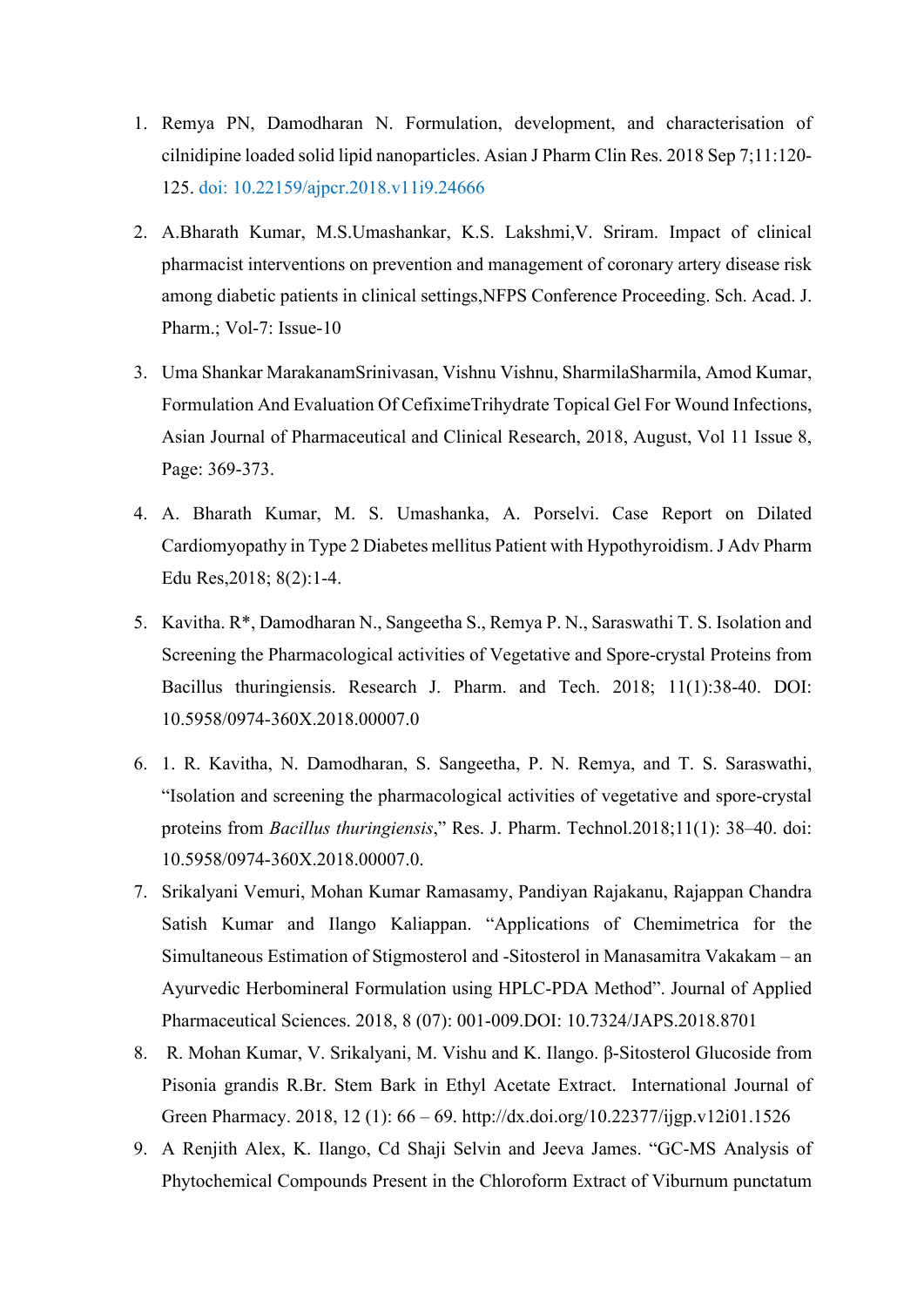Buch-Ham Ex D. Don. Research Journal of Pharmaceutical, Biological and Chemical Sciences. 2018, 9 (5); 1032 – 1036.

- 10. Dinesh John Rajkumar, Manikandan R, Mohammed Aboobacker Mathuf, Koripella Sree Aakash, Kumar TR, Sarumathy S, Logaraj M. [Effect of health](https://scholar.google.co.in/citations?view_op=view_citation&hl=en&user=wgshGYgAAAAJ&cstart=20&pagesize=80&citation_for_view=wgshGYgAAAAJ%3AZeXyd9-uunAC) [education and iron](https://scholar.google.co.in/citations?view_op=view_citation&hl=en&user=wgshGYgAAAAJ&cstart=20&pagesize=80&citation_for_view=wgshGYgAAAAJ%3AZeXyd9-uunAC)  [supplementation on haemoglobin levels in adolescent girls.](https://scholar.google.co.in/citations?view_op=view_citation&hl=en&user=wgshGYgAAAAJ&cstart=20&pagesize=80&citation_for_view=wgshGYgAAAAJ%3AZeXyd9-uunAC) Research Journal of Pharmacy and Technology 2018; 11 (7):2761- s64. DOI: [10.5958/0974-](https://doi.org/10.5958/0974-360X.2018.00510.3) [360X.2018.00510.3](https://doi.org/10.5958/0974-360X.2018.00510.3)
- 11. Manikandan R, Sarumathy S. [Clinical Study on Assessment of Lipid Profile and](https://scholar.google.co.in/citations?view_op=view_citation&hl=en&user=wgshGYgAAAAJ&citation_for_view=wgshGYgAAAAJ%3AL8Ckcad2t8MC) [Renal](https://scholar.google.co.in/citations?view_op=view_citation&hl=en&user=wgshGYgAAAAJ&citation_for_view=wgshGYgAAAAJ%3AL8Ckcad2t8MC)  [Function in Type 2 Diabetic Patients-A Retrospective Study.](https://scholar.google.co.in/citations?view_op=view_citation&hl=en&user=wgshGYgAAAAJ&citation_for_view=wgshGYgAAAAJ%3AL8Ckcad2t8MC) Research Journal of Pharmacy and Technology. 2018 Apr; 11(4):1624-1626. DOI: [10.5958/0974-](https://doi.org/10.5958/0974-360X.2018.00302.5) [360X.2018.00302.5.](https://doi.org/10.5958/0974-360X.2018.00302.5)
- 12. Kavitha Devi M, Sarumathy S, Sarath Lal Sasidharan, Mehanaz Shaik, Gottimukkala Sandeep Vunnamrajasekhar, Damodharan N. A clinical study on safety and efficacy of formoterol and tiotropium combination compared to formoterol and tiotropium with roflumilast combination in treatment of moderate to severe chronic obstructive pulmonary disease patients. Asian Journal of Pharmaceutical and Clinical Research. 2018; 11(3):184-186. <http://dx.doi.org/10.22159/ajpcr.2018.v11i3.21871>
- 13. M. Sumithra\*, A. Vijayalakshmi. In silico molecular docking studies of compounds from Sargassum ilicifolium (Turner) C. agardh against biomarker enzymes in amnesia. Drug Invention Today 10(1):62-67.2018.
- 14. Tamilanban T. In vitro neuroprotective effect of charantin from Momordica charantia against neurotoxin and endoplasmic reticulum stress-induced cell death in SH-SY5Y cells. International Journal of Green Pharmacy. 2018; 12(3):S1-S6.
- 15. Tamilanban T, Chitra V, Chitra K. Isolation, Characterization and Memory enhancing activity of Charantin Using Zebrafish Model. Journal of Pharmaceutical Research. 2018; 12(4):648-655.
- 16. Chitra V, Manasa K, Tamilanban T, Narayanan J. Effect of Canscora decussata extract against Neurochemical and Behavioral changes induced by 1-Methyl-4-Phenyl-1,2,3,6-Tetrahydropyridine in Mice. Indian Journal of Pharmaceutical Education and Research 2018; 52(1):87-93.
- 17. Sakthi Priyadarsini S, Kumar PR, Thirumal M. Formulation and evaluation of a herbal antibacterial cream from ethyl acetate extract of leaves of Spinacia oleracea Linn. Against Aeromonas skin and soft tissue infections. International Journal of Green Pharmacy. 2018; July-Sep 12(3), s537-s542. doi.org/10.22377/ijgp.v12i03.2015.
- 18. Raju Kamaraj and Annamalai Maduram Analgesic and Anti-inflammatory activity of various extracts of clausena dentate (Willd.) Roem. Asian J Pharm Clin Res. 2018; 11(2): 413-416. doi: http://dx.doi.org/10.22159/aipcr..2018. V11i2.23681.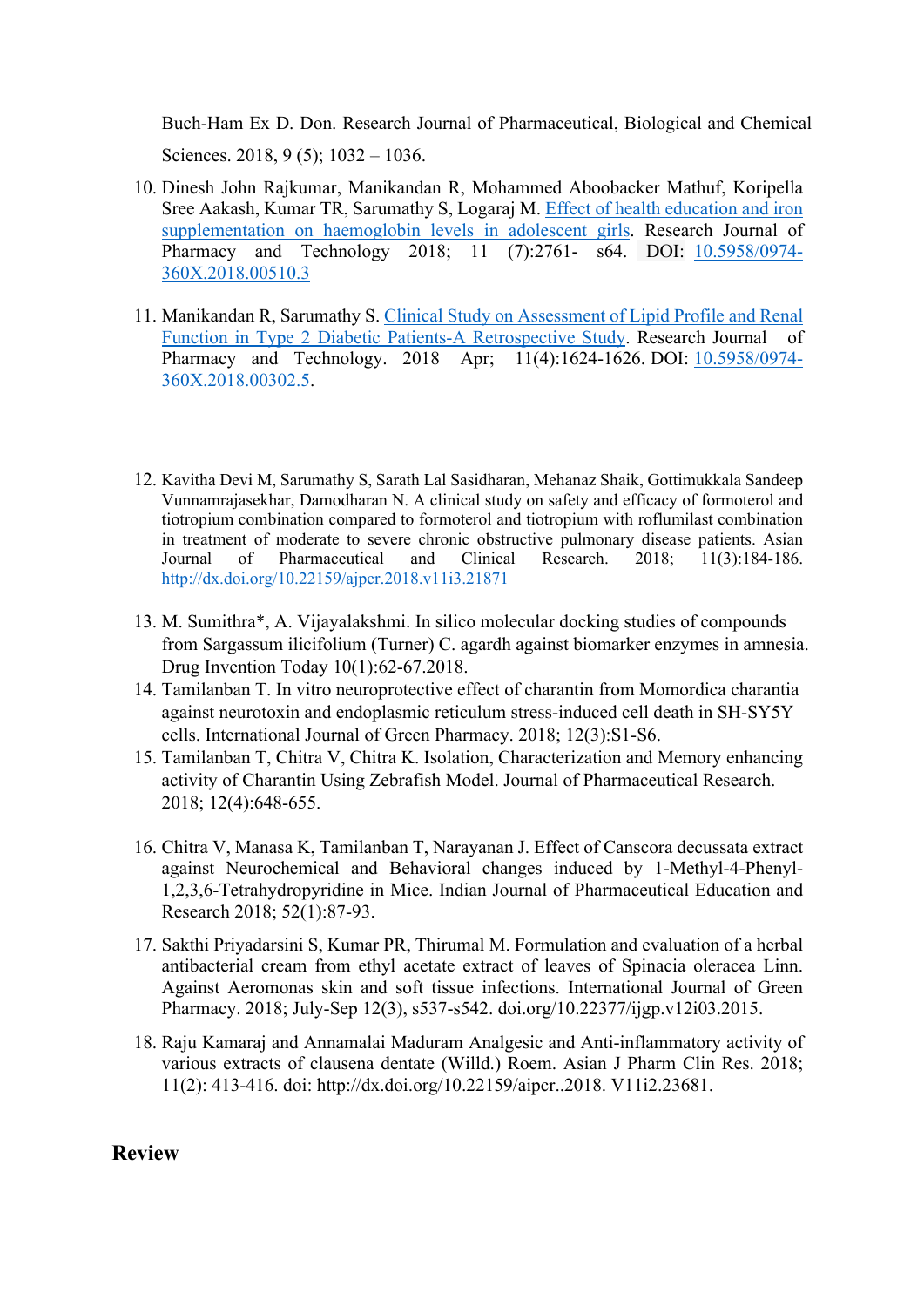- 1. Ankith M, Surya Teja SP, Damodharan N. Artificial neural networks: Functioning and applications in pharmaceutical industry. Int J Appl Pharm. 2018 Sep 8;10. doi: 10.22159/ijap.2018v10i5.28300
- 2. A. Porselvi, M. S. Umashankar, K. S. Lakshmi, J. S. Kumar, A. Bharath Kumar**,** Review on prevalence and community-based health-care interventions for the prevention and management of obesity among diabetic patients,.Journal of Pharmacy Research, 2018,Vol 12, Issue 6.
- 3. Muntha Bala, Kanaka Naga Sai Chakradhar, Sangeetha S, Damodharan N. Herbal Medicines and Formulation approaches for the Treatment of Arthritis. Drug Invent. Today. 2018;10(9):1617-1624.
- 4. Monish S, Sangeetha S, Damodharan N. Green Synthesis of Nanoparticles and their Applications. Drug Invent. Today. 2018;10(3):3324-3334.
- 5. Monisha J, Manimaran V, Damodharan N. Liposomes as targeted drug delivery system: A review. Drug Invention Today. 2018; 10(4): 3488-3497.
- 6. Nandhini Sundaresan and Kaliappan Ilango. "Review on Valeriana species Valeriana wallichi and Valeriana jatamansi". Journal of Pharmaceutical Sciences and Research. 2018, 10 (11); 2697-2701.
- 7. Venkataramanan R V, M. Sumithra A complete review on Rheumatoid arthritis and Diabetes Mellitus – A Unknown Connection. Research J. Pharm. and Tech. 11(11): 2018: Pp 5212-5218.
- 8. Raju Kamaraj, Linda M Buruwe. Comparative study of Regulatory Requirements and marketing Authorization for Medicinal Products in European Union and Zimbabwe. Asian J. Pharm.Clin Res. 2018; 11(10): 1-8. doi: http://dx.doi.org/10.22159/aipcr.2018. V11i10.26837.
- 9. Umar Khan, Kamaraj R, A review on the centralised registration procedure in the gulf cooperation council (GCC) region", Res J Pharm Tech. 2018; 11(12):5653-5668. doi: 10.5958/0974-360X.2018.01025.9
- 10. Vetri Priya, Kamaraj R An invasive launch of two compendiums: orange book and purplebook by FDA. 2018; 11(7): 3617-3623. doi: 10.5958/0974-360X.2018.00666.2
- 11. Vasa Lakshmi Shravanthi, Kamaraj R, Regulatory labelling requirements and its labelling comparison between US and EU. Res J Pharm Tech. 2018; 11(11): 4875-4877. doi: 10.5958/0974-360X.2018.00887.9